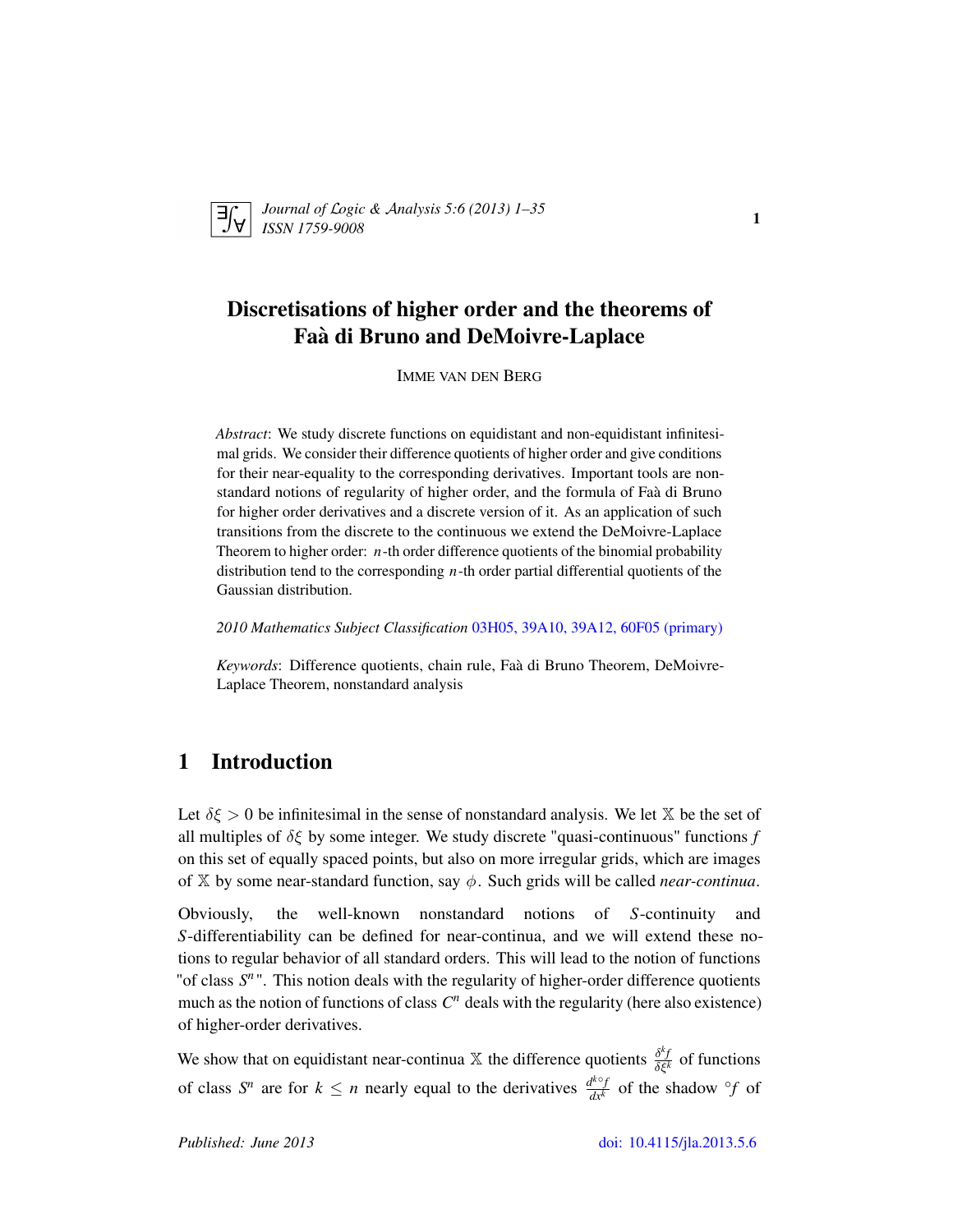the function  $f$ : the shadow of  $f$  being the unique standard real function (if it exists) infinitely close to *f* on the limited domain.

For functions defined on non-equidistant near-continua  $\phi(\mathbb{X})$  such nearequality does not need to hold - even for functions as elementary as quadratic functions - and appears to depend on the nature of the function  $\phi$ . As is to be expected the Chain Rule will have some importance, in particular its version for higher order derivatives, known as the Formula of Faa di Bruno. We establish an approximate, discrete version ` of this formula. With the help of this formula we show that the difference quotients of standard order *n* of a function  $\psi : \phi(\mathbb{X}) \to \mathbb{R}$  are infinitely close to the corresponding derivatives of its shadow, provided that  $\phi$  and  $\psi$  are both of class  $S<sup>n</sup>$ .

The present article extends the results on transitions between the discrete and the continuous on equidistant near-continua of  $[4]$ ,  $[11]$  and  $[6]$  to transitions on general near-continua. These studies ([\[11\]](#page-34-1) representing a Masters Thesis supervised by the author) apply such results to the transition of the discrete binomial probability distribution to the continuous Gaussian distribution, extending the DeMoivre-Laplace theorem in a sense to difference quotients and (partial) derivatives of higher order. We end the present article by a short proof of this extension.

The article has the following structure. Nonstandard analysis disposes of a terminology common to both a class of discrete functions and a class of continuous functions; this terminology facilitates the transition between discreteness and continuity and will be recalled in Section [2.](#page-2-0) In Section [3](#page-5-0) we define the notion of a function of class  $S<sup>n</sup>$  for general near-continua. We show how these functions behave for discrete differentiation and integration. Also, the class  $S<sup>n</sup>$  is stable for algebraic operations on equidistant near-continua, but we provide an elementary counterexample for non-equidistant nearcontinua. Later on, at the end of Section [5,](#page-12-0) conditions will be given for algebraic operations to hold on (suitable parts of) such near-continua. In Section [4](#page-10-0) we recall the tools for the transition from discreteness to continuity (the class of standard functions of class *C n* ) at arbitrary order on equidistant near-continua. In Section [5](#page-12-0) we develop the tools for the transition from discreteness to continuity at arbitrary order on general near-continua. It is here that we derive a nonstandard, discrete and approximative version of the formula of Faà di Bruno. In Section  $6$  we extend the process of continuisation to functions of two variables.

As an application of a continuisation at higher order we consider in Section [7](#page-26-0) a higher order version of the DeMoivre-Laplace theorem. We introduce first (Subsection [7.1\)](#page-27-0) a convenient rescaling for the Pascal triangle and the binomial coefficients, leading to the notion of the *binomial function*  $b(t, x)$ . The rescaling of the Pascal triangle results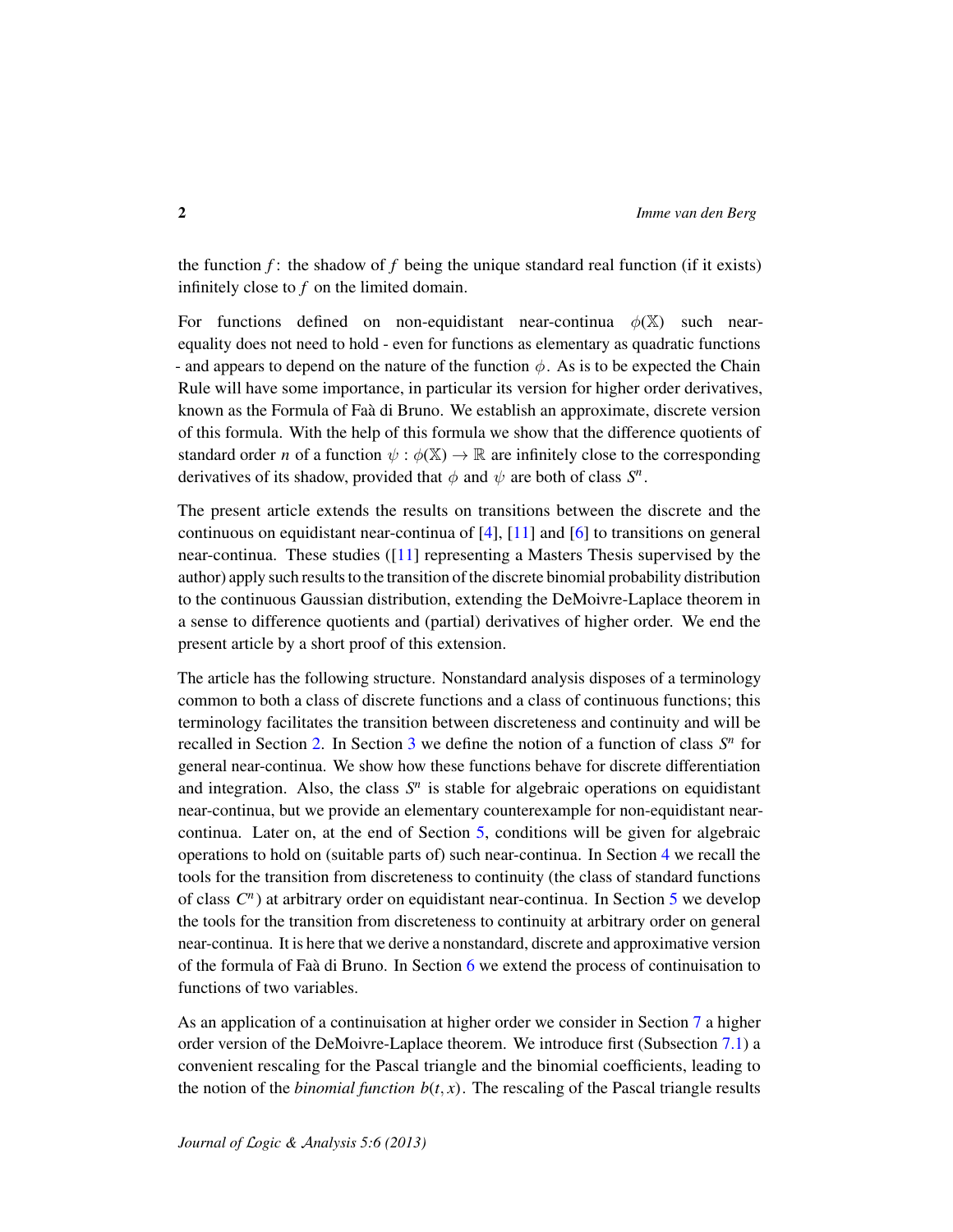into the union of two grids equally spaced in time and in space; however the time-steps and the space-steps are not identical. The higher order DeMoivre-Laplace theorem in question states that on both grids the difference quotients of the binomial function are infinitely close to the corresponding partial derivatives of the Gaussian function, to all standard orders and for all limited non-infinitesimal *t* and all limited *x*.

In Subsection [7.2](#page-30-0) we establish a first-order difference equation for the binomial function and show that the function satisfies also a discrete heat equation. It appears to be convenient to extend this second-order partial difference equation to all orders. In the final Subsection [7.3](#page-31-0) we complete the proof of the higher order DeMoivre-Laplace theorem, using the material on the transition from the discrete to the continuous on equidistant grids developed in earlier sections.

The article is written in the nonstandard axiomatic system *IST* of Nelson. A major difference to Robinson's nonstandard analysis [\[16\]](#page-34-3) is the existence of nonstandard elements within infinite standard sets. Introductions to *IST* are for example contained in [\[14\]](#page-34-4), [\[9\]](#page-34-5), [\[7\]](#page-34-6), and [\[8\]](#page-34-7). A thorough introduction to discrete probability theory in a setting similar to ours is contained in  $[15]$ . This theory is developed in an axiomatics which is weaker than *IST* , essentially only the existence of nonstandard natural numbers and the Principle of External Induction over the standard natural numbers is needed. In fact this weak axiomatics is sufficient to develop the theory of discrete functions of class *S*<sup>n</sup> presented in the Sections [2](#page-2-0) and [3.](#page-5-0) However, to establish the relation with classical continuity a substantial part of *IST* is needed, for one uses the notion of standard part or shadow of real numbers of functions. Their existence is given by the Standardization Axiom, and the Principle of Transfer is used, say, to be able to deal appropriately with standard functions for nonstandard arguments.

For a classical proof of the DeMoivre-Laplace theorem, see for instance [\[10\]](#page-34-9).

### <span id="page-2-0"></span>2 Functions of class *S* <sup>0</sup> and near-continua

Functions of class *S* <sup>0</sup> have been introduced by F. Diener in [\[9\]](#page-34-5), see also [\[8\]](#page-34-7). We recall here some basic properties. They are closely related to functions of class *C* 0 .

We start by recalling the notion of *S*-continuity. This property is shared by the class of standard continuous functions and also a class of nonstandard discrete functions. As such the property is important for the interplay between discreteness and continuity.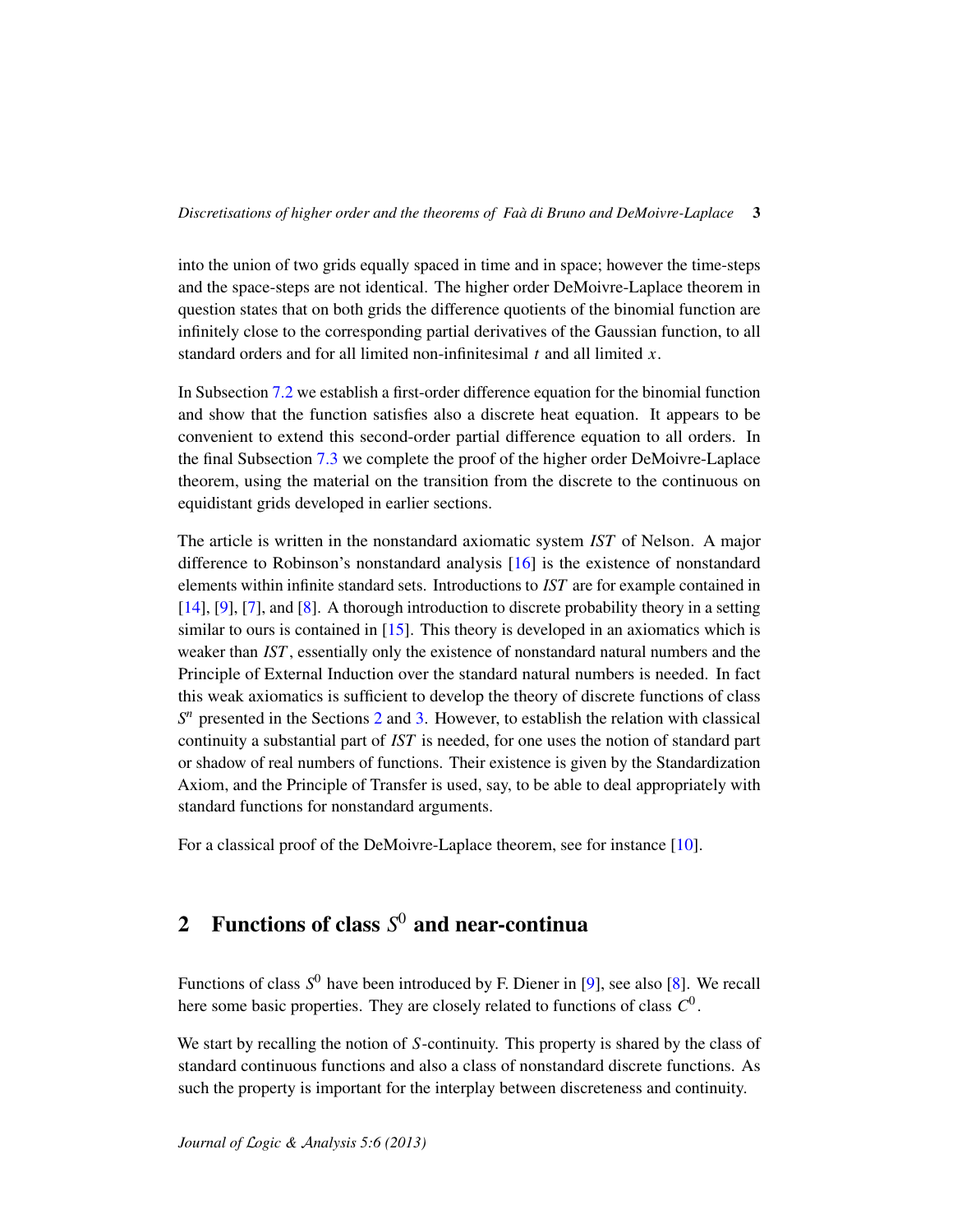**Definition 2.1** Let *A* ⊂ ℝ and *f* : *A* → ℝ. Let *x* ∈ *A*. The function *f* is said to be *S*-continuous at *x* if for all  $y \in A$ 

$$
x \simeq y \Rightarrow f(x) \simeq f(y).
$$

The function *f* is said to be *S*-continuous on *A* if *f* is *S*-continuous at all  $x \in A$ .

**Definition 2.2** Let  $A \subset \mathbb{R}$  and  $f : A \to \mathbb{R}$ . The function f is said to be of class  $S^0$  on *A* if  $f(x)$  is limited and *S*-continuous at all limited  $x \in A$ .

A class of obvious examples of functions of class  $S^0$  are the standard everywhere continuous functions.

By no means do functions of class  $S^0$  need to be limited for unlimited *x*: standard unbounded functions such as standard polynomials, as well as the exponential function, are all of class  $S^0$ . Standard rational functions with poles, like  $f(x) = \frac{1}{1+x}$  are of class *S* <sup>0</sup> on all sets *A* which do not contain elements infinitely close to the poles.

The next simple proposition often permits to verify that nonstandard functions are of class *S* 0 .

<span id="page-3-0"></span>**Proposition 2.3** Let  $A \subset \mathbb{R}$  and  $f, g : A \to \mathbb{R}$ . If  $f$  is of class  $S^0$  and  $f(x) \simeq g(x)$  for all limited  $x \in A$ , then *g* is also of class  $S^0$ .

**Proof** Clearly  $g(x)$  is limited for all limited  $x \in A$ . Let  $x \in A$  be limited and  $y \in A$ ,  $y \simeq x$ . Then

$$
g(y) \simeq f(y) \simeq f(x) \simeq g(x).
$$

Hence *g* is *S*-continuous at *x*.

In this article we consider for most of the time functions defined on a discrete subset of R, consisting of successive points at an infinitesimal distance.

**Definition 2.4** We let  $\delta \xi$  always be a positive non-zero infinitesimal and  $\mathbb{X} = \{k\delta\xi \mid k \in \mathbb{Z}\}\.$  The set X is called an equidistant near-continuum. Let  $\mathbb{Y} \subset \mathbb{R}$ be internal. The set  $Y$  is called a near-continuum if it is the image of an equidistant near-continuum by a strictly monotone function  $\phi : \mathbb{X} \to \mathbb{R}$  of class  $S^0$ .

For convenience we suppose, unless otherwise said, that  $\phi$  is increasing, unbounded from below and unbounded from above.

 $\Box$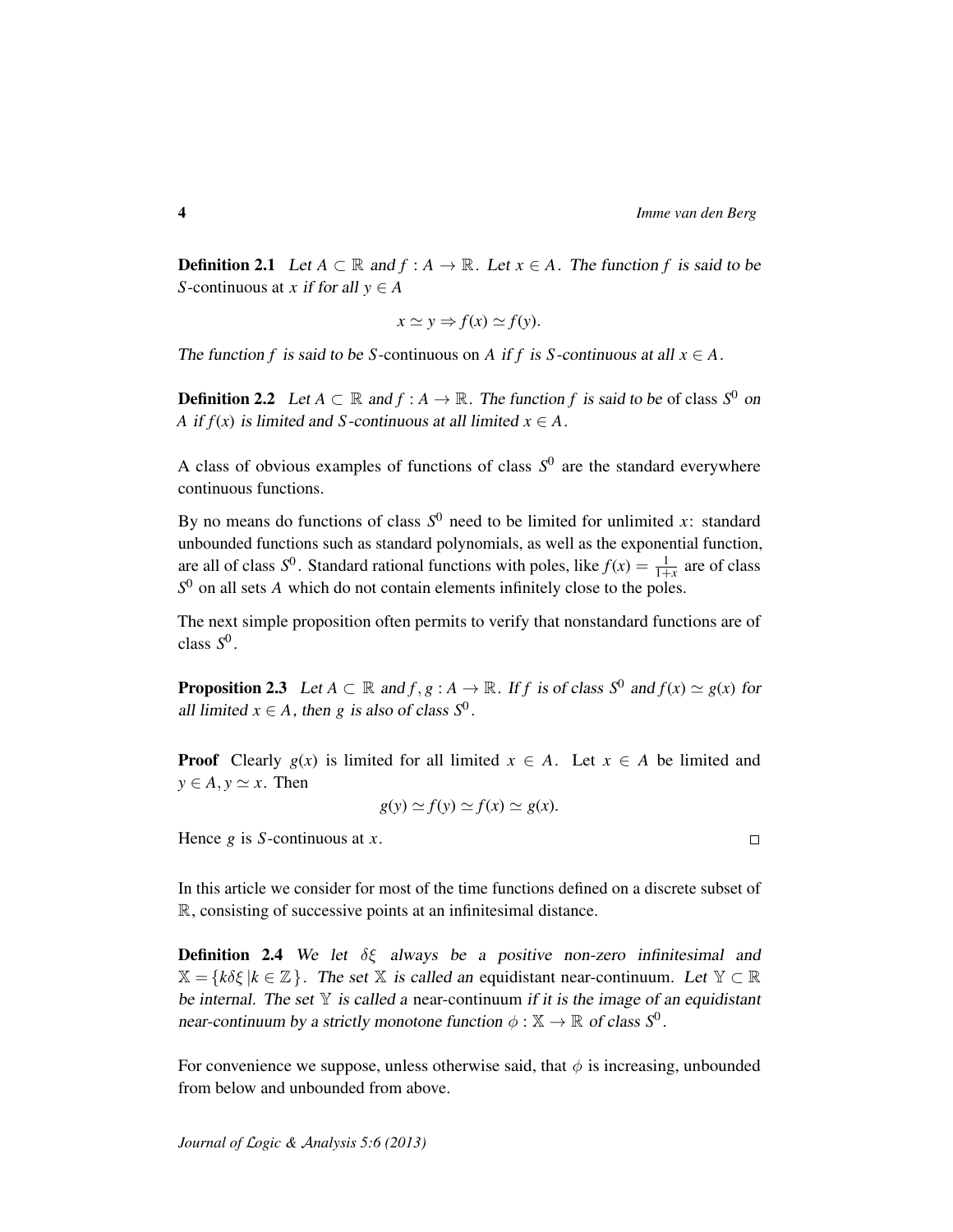**Definition 2.5** Let  $\mathbb{Y} = \phi(\mathbb{X})$  be a near-continuum, where  $\phi : \mathbb{X} \to \mathbb{R}$  is a strictly increasing function of class  $S^0$ . Let  $a, b \in \mathbb{Y}$  with  $a < b$ . We write

$$
[a \cdot b] \equiv \{ \eta \in \mathbb{Y} \mid a \le \eta \le b \}
$$

and

$$
[a \cdot b] \equiv \{ \eta \in \mathbb{Y} \mid a \leq \eta < b \}.
$$

Let  $\alpha, \beta \in \mathbb{X}$  be such that  $a = \phi(\alpha)$  and  $b = \phi(\beta)$ . The sets  $[a \cdot b]$  and  $[a \cdot b]$  are called a near-interval if  $\alpha$  and  $\beta$  are limited. Note that then also *a* and *b* are limited, and that the difference between two succesive points  $\delta\phi(\xi) \equiv \phi(\xi + \delta\xi) - \phi(\xi)$  is always infinitesimal.

Let  $\eta \in \mathbb{Y}$  and let  $\xi \in \mathbb{X}$  be such that  $\eta = \phi(\xi)$ . Sometimes we write  $\eta_{\xi} = \phi(\xi)$  and  $\delta \eta_{\xi} = \delta \phi(\xi)$ , and we may even write with abuse of notation  $\delta \eta$  instead of  $\delta \eta_{\xi}$ ; note that generally speaking  $\delta\eta$  is not a constant. Given a subset  $A \subseteq Y$  we define

$$
A^{(n)} = \{ \eta_{\xi} \in A \, |(\forall i)(0 \leq i \leq n \Rightarrow \eta_{\xi + i\delta\xi} \in A) \}.
$$

Notice that if *f* is a real function defined on  $A \subseteq \mathbb{X}$ , the *n<sup>th</sup>*-order difference quotient or *n th -order discrete derivative* of *f*

$$
\frac{\delta^n f}{\delta \xi^n}(\xi) \equiv \frac{1}{\delta \xi^n} \sum_{j=0}^n (-1)^j \binom{n}{j} f(\xi + (n-j)\delta \xi)
$$

is defined on  $A^{(n)}$ , provided  $A^{(n)} \neq \emptyset$ .

We give two examples of functions of class  $S^0$  defined on an equidistant near-continuum  $\mathbb{X} \equiv \{k\delta\xi \mid k \in \mathbb{Z}\}\.$  The nonstandard function  $\mathcal{E} : \mathbb{X} \to \mathbb{R}$  defined by

$$
\mathcal{E}(\xi) = (1 + \delta \xi)^{\frac{\xi}{\delta \xi}}
$$

is limited and *S*-continuous for all limited *x*. Indeed, one proves easily that the Euler formula  $\mathcal{E}(\xi) \simeq e^{\xi}$  holds for all limited  $\xi \in \mathbb{X}$ , and then one may apply Proposition [2.3.](#page-3-0) A second nonstandard example is the function  $\mathcal F$  defined on  $\mathbb X^+ \equiv \{x \in \mathbb X \mid x \geq 0\}$  by

$$
\mathcal{F}(\xi) = \prod_{0 \le \eta < \xi} (1 + \eta \delta \xi).
$$

Then it is easy to verify that  $\mathcal{F}(\xi) \simeq e^{\xi^2/2}$  for all limited  $\xi \in \mathbb{X}^+$ . Again it follows from Proposition [2.3](#page-3-0) that F is of class  $S^0$  on  $\mathbb{X}^+$ . The discrete functions  $\mathcal E$  and F have even more regularity, as will be shown in Section [3.](#page-5-0)

The class of functions of class  $S^0$  is closed under the usual algebraic operations, provided one does not divide by infinitesimal values. The proof of the next proposition is straightforward.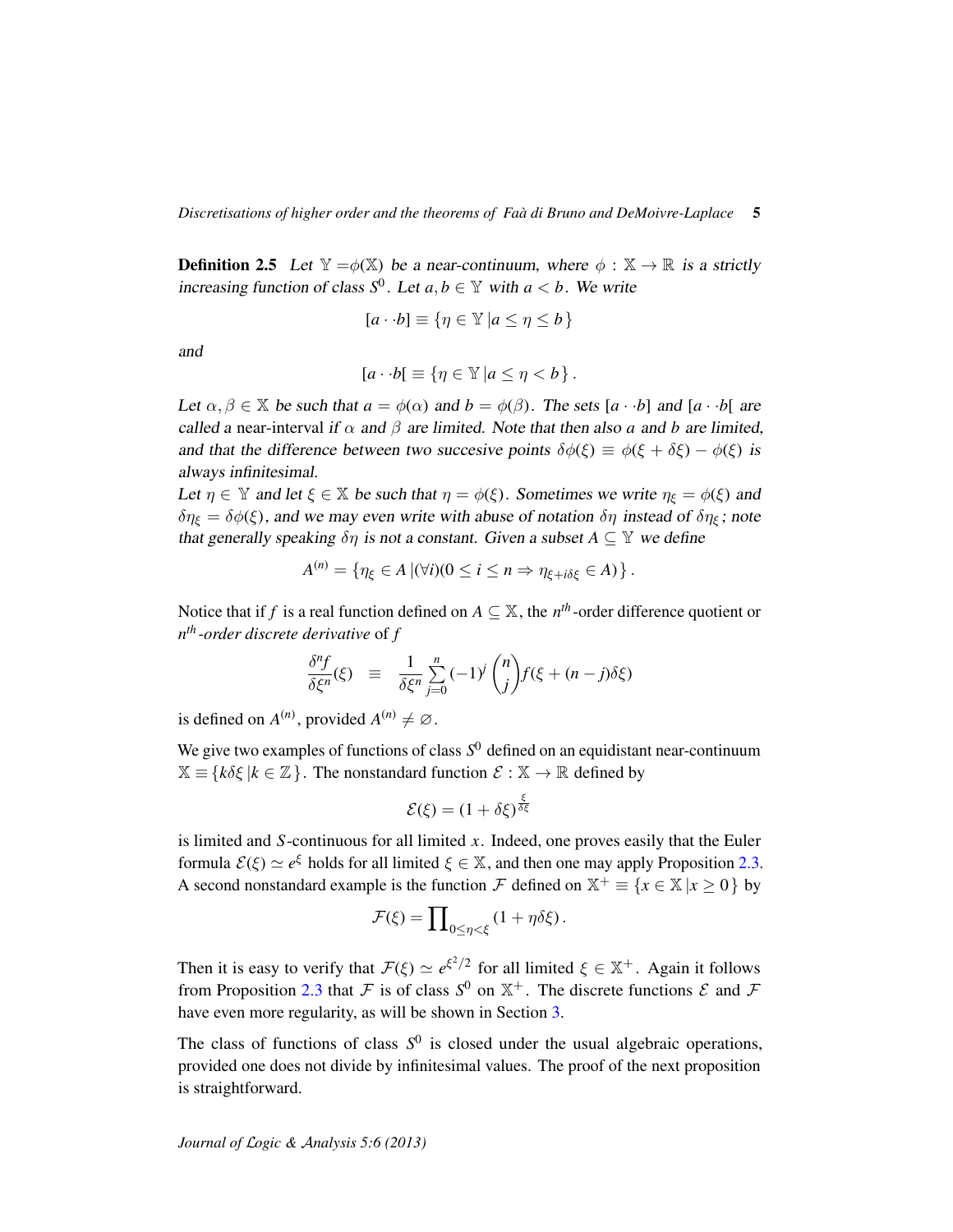<span id="page-5-1"></span>**Proposition 2.6** Let  $A \subset \mathbb{R}$  and  $f, g : A \to \mathbb{R}$  be functions of class  $S^0$ . Then  $-f, f + g$ and *f* · *g* are of class  $S^0$ , and  $f/g$  is of class  $S^0$  on all sets  $B \subset A$  such that  $g \not\simeq 0$  on the limited part of *B*.

To functions of class  $S^0$ , defined on a possibly discrete subset of  $\mathbb R$ , may be associated standard continuous functions. This transition from the discrete to the continuous, or *continuisation*, uses the notion of shadow.

Any limited number *y* is nearly-equal to a unique standard number *x* called the *standard part* or the *shadow* of *y*, and we write  $x = \degree y$ . For instance, if  $\epsilon \approx 0$ , one has  $\degree \epsilon = 0$ and  $^{\circ}e^{\epsilon} = 1$ . To each function *f* of class  $S^0$  defined on R one may associate a unique standard function  $\partial f$  such that  $f(x) \simeq \partial f(x)$  for all limited *x*. The function  $\partial f$  is called the *standard part* or *shadow* of  $f$ . In addition, the function  $\partial f$  is continuous. This property was already known to Robinson [\[16\]](#page-34-3). We state a version of this theorem for discrete functions on a near-continuum.

**Theorem 2.7** (Theorem of the continuous shadow, one variable) Let  $\mathbb{Y}$  be a nearcontinuum. Let  $f : \mathbb{Y} \to \mathbb{R}$  be of class  $S^0$ . Then there exists a unique standard function  ${}^{\circ}f : \mathbb{R} \to \mathbb{R}$  such that  $f(y) \simeq {}^{\circ}f(y)$  for all limited  $y \in \mathbb{Y}$ . In fact f is everywhere continuous.

It is this theorem which yields a general procedure for the transformation of discrete functions into continuous functions. For a proof of the theorem we refer to the literature [\[16\]](#page-34-3)[\[14\]](#page-34-4)[\[8\]](#page-34-7).

## <span id="page-5-0"></span>3 Functions of class *S <sup>n</sup>* of one variable

We extend the notion of functions of class  $S^0$  to functions of class  $S^n$  for all standard  $n \in \mathbb{N}$ . Functions of class  $S^n$  are not only limited and *S*-continuous themselves, but also their difference quotients of order *m* for  $m \leq n$ . We show that discrete derivation and integration relate functions of class  $S<sup>n</sup>$  and  $S<sup>n+1</sup>$  in a similar way as ordinary derivation and integration relate functions of class  $C^n$  and  $C^{n+1}$ . Stability of the (external) set of functions of class  $S<sup>n</sup>$  appears to hold for all the usual algebraic operations on equidistant near-continua. On general near-continua stability may depend on the nature of the near-continuum. Hence on equidistant near-continua polynomials of standard degree and limited coefficients are of class  $S<sup>n</sup>$ , and rational functions which are quotients of such polynomials are of class *S <sup>n</sup>* whenever the arguments are not infinitely close to a singularity of the denominator, while such properties may not hold on all near-continua.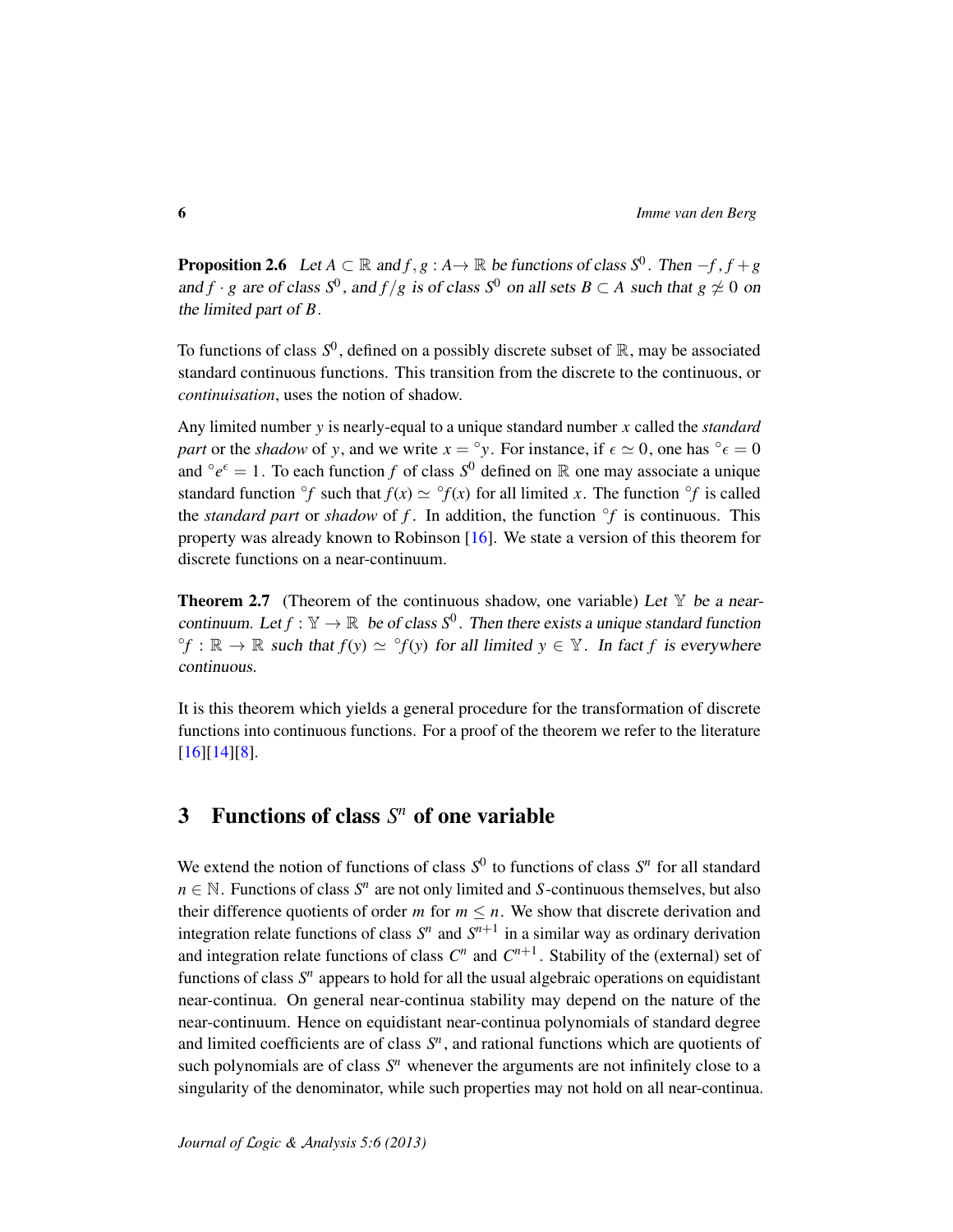**Notation 3.1** We let  $\mathbb{Y} = \phi(\mathbb{X})$  be a near-continuum, where  $\phi : \mathbb{X} \to \mathbb{R}$  is a strictly increasing function of class  $S^0$ . Let  $\psi : \mathbb{Y} \to \mathbb{R}$ . Let  $\eta \in \mathbb{Y}$  and let  $\xi \in \mathbb{X}$  be such that  $\eta = \phi(\xi)$ . Depending on the context we use the following notations for the differences of  $\psi$ :

$$
\delta\psi(\eta) = \delta\psi(\eta_{\xi}) = \psi(\eta_{\xi} + \delta\eta_{\xi}) - \psi(\eta_{\xi}) = \psi(\phi(\xi + \delta\xi)) - \psi(\phi(\xi)).
$$

We write  $\psi^{[0]} = \psi$ . Let  $n \in \mathbb{N}, n \ge 1$ . Assume  $\psi^{[n-1]}(\eta)$  is defined. Again depending on the context we define

$$
\psi^{[n]}(\eta) \equiv \frac{\delta \psi^{[n-1]}}{\delta \eta}(\eta) = \frac{\delta \psi^{[n-1]}}{\delta \eta_{\xi}}(\eta_{\xi}) = \frac{\psi^{[n-1]}(\eta_{\xi} + \delta \eta_{\xi}) - \psi^{[n-1]}(\eta_{\xi})}{\delta \eta_{\xi}}
$$

$$
= \frac{\psi^{[n-1]}(\phi(\xi + \delta \xi)) - \psi(\phi(\xi))}{\phi(\xi + \delta \xi) - \phi(\xi)}.
$$

Observe that, if  $\psi$  is defined on  $A \subseteq \mathbb{Y}$  and  $A^{(n)} \neq \emptyset$ , its  $n^{th}$ -order difference quotient  $\psi^{[n]}$  is defined on  $A^{(n)}$ .

A real function is of class  $C<sup>n</sup>$  if it is *n* times continuously differentiable. We define functions of class  $S<sup>n</sup>$  by analogy.

<span id="page-6-0"></span>**Definition 3.2** Let  $A \subseteq \mathbb{Y}$  and  $\psi : A \rightarrow \mathbb{R}$ , and let  $n \in \mathbb{N}$ ,  $n > 1$  be standard. Assume  $A^{(n)} \neq \emptyset$ . We say that  $\psi$  is of class S<sup>n</sup> on *A* if  $\psi^{[k]} : A^{(k)} \to \mathbb{R}$  is of class S<sup>0</sup> for all *k* with  $0 \leq k \leq n$ .

The next proposition is a first consequence of Definition [3.2.](#page-6-0)

<span id="page-6-1"></span>**Proposition 3.3** Let  $A \subset \mathbb{Y}$  and let  $n \in \mathbb{N}, n \ge 1$  be standard. Assume  $A^{(n)} \ne \emptyset$ . Let  $\psi: A \to \mathbb{R}$  be of class  $S^n$  on *A* and assume  $0 \le m < n$ . Then  $\psi$  is of class  $S^m$  on *A*.

We now show that the difference quotient  $\psi^{[1]}$  of a function  $\psi$  of class  $S^n$  is of class  $S^{n-1}$ , implying that the difference quotient  $\psi^{[m]}$  of order  $m < n$  is a function of class  $S^{n-m}$ . Conversely, if the difference quotient of a function  $\psi$  of class  $S^0$  is of class  $S^{n-1}$ , the function  $\psi$  will be of class  $S^n$ .

For convenience we consider functions defined on the whole of  $\mathbb{Y}$ .

**Lemma 3.4** (Lemma of the discrete derivative) Let  $n \in \mathbb{N}$  be standard and  $\psi : \mathbb{Y} \to \mathbb{R}$ be of class  $S^n$ . Then  $\psi^{[1]}$  is of class  $S^{n-1}$ .

**Proof** Let  $\psi$  be a function of class  $S^n$ . Then  $(\psi^{[1]})^{[k]} = \psi^{[k+1]}$  is of class  $S^0$  for all k with  $0 \le k \le n - 1$ . Hence  $\psi^{[1]}$  is of class  $S^{n-1}$ .  $\Box$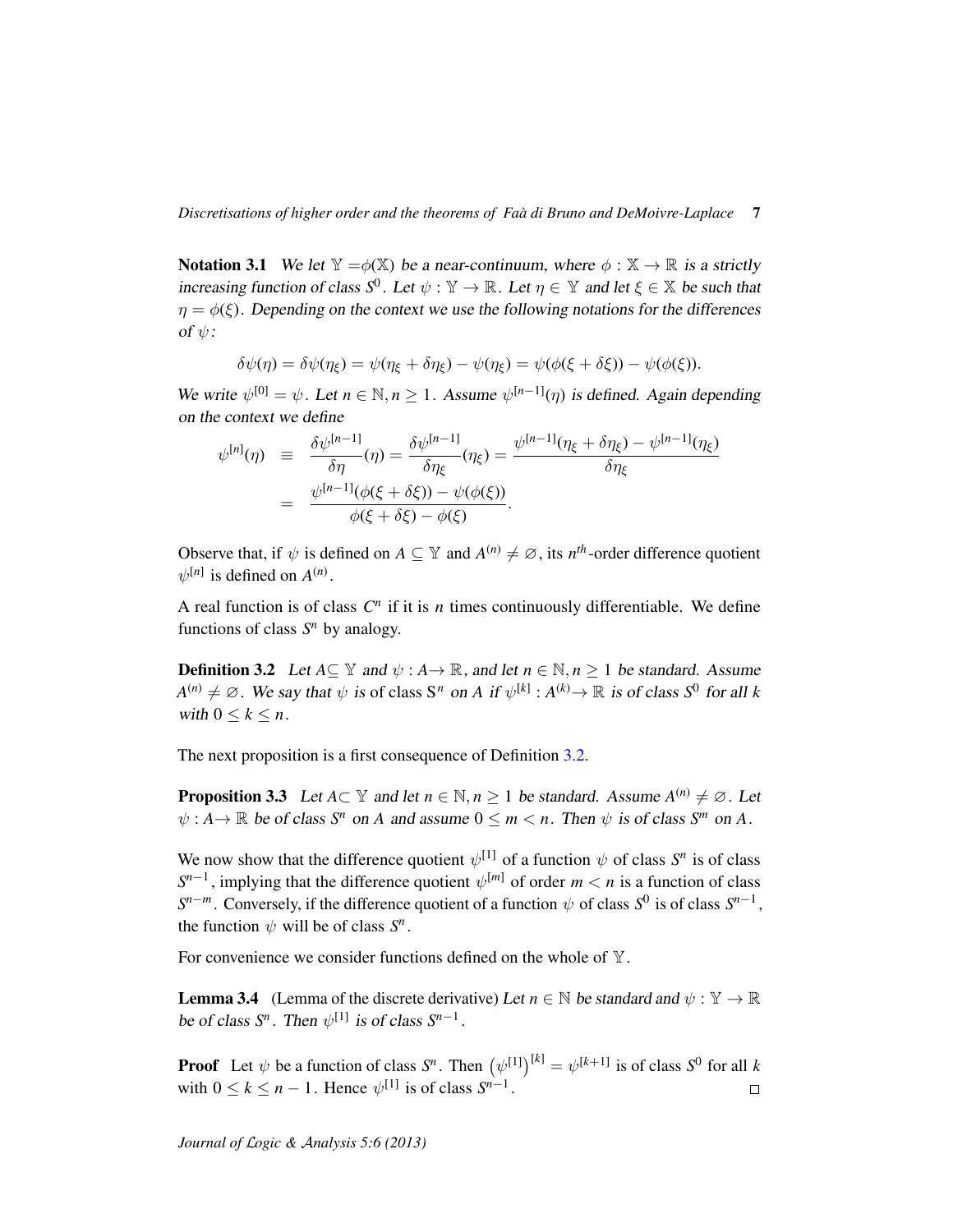<span id="page-7-0"></span>**Proposition 3.5** Let  $m, n \in \mathbb{N}$  be standard with  $m \leq n$  and let  $\psi : \mathbb{Y} \to \mathbb{R}$  be of class *S*<sup>*n*</sup>. Then  $\psi^{[m]}$  is a function of class *S*<sup>*n*−*m*</sup>.

Next lemma bears some relation to the following well-known theorem relating the convergence of sequences of functions and their derivatives: Given a sequence of real functions  $(f_n)_{n \in \mathbb{N}}$ , if the sequence of derivatives  $(f'_n)_{n \in \mathbb{N}}$  converges uniformly to a real function *g*, and if at some point  $x_0$  the sequence  $(f_n(x_0))_{n \in \mathbb{N}}$  converges, the functions  $(f_n)_{n \in \mathbb{N}}$  converge uniformly to a function  $f$  with  $f' = g$ .

**Lemma 3.6** (Lemma of the discrete integral) Let  $n \in \mathbb{N}$  be standard and  $\psi : \mathbb{Y} \to \mathbb{R}$ . If  $\psi^{[1]}$  is of class  $S^n$  and  $\psi(y_0)$  is limited for some limited  $y_0 \in \mathbb{Y}$ , then  $\psi$  is of class  $S^{n+1}$ .

**Proof** Let  $\psi^{[1]}$  be of class  $S^n$ . Then  $\psi^{[k]} = (\psi^{[1]})^{[k-1]}$  is of class  $S^0$  for all k with  $1 \leq k \leq n+1$ . We prove that also  $\psi$  is of class  $S^0$ . Let  $z \in \mathbb{Y}$  be limited, with  $y_0 < z$ . Now  $\psi^{[1]}(\eta)$  is limited for all  $\eta$  with  $y_0 \leq \eta < z$ , so  $\psi(z) = \psi(y_0) + \psi(z)$  $\sum \psi^{[1]}(\eta)\delta y$  is limited. If  $z < y_0$ , the proof that  $\psi(z)$  is limited is analogous.  $y_0 \le \eta \lt z$ <br>
Let  $y, z \in \mathbb{Y}$  be limited, with  $y \approx z$ . If  $y \lt z$ , one has  $\sum$  $\psi(\eta)\delta y \simeq 0$ , so *y*≤η<*z*  $\psi^{[1]}(\eta)\delta y \simeq \psi(y)$ . If  $z < y_0$ , the proof that  $\psi(z) \simeq \psi(y)$  is  $\psi(z) = \psi(y) + \sum$ *y*≤η<*z* analogous. Hence  $\psi$  is *S*-continuous. Combining, we see that  $\psi$  is of class  $S^0$ . We conclude that  $\psi$  is of class  $S^{n+1}$ .  $\Box$ 

As a consquence we obtain a sort of minimal condition for functions to be of class *S n* .

**Theorem 3.7** Let  $n \in \mathbb{N}$  be standard and  $\psi : \mathbb{Y} \to \mathbb{R}$ . Assume  $\psi^{[n]}$  is of class  $S^0$  and for some limited  $y_0 \in Y$  it holds that  $\psi(y_0), \psi^{[1]}(y_0), \cdots, \psi^{[n-1]}(y_0)$  are all limited. Then  $\psi$  is of class  $S^n$ .

**Proof** By external induction. The case  $n = 0$  is trivial. Let *n* be standard and assume the theorem is proved for *n*. Let  $\psi$  be such that  $\psi^{[n+1]}$  is of class  $S^0$  and for some limited  $y_0 \in \mathbb{Y}$  it holds that  $\psi(y_0), \psi^{[1]}(y_0), \dots, \psi^{[n+1]}(y_0)$  are all limited. One observes that  $\psi^{[1]}(y_0), \ \psi^{[2]}(y_0), \cdots, \psi^{[n+1]}(y_0)$  are all limited, and that  $\psi^{[1][n]} = \psi^{[n+1]}$  is of class  $S^0$ . By the induction hypothesis  $\psi^{[1]}$  is of class  $S^n$ . Then  $\psi$  is of class  $S^{n+1}$  by the Lemma of the discrete integral.  $\Box$ 

We now consider the stability of the class  $S<sup>n</sup>$  under algebraic operations. The proof of the first proposition is immediate.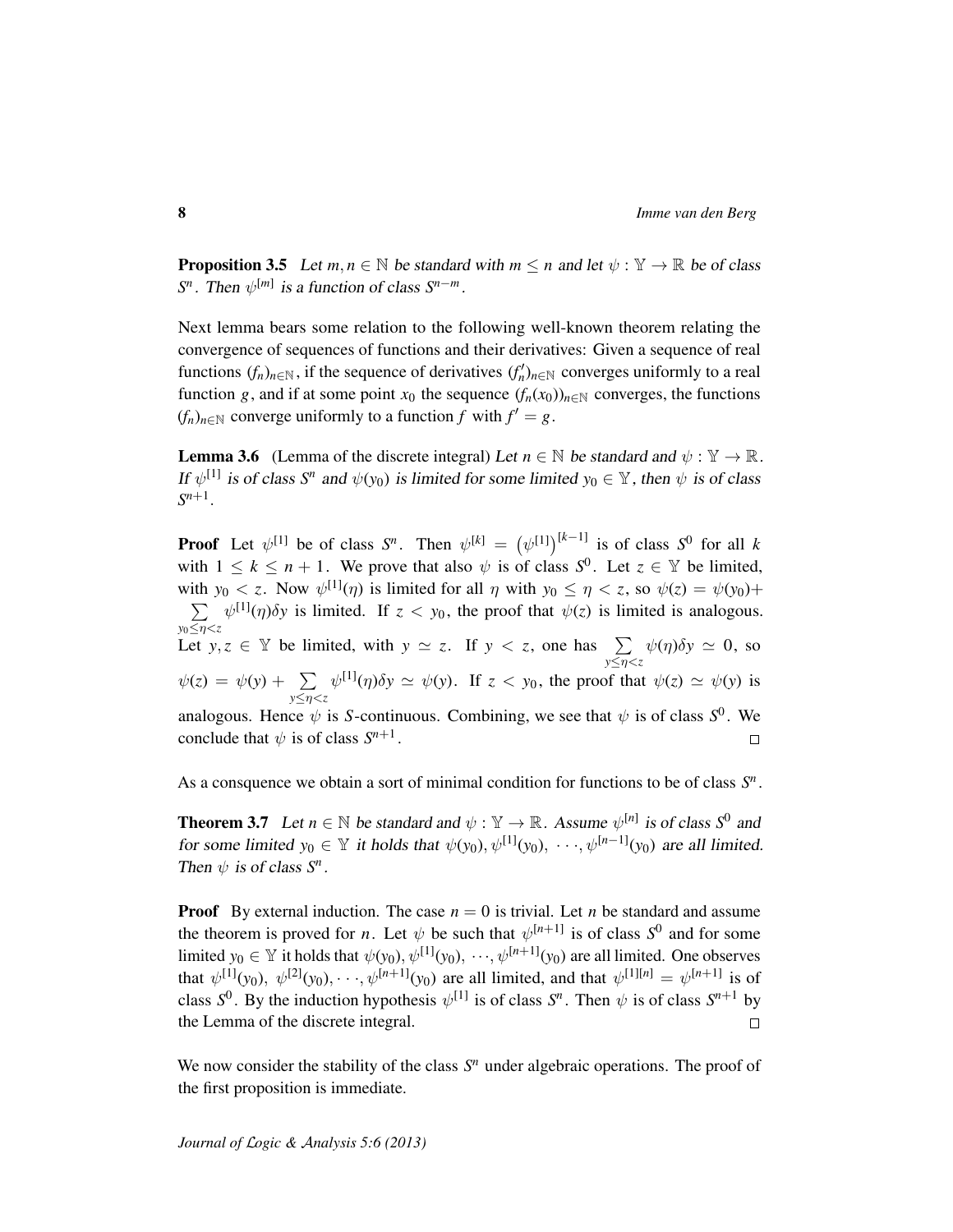<span id="page-8-1"></span>**Proposition 3.8** Let  $n \in \mathbb{N}$  be standard and  $f, g : \mathbb{Y} \to \mathbb{R}$  be functions of class  $S^n$ . Let  $a \in \mathbb{R}$  be limited. Then  $f + g$  and  $af$  are of class  $S^n$ .

We formulate the product rule and the division rule first for functions defined on an equidistant near-continuum X. Then we discuss its validity on general near-continua. Note that

<span id="page-8-0"></span>(1) 
$$
\frac{\delta (f \cdot g)}{\delta \xi}(\xi) = \frac{\delta f}{\delta \xi}(\xi) \cdot g(\xi + \delta \xi) + f(\xi) \cdot \frac{\delta g}{\delta \xi}(\xi)
$$

$$
= \frac{\delta f}{\delta \xi}(\xi) \cdot g(\xi) + \frac{\delta f}{\delta \xi}(\xi) \cdot \frac{\delta g}{\delta \xi}(\xi) \delta \xi + f(\xi) \cdot \frac{\delta g}{\delta \xi}(\xi).
$$

<span id="page-8-2"></span>**Proposition 3.9** Let  $n \in \mathbb{N}$  be standard and  $f, g : \mathbb{X} \to \mathbb{R}$  be functions of class  $S^n$ . Then  $f \cdot g$  is of class  $S^n$ .

**Proof** By external induction. The case  $n = 0$  follows from Proposition [2.6.](#page-5-1) Assume the property is valid for some standard integer *n*. Suppose *f* and *g* are of class  $S^{n+1}$ . The functions  $f$  and  $g$  are of class  $S<sup>n</sup>$  by Proposition [3.3.](#page-6-1) By the Lemma of the discrete derivative  $\frac{\delta f}{\delta \xi}$  and  $\frac{\delta g}{\delta \xi}$  are of class *S<sup>n</sup>*. Then  $\frac{\delta f}{\delta \xi} \cdot g$ ,  $\frac{\delta f}{\delta \xi} \cdot \frac{\delta g}{\delta \xi}$  and  $f \cdot \frac{\delta g}{\delta \xi}$  are of class *S<sup>n</sup>* by the induction hypothesis. By [\(1\)](#page-8-0) and Proposition [3.8](#page-8-1) the difference quotient  $\frac{\delta (f \cdot g)}{\delta \xi}$ is of class  $S^n$ . Because  $f \cdot g$  is of class  $S^0$  we deduce from the Lemma of the discrete integral that  $f \cdot g$  is of class  $S^{n+1}$ .  $\Box$ 

**Lemma 3.10** Let  $n \in \mathbb{N}$  be standard and  $f : \mathbb{X} \to \mathbb{R}$  be a function of class  $S^n$  with appreciable values for limited arguments. Let  $A \subseteq \mathbb{X}$  be such that  $A^{(n)} \neq \emptyset$  and  $f \neq 0$ on the limited part of *A*. Then  $\frac{1}{f}$  is of class  $S^n$  on *A*.

**Proof** By external induction. The case  $n = 0$  follows from Proposition [2.6.](#page-5-1) Assume the property is valid for some standard integer *n*. Let *f* be a function of class  $S^{n+1}$  and *A*  $\subseteq$   $\mathbb{X}$  be such that  $A^{(n+1)} \neq \emptyset$  and *f* takes appreciable values for limited arguments  $\xi \in A$ . Now

$$
\frac{\delta (1/f)}{\delta \xi}(\xi) = -f^{[1]}(\xi) \cdot \frac{1}{f^2(\xi) - f(\xi)f^{[1]}(\xi)\delta \xi}.
$$

By Proposition [3.3](#page-6-1) the function  $f$  is of class  $S<sup>n</sup>$  on  $A$  and by the Lemma of the discrete derivative  $f^{[1]}$  is of class  $S^n$  on  $A^{(1)}$ . Then  $f^2(\xi) - f(\xi)f^{[1]}(\xi)\delta\xi$  is of class  $S^n$  on *A*<sup>(1)</sup> by Proposition [3.9.](#page-8-2) Then  $1/(f^2(\xi) - f(\xi)f^{[1]}(\xi)\delta\xi)$  is of class  $S^n$  on  $A^{(1)}$  by the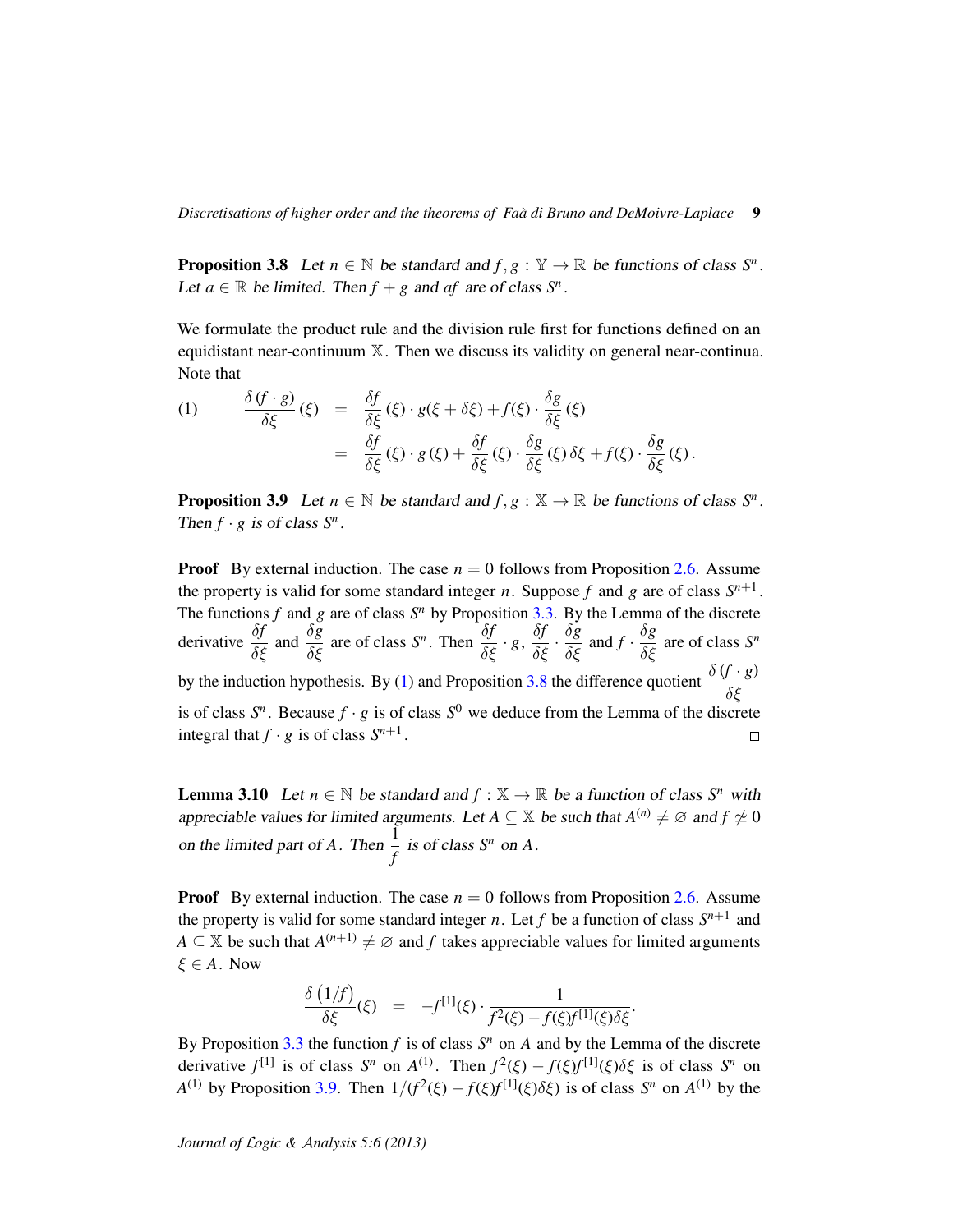induction hypothesis. Hence  $\frac{\delta(1/f)}{\delta \xi}$  is of class *S<sup>n</sup>* on *A*<sup>(1)</sup>. Because  $\frac{1}{f}$  $\frac{1}{f}$  is of class  $S^0$  on *A*, the function  $\frac{1}{f}$  is of class  $S^{n+1}$  on *A* as a consequence of the Lemma of the discrete integral.  $\Box$ 

<span id="page-9-1"></span>**Proposition 3.11** Let  $n \in \mathbb{N}$  be standard and  $f, g: \mathbb{X} \to \mathbb{R}$  be functions of class  $S^n$ . Let  $A \subseteq \mathbb{X}$  be such that  $A^{(n)} \neq \emptyset$  and  $g \neq 0$  on the limited part of A.Then  $f/g$  is of class  $S^n$  on  $A$ .

The following example shows somewhat surprisingly that a very elementar function does not need to be of class *S* <sup>2</sup> on too irregular grids.

<span id="page-9-0"></span>**Example 3.12** There exists a strictly increasing function  $\phi$  of class  $S^0$  such that, with  $\mathbb{Y} \equiv \phi(\mathbb{X})$ , the quadratic function  $\psi : \mathbb{Y} \to R$  defined by  $\psi(\eta) = \eta^2$  is not of class  $S^2$  on Y. To see this, we will only consider the restriction of such a function  $\phi$  to  $\{0, \delta \xi, 2\delta \xi\}$ . Assume  $\phi$  satisfies  $\phi(0) = 1$ ,  $\phi(\delta \xi) = 1 + \delta \xi$  and  $\phi(2\delta \xi) = 1 + \delta \xi + \delta \xi'$ , where  $\delta \xi' > 0$ is infinitesimal. The function  $\psi$  is clearly of class  $S^0$  on  $Y \equiv \{1, 1 + \delta \xi, 1 + \delta \xi + \delta \xi'\},$ and also of class *S* 1 , since

$$
\psi^{[1]}(1+\delta\xi) = \frac{\psi\left(1+\delta\xi+\delta\xi'\right) - \psi\left(1+\delta\xi\right)}{\delta\xi'} = 2 + 2\delta\xi + \delta\xi',
$$

which is limited and nearly equal to

$$
\psi^{[1]}(1) = \frac{\psi(1 + \delta \xi) - \psi(1)}{\delta \xi} = 2 + \delta \xi.
$$

But whether  $\psi$  is of class  $S^2$  depends on the relation between  $\delta \xi$  and  $\delta \xi'$ . Indeed,

$$
\psi^{[2]}(1) = \frac{\psi^{[1]}(1 + \delta \xi) - \psi^{[1]}(1)}{\delta \xi} = \frac{\delta \xi + \delta \xi'}{\delta \xi} = 1 + \frac{\delta \xi'}{\delta \xi}.
$$

One should wish that  $\psi^{[2]}(1) \simeq 2$ , but this is only realised if the grid *Y* has some regularity, in particular if  $\delta \xi'/\delta \xi \simeq 1$ . Clearly  $\psi$  is not of class  $S^2$  if  $\psi^{[2]}(1)$  is unlimited; this happens when  $\delta \xi'/\delta \xi \simeq +\infty$ , say for  $\delta \xi' = \sqrt{\xi}$ δξ .

Example [3.12](#page-9-0) only apparently contradicts the Lemma of the discrete integral, since  $\psi^{[1]}(\phi(\xi)) = 2\phi(\xi) + \delta\phi(\xi)$ . This shows that  $\psi$  is a discrete primitive of  $\eta \mapsto 2\eta + \delta\eta$ , which is not of class  $S^1$  on  $\mathbb Y$  if  $\delta\eta/\delta\xi \simeq +\infty$ , and not a discrete primitive of  $\eta \mapsto 2\eta$ , which is of class  $S<sup>n</sup>$  for all standard *n*.

Example [3.12](#page-9-0) shows also that the product rule does not hold in all generality: if *f* and *g* are of class  $S^n$  on some set Y for some limited *n*, the product  $f \cdot g$  does not need to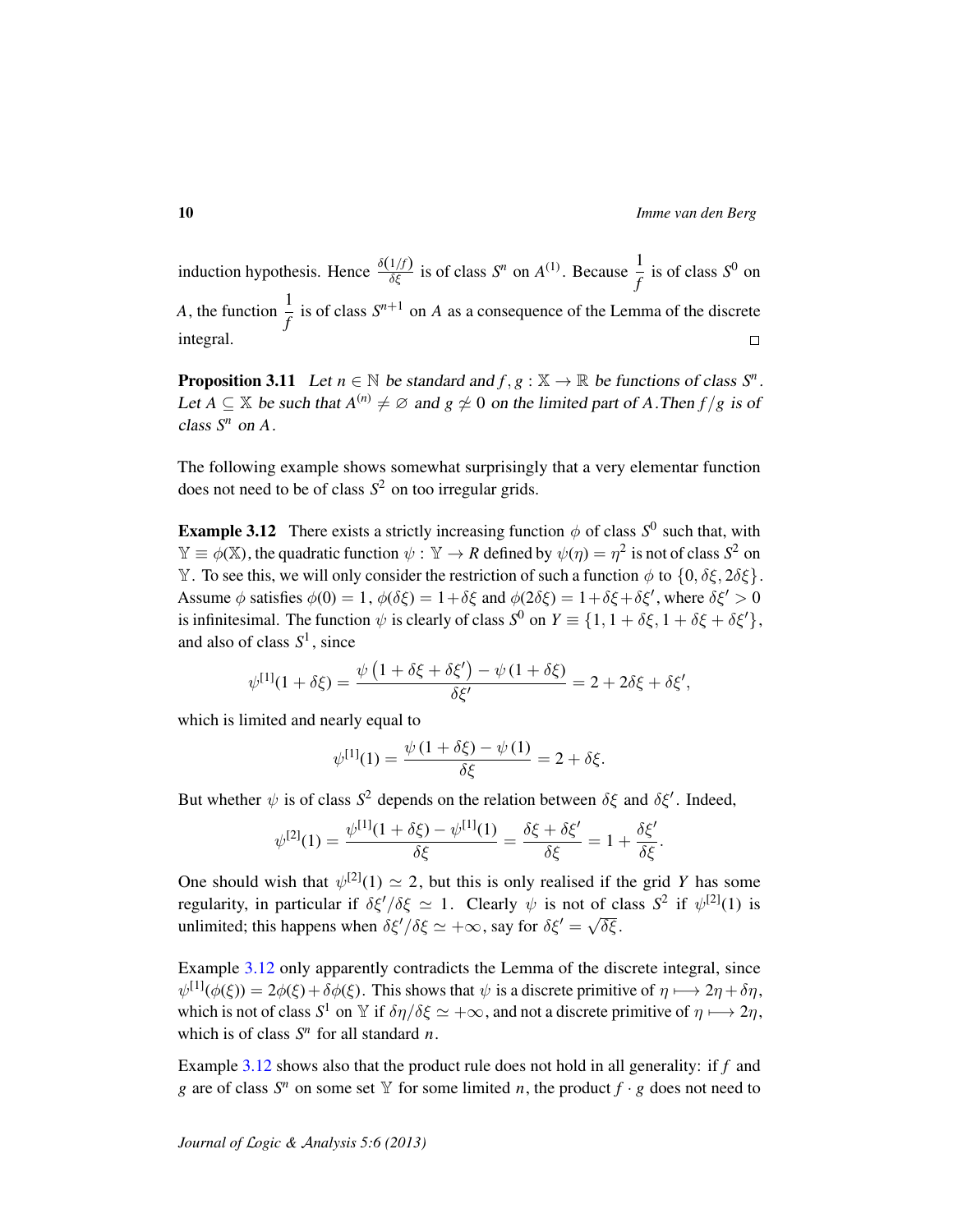be of class  $S<sup>n</sup>$ . It is easy to verify that the division rule also does not hold in general. Indeed, with  $f(x) = 1$ ,  $g(x) = x$ ,  $\chi(x) \equiv f(x)/g(x) = 1/x$  and  $\phi$  as above one finds

$$
\chi^{[2]}(1) = \frac{1 + \delta \xi'/\delta \xi}{(1 + \delta \xi)(1 + \delta \xi + \delta \xi')}.
$$

Hence  $\chi^{[2]}(1)$  is unlimited again for  $\delta \xi' = \sqrt{ }$  $\overline{\delta \xi}$ . We will show in Subsection [5.2](#page-21-0) that the product rule and the division rule do hold provided  $\mathbb Y$  is the image of  $\mathbb X$  by some function  $\phi$  which is of class  $S^n$  itself.

On the other hand it follows from the Propositions [3.8](#page-8-1) and [3.9](#page-8-2) that polynomials of standard degree with limited coefficients defined on the equidistant continuum X are of class  $S<sup>n</sup>$  for all standard *n*. Then by Proposition [3.11](#page-9-1) a rational function which is a quotient of polynomials of standard degree and limited coefficients is of class  $S<sup>n</sup>$  on all sets of the form  $A^{(n)} \neq \emptyset$  such that  $A \subseteq \mathbb{X}$  and no element of *A* is infinitely close to a limited singularity of the denominator.

We verify that the two examples of discrete functions  $\mathcal E$  and  $\mathcal F$  defined in Section [2](#page-2-0) are of class *S n* for all standard *n*.

Indeed, because

$$
\frac{\delta \mathcal{E}(\xi)}{\delta \xi} = \mathcal{E}(\xi)
$$

and  $\mathcal E$  is of class  $S^0$ , its discrete derivative  $\frac{\delta \mathcal E}{\delta \xi}$  is also of class  $S^0$ . This implies that  $\mathcal E$  is of class  $S^1$ . Then  $\frac{\delta \mathcal{E}}{\delta \xi}$  is also class  $S^1$ , so by the Lemma of the discrete integral  $\mathcal{E}$  is of class *S* 2 . With external induction, applying this procedure to the induction step, one shows that the function  $\mathcal{E}$  is of class  $S^n$  for all standard  $n \in \mathbb{N}$ .

Secondly, for  $\xi \in \mathbb{X}^+$ 

$$
\frac{\delta \mathcal{F}(\xi)}{\delta \xi} = \xi \cdot \mathcal{F}(\xi).
$$

We already saw that F is of class  $S^0$  on  $\mathbb{X}^+$ . Because the monomial  $\xi$  is of class  $S^n$ for all standard *n* and these classes are stable under multiplication, we may apply the same method as above to show that  $\mathcal F$  is of class  $S^n$  on  $\mathbb X^+$ , for all standard *n*.

# <span id="page-10-0"></span>4 Transition from the discrete to the continuous in one variable on equidistant near-continua

Let  $X$  be an equidistant near-continuum as above. We consider first discrete functions of class  $S<sup>n</sup>$  on the whole of  $X$  and extend the Theorem of the continuous shadow to transitions from the discrete to the continuous of higher order of regularity.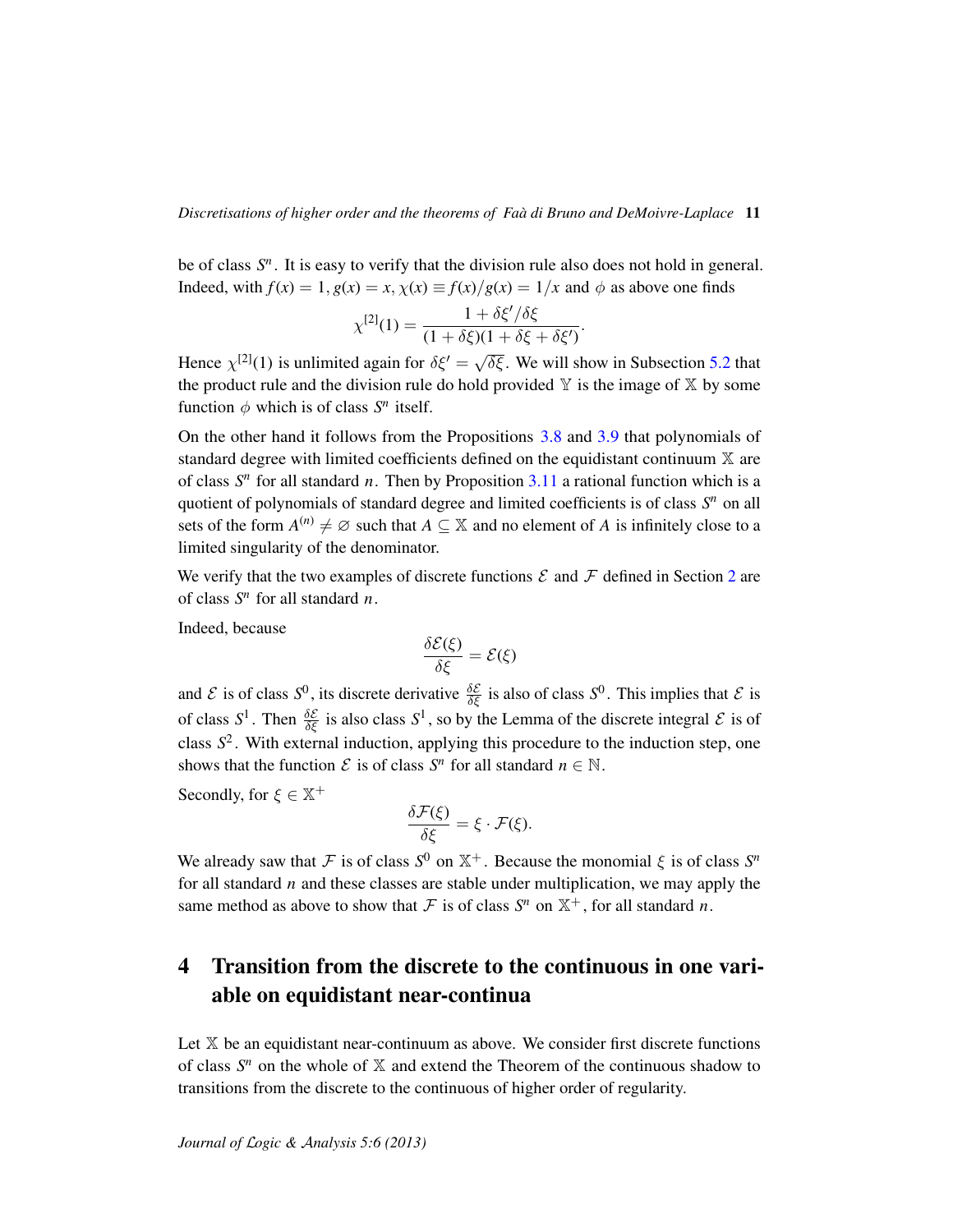The case for differentiability of first order had already been proved earlier [\[8\]](#page-34-7) [\[4\]](#page-34-0).

**Theorem 4.1** (Theorem of the differentiable shadow) Let  $\phi : \mathbb{X} \to \mathbb{R}$  be of class  $S^1$ . Then its shadow *f* is a real function of class  $C^1$  and  $\phi^{[1]}(\xi) \simeq f'(\xi)$  for all limited  $\xi \in \mathbb{X}$ .

N.B. The definition of function of class  $S^1$  in  $[8]$  is different of ours. The essential difference is that it concerns only functions defined on R. However, this difference is not very important since a discrete function defined on  $X$  can always be appropriately extended to a real function  $\bar{f}$  of class  $S^1$  defined on the whole of  $\mathbb{R}$ .

The proof that the shadow of a function of class  $S<sup>n</sup>$  defined on  $X$  is a function of class  $C<sup>n</sup>$  is contained in [\[11\]](#page-34-1) and [\[6\]](#page-34-2) and will be repeated here.

<span id="page-11-0"></span>**Theorem 4.2** Let  $n \in \mathbb{N}$  be standard and let  $\phi : \mathbb{X} \to \mathbb{R}$  be of class  $S^n$ . Then its shadow is a function  $f : \mathbb{R} \to \mathbb{R}$  of class  $C^n$  and  $\phi^{[n]}(\xi) \simeq f^{(n)}(\xi)$  for all limited  $\xi \in \mathbb{X}$ .

**Proof** By external induction. If  $n = 0$ , by the Theorem of the continuous shadow f is a real function of class  $C^0$  and  $\phi(\xi) \simeq f(\xi)$  for all limited  $\xi \in \mathbb{X}$ . Assume the property is valid for some standard integer *n*. Let  $\phi$  be a function of class  $S^{n+1}$ . By Proposition [3.5](#page-7-0) the function  $\phi^{[n]}$  is of class  $S^1$ . By the induction hypothesis its shadow equals  $f^{(n)}$ . By the Theorem of the differentiable shadow  $f^{(n)}$  is continuously differentiable and  $(\phi^{[n]})^{[1]}(\xi) \simeq (f^{(n)})'(\xi)$  for all limited  $\xi \in \mathbb{X}$ . Hence  $\phi^{[n+1]}(\xi) \simeq f^{(n+1)}(\xi)$  for all limited  $\xi \in \mathbb{X}$ .  $\Box$ 

As a consequence we obtain that for pairs of functions of class  $S<sup>n</sup>$  the property of near-equality is hereditary to discrete derivatives up to order *n*.

**Theorem 4.3** Let  $n \in \mathbb{N}$  be standard and  $f, g: \mathbb{X} \to \mathbb{R}$  be two functions of class  $S^n$ such that  $f(\xi) \simeq g(\xi)$  for all limited  $\xi \in \mathbb{X}$ . Then  $f^{[n]}(\xi) \simeq g^{[n]}(\xi)$  for all limited  $\xi \in \mathbb{X}$ .

**Proof** By the Theorem of the continuous shadow  ${}^{\circ}f = {}^{\circ}g$ . If  $n > 0$ , by Theorem [4.2](#page-11-0)

$$
f^{[n]}(\xi) \simeq {}^{\circ}f^{(n)}(\xi) = {}^{\circ}g^{(n)}(\xi) \simeq g^{[n]}(\xi).
$$

*Journal of* L*ogic &* A*nalysis 5:6 (2013)*

 $\Box$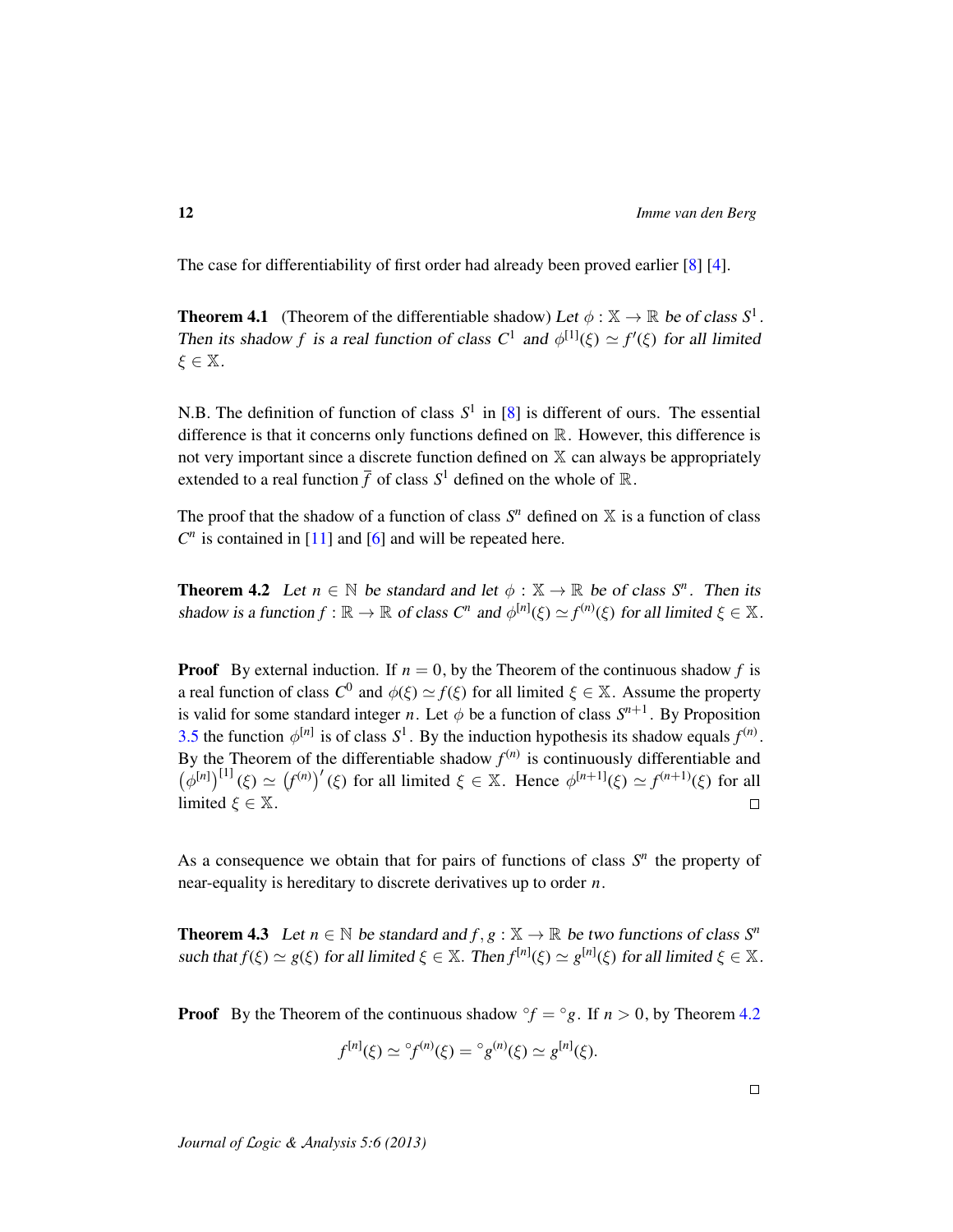## <span id="page-12-0"></span>5 Transition from the discrete to the continuous on general near-continua

We consider now functions of class  $S<sup>n</sup>$  on possibly non-equidistant near-continua. The next theorem gives conditions for near-equality of such functions and their difference quotients to their shadows and the respective derivatives of these shadows.

<span id="page-12-3"></span>**Theorem 5.1** Let  $n \in \mathbb{N}$  be standard. Let  $\overline{\xi} \in \mathbb{X}$  be limited. Let  $\phi : \mathbb{X} \to \mathbb{R}$  be a function of class  $S^n$  such that  $\phi^{[1]}(\overline{\xi}) \not\simeq 0$ . Let  $\psi : \phi(\mathbb{X}) \to \mathbb{R}$  be a function of class  $S^n$ . Let  $\chi = \psi \circ \phi$ . Then there exists a near-interval  $[\alpha \cdot \beta]$  with  $\alpha, \beta \in \mathbb{X}$  limited and  $\alpha \lessapprox \bar{\xi} \lessapprox \beta$  such that  $\phi^{[1]}(\xi) \not\simeq 0$  for all  $\xi \in [\alpha \cdot \cdot \beta]$ , and the function  $\chi$  is of class  $S^n$ on  $[\alpha \cdot \beta]$ , with for all  $\xi \in [\alpha \cdot \beta]$ 

<span id="page-12-2"></span>
$$
(2) \qquad \chi^{[n]}(\xi) \simeq \sum_{k_1+2k_2+\ldots+nk_n=n} \frac{n!}{k_1!k_2!\ldots k_n!} \psi^{[k_1+k_2+\ldots+k_n]}(\phi(\xi)) \prod_{i=1}^n \left(\frac{\phi^{[i]}(\xi)}{i!}\right)^{k_i}.
$$

Moreover, let  $f = \circ \phi$ ,  $g = \circ \psi$  and  $h = \circ \chi$ . Let  $a = \circ \alpha$  and  $b = \circ \beta$ . Then g is of class  $C^n$  on  $[f(a), f(b)]$  with  $g^{(n)} = \sqrt[\circ]{\psi^{[n]}}$  and *h* is of class  $C^n$  on  $[a, b]$ , with for all  $x \in [a, b]$ 

<span id="page-12-1"></span>
$$
(3) \qquad h^{(n)}(x) = \sum_{k_1+2k_2+\ldots+nk_n=n} \frac{n!}{k_1!k_2!\ldots k_n!} g^{(k_1+k_2+\ldots+k_n)}(f(x)) \prod_{i=1}^n \left(\frac{f^{(i)}(x)}{i!}\right)^{k_i}.
$$

Formula [\(3\)](#page-12-1) is known as the formula of Faa di Bruno. It extends the Chain Rule to ` derivatives of higher order. Thus formula [\(2\)](#page-12-2) is a discrete, approximative version of the formula of Faa di Bruno. `

One of the consequences of the theorem above is that a sufficient condition for a function  $\psi$  to be of class  $S^n$  on some near-continuum  $\mathbb{Y} \subset \mathbb{R}$ , with the *n*<sup>th</sup>-order difference quotient infinitely close to the  $n<sup>th</sup>$ -order derivative of its shadow, is that  $Y$  is the image of an equidistant near-continuum  $\mathbb{X} \subset \mathbb{R}$  by a (locally) strictly monotone function  $\phi$ which is itself of class  $S<sup>n</sup>$ . We already saw that absence of such a regularity condition may even lead to difference quotients with infinitely large values, which certainly are not nearly-equal to derivatives of  $\circ \psi$ . A near-continuum  $\mathbb{Y} \subset \mathbb{R}$  which is the image of an equidistant near-continuum  $\mathbb{X} \subset \mathbb{R}$  by a monotone function  $\phi$  of class  $S<sup>n</sup>$  will be called *a near-continuum of class S<sup>n</sup> .*

Below we prove formula  $(2)$  along the lines of the proof of De la Vallée-Poussin (see also  $[12]$ ) of the usual formula of Faà di Bruno  $(3)$  $(3)$ .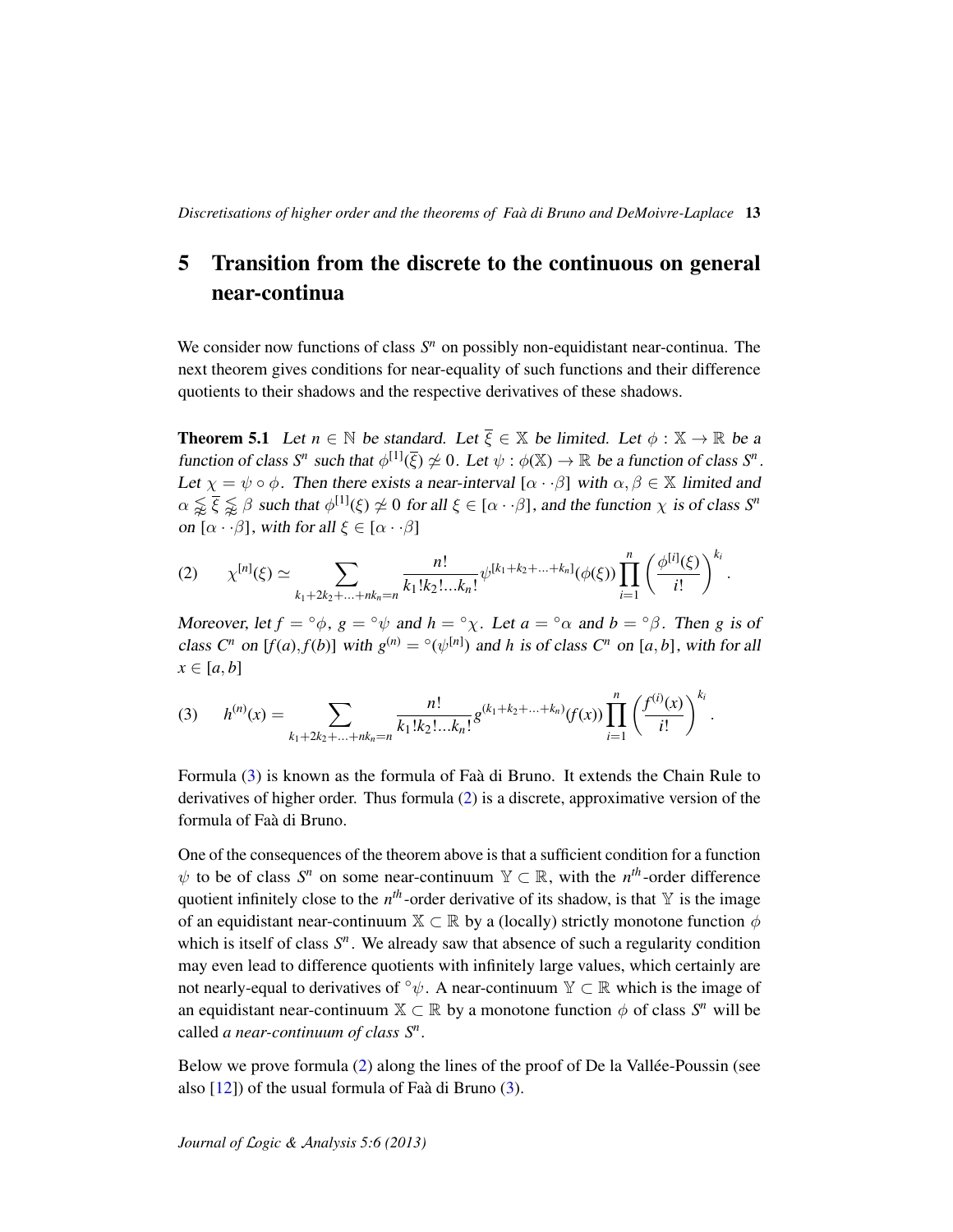The proof of De la Vallée-Poussin is by induction. The first step consists in proving that the coefficients of  $g^{(k_1+k_2+\ldots+k_n)}(f(x)) \prod_{i=1}^n \left( \frac{f^{(i)}(x)}{i!} \right)$  $\binom{D(x)}{i!}$ <sup>k<sub>*i*</sub></sup> are integers, and independent of *f* and *g*. This means that the coefficients may be determined for convenient special functions, in fact powers of polynomials of the form  $(a_1x + a_2x^2 + ... + a_nx^n)^k$ . This step uses the multinomial expansion

$$
(x_1 + x_2 + \dots + x_n)^k = \sum_{k_1 + k_2 + \dots + k_n = k} \frac{k!}{k_1! k_2! \dots k_n!} x_1^{k_1} x_2^{k_2} \dots x_n^{k_n}.
$$

Finally the powers of polynomials are repeatedly differentiated.

In the discrete case some complications arise from the fact that difference quotients are not always taken at ξ, but also at points  $\xi + \theta \delta \xi$ , with  $\theta > 0$ . Hence the product of powers at the end of the formula of Faà di Bruno transforms into a product of products; but we will show that the latter products are infinitely close to the corresponding powers taken at  $\xi$ .

#### <span id="page-13-2"></span>5.1 Properties of the composition function

**Convention, notations**. Let  $n \in \mathbb{N}$  be standard. Let  $\overline{\xi} \in \mathbb{X}$  be limited. Let  $\phi : \mathbb{X} \to \mathbb{R}$ be a function of class  $S^n$  such that  $\phi^{[1]}(\overline{\xi}) \not\simeq 0$ . As a consequence of the principle of Fehrele [\[8\]](#page-34-7) there exists a near-interval  $[\alpha \cdot \beta]$  with  $\alpha, \beta \in \mathbb{X}$  limited and  $\alpha \lessapprox \overline{\xi} \lessapprox \beta$ such that  $\phi^{[1]}(\xi) \not\simeq 0$  for all  $\xi \in [\alpha \cdot \cdot \beta]$ . Let  $1 \leq m \leq n$ . Without restriction of generality we assume that  $\phi^{[1]}(\xi) \gtrapprox 0$  for all  $\xi \in [\alpha \cdot \cdot \beta]$  and that  $\phi^{[m]}(\xi)$  is defined on  $[\alpha \cdot \beta]$  instead of  $[\alpha \cdot \beta]^{(m)}$ . Notice that  $\phi(\alpha) \lessapprox \phi(\overline{\xi}) \lessapprox \phi(\beta)$ .

We use the following notations. Let  $\psi : \phi(\mathbb{X}) \to \mathbb{R}$  be a function of class  $S<sup>n</sup>$  and let  $\chi = \psi \circ \phi$ . All functions being of class  $S^0$ , their shadows are well-defined and we put  $f = \circ \phi$ ,  $g = \circ \psi$  and  $h = \circ \chi$ . Let  $a = \circ \alpha$  and  $b = \circ \beta$ , and  $c \equiv f(a) = \circ (\phi(\alpha))$  and  $d \equiv f(b) = \circ(\phi(\beta))$ . Then *f* is of class  $C^n$  on [*a*, *b*], the function *g* is at least of class  $C^0$  on  $[f(a), f(b)]$  and  $h = f \circ g$  is at least of class  $C^0$  on  $[a, b]$ .

The discrete Chain Rule for the first-order difference quotient of the composite function  $\chi$  takes the form

<span id="page-13-0"></span>(4) 
$$
\chi^{[1]}(\xi) = \psi^{[1]}(\phi(\xi))\phi^{[1]}(\xi).
$$

This formula is used in the proof that the composition of two functions of class  $S<sup>n</sup>$  is also of class *S n* .

<span id="page-13-1"></span>**Proposition 5.2** Let  $n \in \mathbb{N}$  be standard. Then  $\chi$  is of class  $S^n$  on  $[\alpha \cdot \beta]$  and h is of class  $C^n$  on  $[a, b]$ .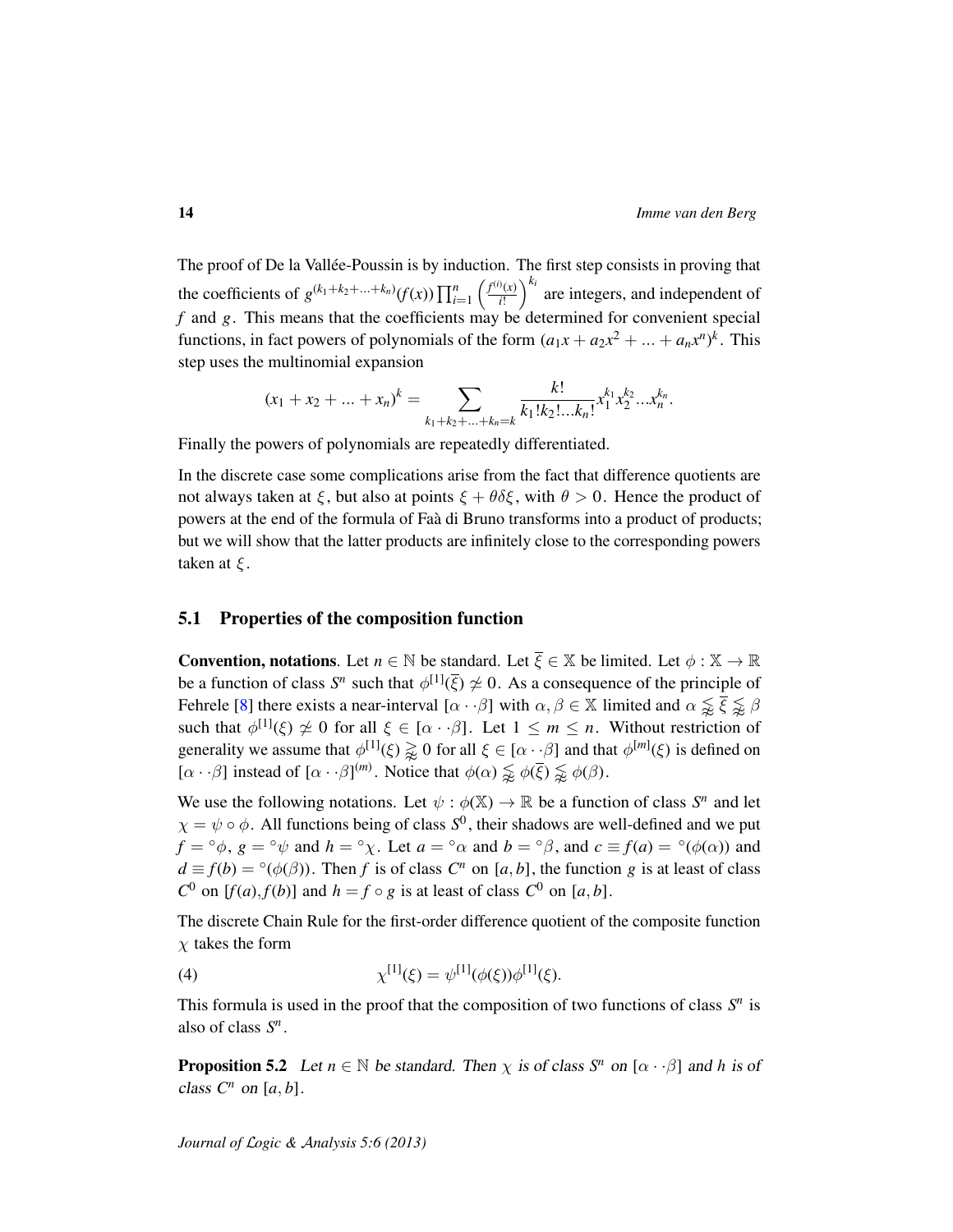**Proof** With external induction. The composition of two functions of class  $S^0$  is clearly of class  $S^0$ . Assume the proposition is proved for *n* − 1. Let  $\chi = \psi \circ \phi$ , with  $\psi$  and  $\phi$ of class  $S^n$ , then in particular  $\chi$  is of class  $S^0$  on  $[\alpha \cdot \beta]$ . Also  $\phi$  of class  $S^{n-1}$ . By the Lemma of the discrete derivative  $\phi^{[1]}$  is of class  $S^{n-1}$  on  $[\alpha \cdot \beta]$  and  $\psi^{[1]}$  is of class  $S^{n-1}$  on  $[\phi(\alpha) \cdot \phi(\beta)]$ . By the Induction Hypothesis  $\psi^{[1]} \circ \phi$  is of class  $S^{n-1}$  on [ $\alpha \cdot \beta$ ] and then  $\chi^{[1]}$  is of class  $S^{n-1}$  on [ $\alpha \cdot \beta$ ] by [\(4\)](#page-13-0) and by Proposition [3.9.](#page-8-2) Then it follows from the Lemma of the discrete integral that  $\chi$  is of class *S<sup>n</sup>* on  $[\alpha \cdot \beta]$ . Then Theorem [4.2](#page-11-0) implies that *h* is of class  $C^n$  on  $[a, b]$ .  $\Box$ 

We already saw that not on all near-continua  $\phi(\mathbb{X})$  the class  $S^n$  is stable under the usual algebraic operations. We show that this stability does hold for functions defined on near-continua of class *S n* .

We continue to assume the conventions which where introduced above and prove first a lemma.

<span id="page-14-0"></span>**Lemma 5.3** Let  $n \in \mathbb{N}, n \ge 1$  be standard,  $\mathbb{Y} \equiv \eta(\mathbb{X})$  be a near-continuum of class  $S^n$ and  $f: \mathbb{Y} \to \mathbb{R}$  be a function of class  $S^n$ . Define  $g: \mathbb{Y} \to \mathbb{R}$  by  $g(\eta) = f(\eta + \delta \eta)$ . Then *g* is of class  $S^{n-1}$  in  $\eta$ .

**Proof** The case  $n = 1$  follows from the fact that  $\delta \eta_{\xi}$  is infinitesimal: the number  $\eta_{\xi} + \delta \eta_{\xi}$  is limited whenever  $\eta_{\xi}$  is limited. Assume that  $n > 1$ . By the Lemma of the discrete derivative  $f^{[1]}$  is of class  $S^{n-1}$  in  $\eta$  and  $\eta^{[1]}$  is of class  $S^{n-1}$  in  $\xi$ . Also

$$
g(\eta_{\xi}) = f(\eta_{\xi} + \delta \eta_{\xi}) = f^{[1]}(\eta_{\xi}) \eta^{[1]}(\xi) \delta \xi + f(\eta_{\xi}).
$$

Then by Proposition [5.2](#page-13-1) and Proposition [3.9](#page-8-2) the function  $\chi$  defined by  $\chi(\xi)$  = *f*<sup>[1]</sup>  $(\eta_{\xi})$   $\eta^{[1]}(\xi)$  is of class  $S^{n-1}$  in  $\xi$ . Let *k* be such that  $1 \leq k \leq n-1$ . Then  $\chi^{[k]}(\xi)\delta\xi$ is infinitesimal and

$$
g^{[k]}(\eta_{\xi}) = \chi^{[k]}(\xi)\delta\xi + f^{[k]}(\eta_{\xi}) \simeq f^{[k]}(\eta_{\xi}),
$$

which is of class  $S^0$  in  $\eta$ . Then  $g^{[k]}$  is of class  $S^0$  in  $\eta$  by Proposition [2.3.](#page-3-0) Hence *g* is of class  $S^n$  in  $\eta$ .  $\Box$ 

<span id="page-14-1"></span>**Proposition 5.4** Let  $n \in \mathbb{N}$  be standard,  $\mathbb{Y}$  be a near-continuum of class  $S^n$  and  $f, g: \mathbb{Y} \to \mathbb{R}$  be functions of class  $S^n$ . Then  $f \cdot g$  is of class  $S^n$ .

**Proof** By external induction. The case  $n = 0$  is contained in Proposition [2.6.](#page-5-1) Assume the property is valid for some standard integer *n*. Suppose  $f$ ,  $g$  and  $\eta$  are of class  $S^{n+1}$ .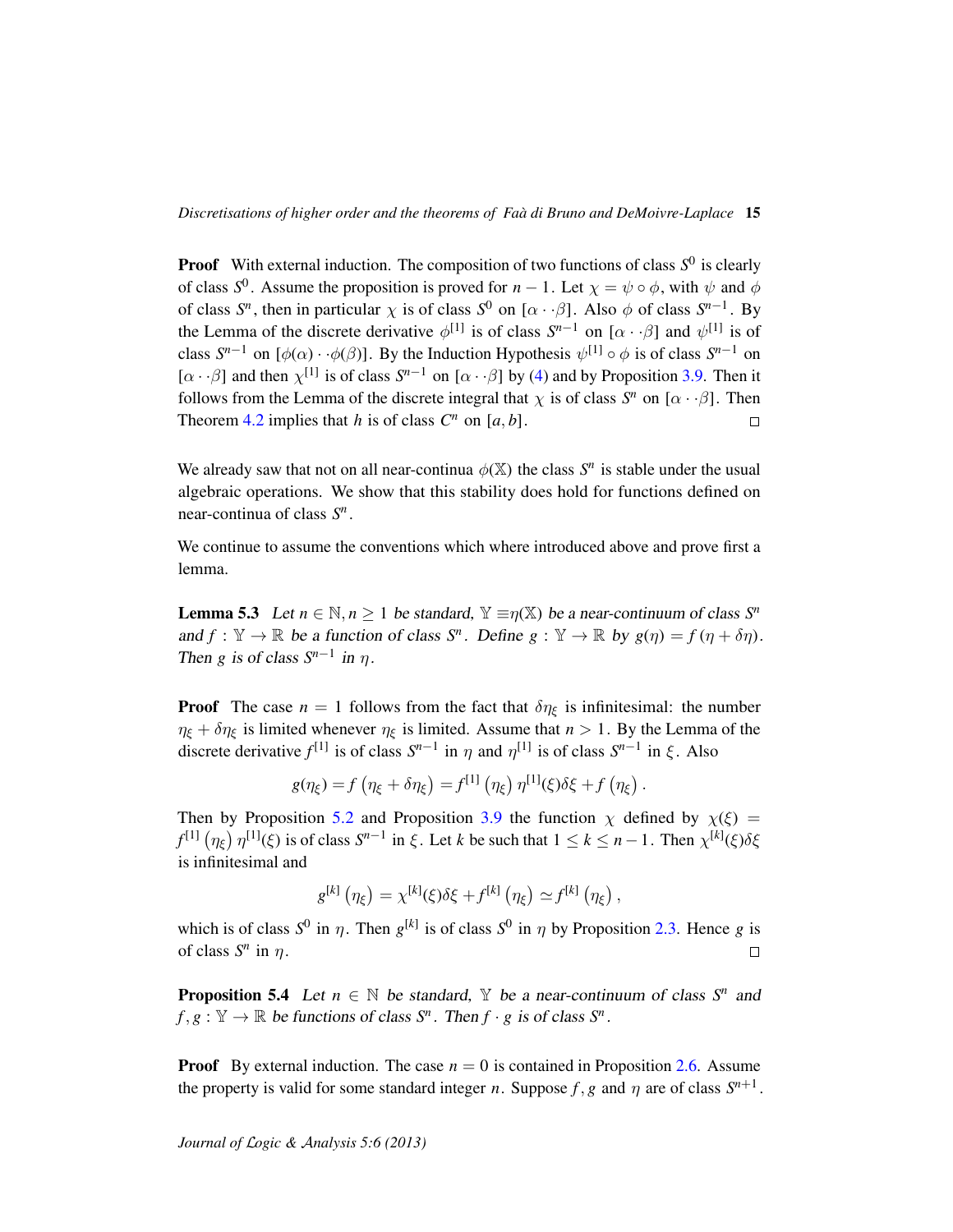By Lemma [5.3](#page-14-0) the function  $g(\eta + \delta \eta)$  is of class  $S^n$ . By the Lemma of the discrete derivative  $f^{[1]}$  and  $g^{[1]}$  are of class  $S^n$  and  $\eta^{[1]}$  is of class  $S^n$ . Now

$$
(f \cdot g)^{[1]}(\eta) = f^{[1]}(\eta) g(\eta + \delta \eta) + f(\eta) g^{[1]}(\eta).
$$

Hence  $(f \cdot g)^{[1]}$  is of class  $S^n$ . Because  $f \cdot g$  is of class  $S^0$ , the Lemma of discrete integration implies that the function  $f \cdot g$  is of class  $S^{n+1}$ .  $\Box$ 

Next lemma is proved similarly, now using the formula

$$
\frac{\delta(1/f)}{\delta \eta}(\eta) = -f^{[1]}(\eta) \cdot \frac{1}{f(\eta)f(\eta + \delta \eta)}.
$$

<span id="page-15-0"></span>**Lemma 5.5** Let  $n \in \mathbb{N}$  be standard, Y be a near-continuum of class  $S^n$  and  $f : \mathbb{Y} \to \mathbb{R}$ be a function of class  $S^n$ . Let  $A \subseteq Y$  be such that  $A^{(n)} \neq \emptyset$  and  $f \neq 0$  on the limited part of *A*. Then  $\frac{1}{f}$  is of class  $S^n$  on *A*.

**Proposition 5.6** Let  $n \in \mathbb{N}$  be standard,  $\mathbb{Y}$  be a near-continuum of class  $S^n$  and  $f, g: \mathbb{Y} \to \mathbb{R}$  be functions of class  $S^n$ . Let  $A \subseteq \mathbb{Y}$  be such that  $A^{(n)} \neq \emptyset$  and  $g \neq 0$  on the limited part of *A*. Then  $f/g$  is of class  $S<sup>n</sup>$  on *A*.

**Proof** By Proposition [5.4](#page-14-1) and Lemma [5.5.](#page-15-0)

 $\Box$ 

The proposition implies that, for all standard *n*, all polynomials of standard degree with limited coefficients defined on some near-continuum  $\mathbb{Y}$  of class  $S^n$  are of class  $S^n$ , and all rational functions which are quotients of such polynomials are of class *S <sup>n</sup>* on all sets of the form  $A^{(n)} \neq \emptyset$ , such that the elements of  $A \subseteq Y$  are not infinitely close to a limited singularity of the denominator.

As already said such functions do not need to be of class  $S<sup>n</sup>$  for all standard  $n \in \mathbb{N}$  on too irregular near-continua  $\phi(\mathbb{X})$ . Next theorem says that a sufficiently sparse subset S of a near-continuum  $\phi(\mathbb{X})$  of class  $S^0$  may be determined which happens to be a near-continuum of class  $S^n$  for all standard  $n \in \mathbb{N}$ . Then the restrictions of the functions mentioned beforehand to  $\mathbb S$  will be of class  $S^n$  for all standard  $n \in \mathbb N$  indeed.

**Theorem 5.7** Let  $\phi(\mathbb{X})$  be a near-continuum of class  $S^0$ . Then there exists  $\delta y >$  $0, \delta y \simeq 0$ , which is a multiple of  $\delta \xi$ , such that  $\psi(\mathbb{Y}) \subset \phi(\mathbb{X})$  is a near continuum of class *S*<sup>*n*</sup> for all standard  $n \in \mathbb{N}$ , where  $\mathbb{Y} \equiv \mathbb{Z} \delta y$  and  $\psi : \mathbb{Y} \rightarrow \phi(\mathbb{X})$  is defined by

$$
\psi(y) = \min \left\{ \eta \in \phi(\mathbb{X}) \left| \eta \geq y \right. \right\}.
$$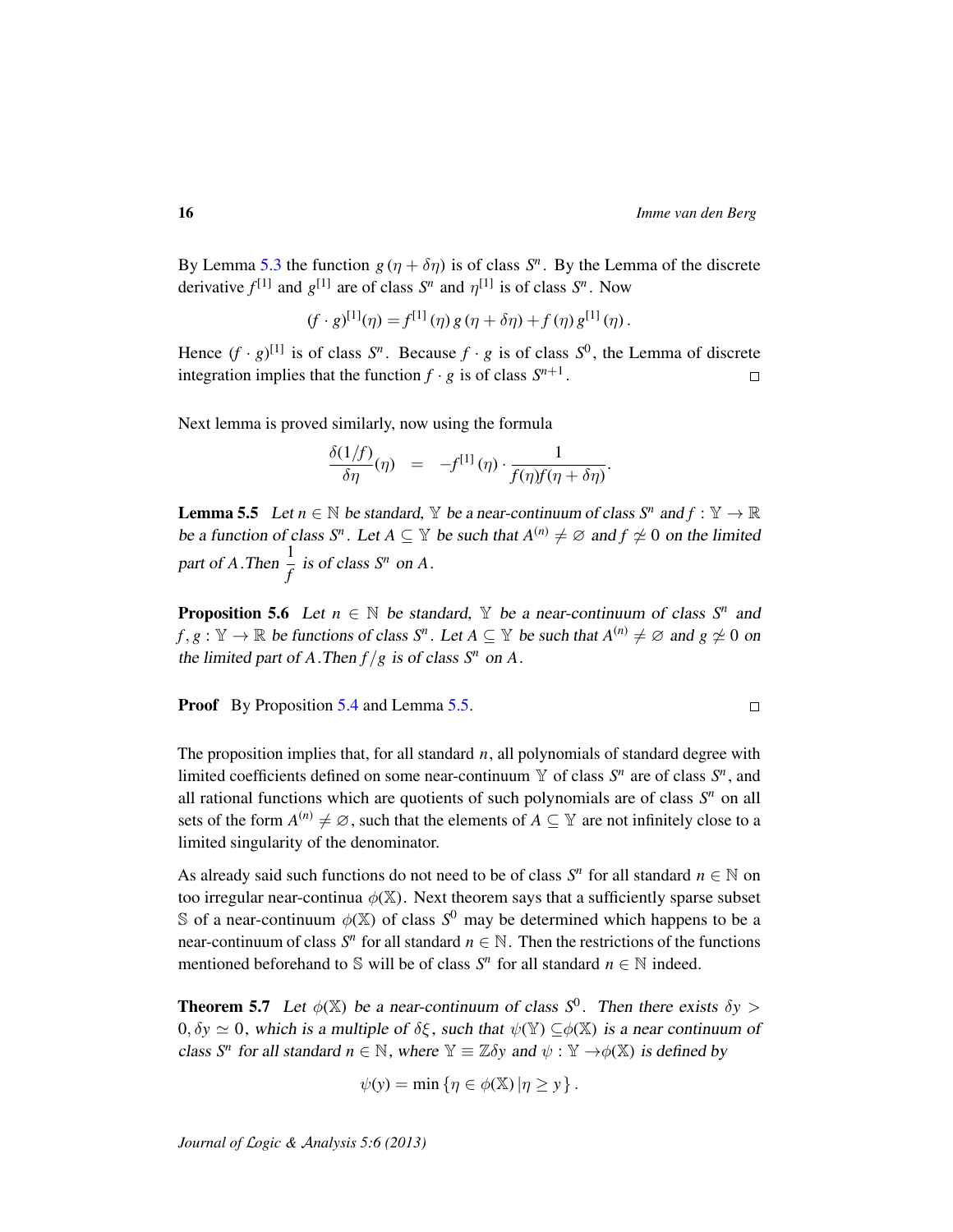**Proof** Applying the Cauchy Principle twice there is  $\epsilon > 0$ ,  $\epsilon \simeq 0$  such that  $\delta\phi(\xi) < \epsilon$ for all limited  $\xi \in \mathbb{X}$ . By Robinson's Lemma there is  $\omega \simeq +\infty$  such  $\delta y \equiv \epsilon^{1/\omega} \simeq 0$ ; we may suppose that  $\delta y$  is a multiple of  $\delta \xi$ . Put  $\mathbb{Y} = \mathbb{Z} \delta y$ . Observe that if  $y \in \mathbb{Y}$  is limited

(5) 
$$
\psi(y) - y \leq \epsilon = \delta y^{\omega}.
$$

Hence  $\psi(y) - y$  is an element of the external set of all infinitely large powers of  $\delta y$ , which we denote by  $\mathcal{L}\delta y^{\overline{\infty}}$ ; this external set is stable by divisions by standard powers of  $\delta v$ .

We prove with external induction that  $\psi^{[n]}(y) - I^{[n]}(y) \in \mathcal{L} \delta y^{\overline{\infty}}$  for all limited  $y \in \mathbb{Y}$ and for all standard  $n \in \mathbb{N}$ , where *I* is the identity function on Y. For  $n = 0$  the property follows from [\(5\)](#page-16-0). For  $n = 1$  one has, for some  $\epsilon_1$  with  $0 \leq \epsilon_1 \leq \epsilon$ 

<span id="page-16-0"></span>
$$
\psi^{[1]}(y) - y^{[1]} = \frac{y + \delta y + \epsilon_1 - y}{\delta y} - 1 \in \pounds \delta y^{\overline{\infty}}.
$$

For  $n = 2$  one has  $y^{[2]} = 0$  and  $\psi^{[1]}(y), \psi^{[1]}(y + \delta y) \in 1 + \mathcal{L} \delta y^{\overline{\infty}}$ . Hence

$$
\psi^{[2]}(y) - y^{[2]} = \psi^{[2]}(y) \in \frac{1 + \pounds \delta y^{\overline{\infty}} - (1 + \pounds \delta y^{\overline{\infty}})}{\delta y} \subseteq \pounds \delta y^{\overline{\infty}}.
$$

Then for  $n = 3$ 

$$
\psi^{[3]}(y) - y^{[3]} = \psi^{[3]}(y) \in \frac{\mathcal{L}\delta y^{\overline{\infty}} - \mathcal{L}\delta y^{\overline{\infty}}}{\delta y} \subseteq \mathcal{L}\delta y^{\overline{\infty}},
$$

a property which will also hold for the remaining standard natural numbers. We conclude that  $\psi$  and  $\psi^{[n]}$  are of class  $S^0$  for all standard  $n \in \mathbb{N}$ . As a consequence  $\psi$ is of class  $S^n$  for all standard  $n \in \mathbb{N}$  and  $\psi(\mathbb{Y})$  is a near continuum of class  $S^n$  for all standard  $n \in \mathbb{N}$ .  $\Box$ 

We end this section by showing that formula  $(2)$  holds for the  $n<sup>th</sup>$  order difference quotient of the composite function  $\chi$ .

<span id="page-16-1"></span>**Lemma 5.8** Let  $n \in \mathbb{N}$  be standard and  $\xi \in [\alpha \cdot \cdot \beta]$ . Then  $\chi^{[n]}(\xi)$  is the sum of a standard finite number of terms consisting of products with a standard finite number of factors of the form

(6) 
$$
\psi^{[k]}(\phi(\xi))\prod_{j=1}^{k_1}\phi^{[1]}(\xi+\theta_{1j}\delta\xi)\prod_{j=1}^{k_2}\phi^{[2]}(\xi+\theta_{2j}\delta\xi)\dots\prod_{j=1}^{k_n}\phi^{[n]}(\xi+\theta_{nj}\delta\xi),
$$

where  $k_1 + k_2 + ... + k_n \equiv k$  and  $k_1 + 2k_2 + ... + nk_n = n$ , and  $0 \le \theta_{ij} \le n$  for all *i*, *j* with  $1 \leq j \leq k_i$  and  $1 \leq i \leq n$ .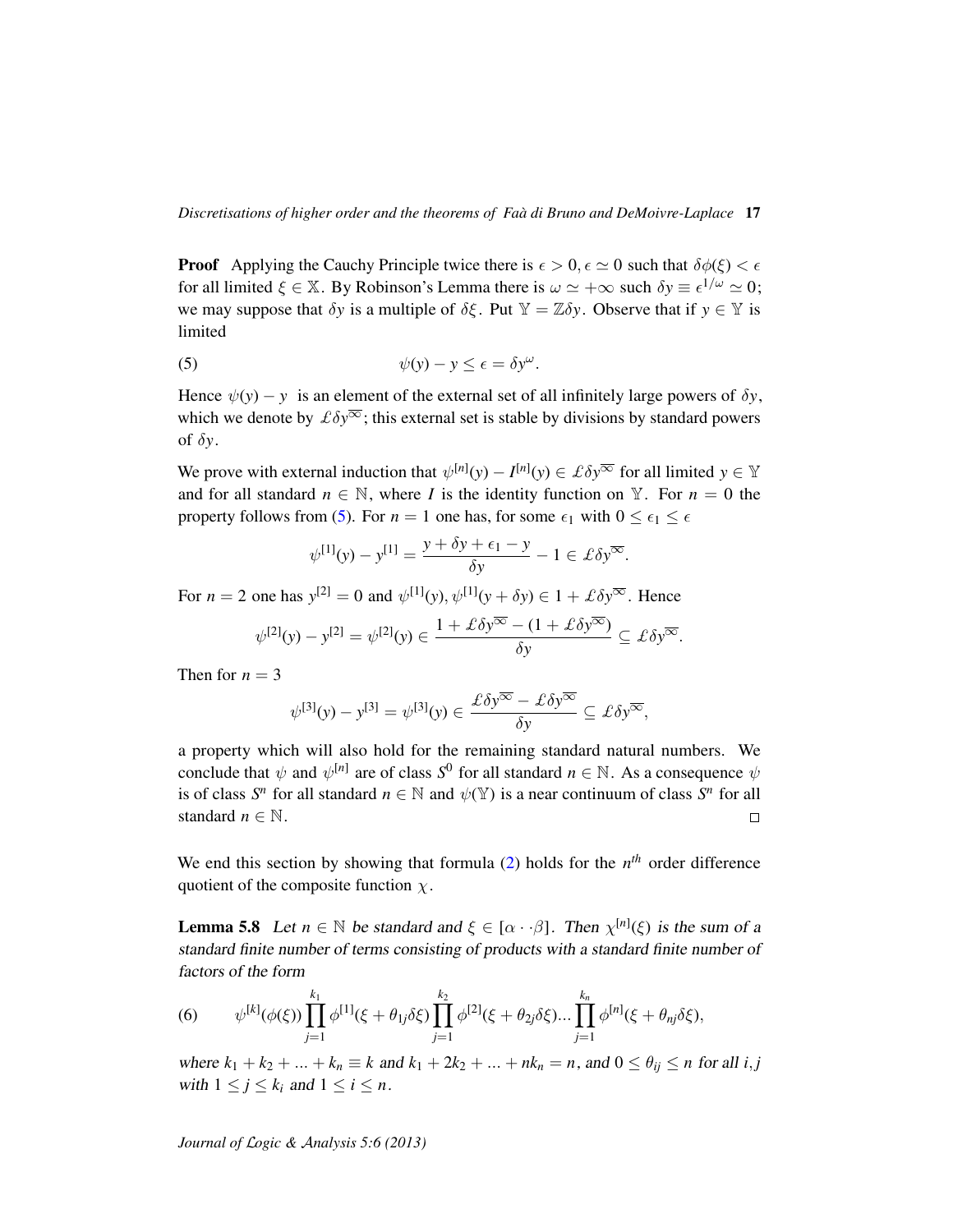**Proof** By external induction. Firstly, let  $n = 1$ . Then  $k = k_1 = 1 \cdot k_1 = n = 1$  and  $(7)$  $\psi^{[1]}(\xi) = \psi^{[1]}(\phi(\xi))\phi^{[1]}(\xi) = \psi^{[k]}(\phi(\xi))\phi^{[k_1]}(\xi + \theta_{11}\delta\xi),$ 

with  $\theta_{11} = 0 \leq n$ .

Assume the property has been proved up to some standard *n*. Applying the product rule [\(1\)](#page-8-0), starting with the discrete derivative of  $\psi^{[k]}(\phi(\xi))$ , the first term, say  $\tau_{k+1}(\xi)$ , becomes

$$
\tau_{k+1}(\xi) = \psi^{[k+1]}(\phi(\xi)) \left( \phi^{[1]}(\xi) \prod_{j=1}^{k_1} \phi^{[1]}(\xi + (\theta_{1j} + 1)\delta\xi) \right) \times \prod_{j=1}^{k_2} \phi^{[2]}(\xi + (\theta_{2j} + 1)\delta\xi) \dots \prod_{j=1}^{k_n} \phi^{[n]}(\xi + (\theta_{nj} + 1)\delta\xi).
$$

We define  $k'_1 = k_1 + 1, k'_2 = k_2, ..., k'_n = k_n$  and  $k'_{n+1} = 0$ . We let  $k' = k + 1$  and we define  $\theta'_{11} = 0$ ,  $\theta'_{1j} = \theta_{1j-1} + 1$  for all *j* with  $2 \le j \le k_1$ ,  $\theta'_{ij} = \theta_{ij} + 1$  for all  $i, j$  with  $1 \le j \le k_i$  and  $2 \le i \le n$  and  $\theta'_{n+1j} = 0$ . Then  $k'_1 + k'_2 + ... + k'_n \equiv k'$  and  $k'_1 + 2k'_2 + ... + (n+1)k'_{n+1} = n+1$ , and  $0 \le \theta'_{ij} \le n+1$  for all *i*, *j* with  $1 \le j \le k'_i$ and  $1 \leq i \leq n+1$ . Further

$$
\tau_{k+1}(\xi) = \psi^{[k']}(\phi(\xi)) \prod_{j=1}^{k'_1} \phi^{[1]}(\xi + \theta'_{1j}\delta\xi) \prod_{j=1}^{k'_2} \phi^{[2]}(\xi + \theta'_{2j}\delta\xi) \times \dots \times \prod_{j=1}^{k'_{n+1}} \phi^{[n+1]}(\xi + \theta'_{n+1j}\delta\xi).
$$

Continuing to apply the product rule, let  $1 \le m \le k$ , and suppose it is the turn of the *m th* factor of

$$
\Pi(\xi) \equiv \prod_{j=1}^{k_1} \phi^{[1]}(\xi + \theta_{1j}\delta\xi) \prod_{j=1}^{k_2} \phi^{[2]}(\xi + \theta_{2j}\delta\xi) \dots \prod_{j=1}^{k_n} \phi^{[n]}(\xi + \theta_{nj}\delta\xi)
$$

to be differentiated discretely, which is, say, of the form  $\phi^{[i]}(\xi + \theta_{ij}\delta\xi)$ . Its discrete derivative is  $\phi^{[i+1]}(\xi + \theta_{ij}\delta\xi)$ . We define  $k'_1 = k_1, ..., k'_{i-1} = k_{i-1}, k'_i = k_i - 1, k'_{i+1} =$  $k_{i+1} + 1, k'_{i+2} = k_{i+2}, ..., k'_{n} = k_{n}$ , and  $k'_{n+1} = 0$  whenever  $m \leq k - k_{n}$  and  $k'_{n+1} = 1$ whenever  $m > k - k_n$ . We let  $k' = k$  and we define new  $\theta'_{ij}$  by adding nothing to the  $\theta_{ij}$ occurring up to the  $m<sup>th</sup>$  factor, and adding 1 to to the  $\theta_{ij}$  occurring after this factor, with  $\theta'_{n+1j} = 0$ . The term corresponding to the discrete derivative of the  $m^{th}$  factor becomes

$$
\psi^{[k']}(\phi(\xi)) \prod_{j=1}^{k'_1} \phi^{[1]}(\xi + \theta'_{1j}\delta\xi) \prod_{j=1}^{k'_2} \phi^{[2]}(\xi + \theta'_{2j}\delta\xi) \dots \prod_{j=1}^{k'_{n+1}} \phi^{[n+1]}(\xi + \theta'_{n+1j}\delta\xi),
$$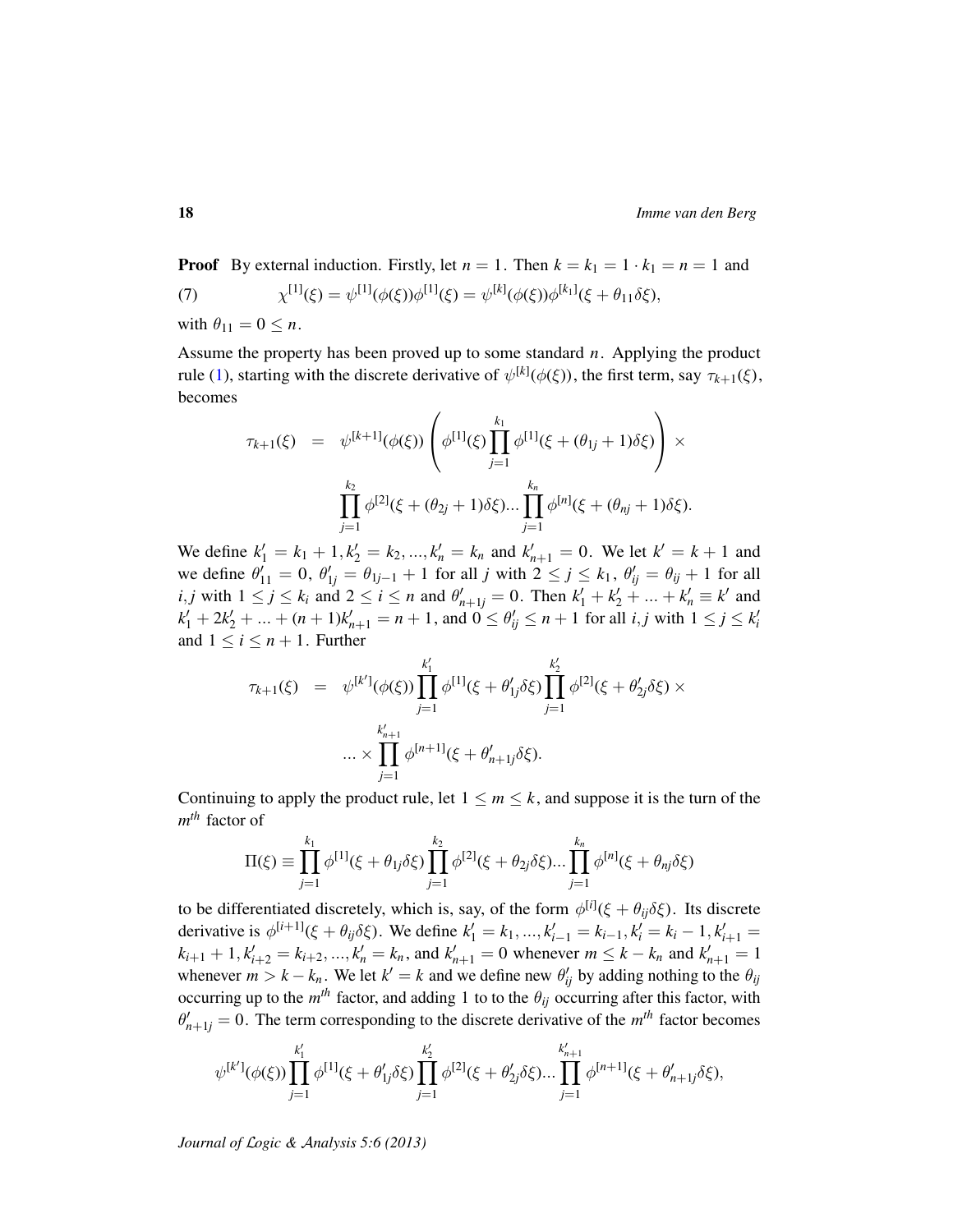with 
$$
k'_1 + k'_2 + ... + k'_n \equiv k'
$$
,  
\n
$$
k'_1 + 2k'_2 + ... + ik'_i + (i+1)k'_{i+1} + (i+2)k'_{i+2} + ... + (n+1)k'_{n+1}
$$
\n
$$
= k_1 + 2k_2 + ... + ik_i - i + (i+1)k_{i+1} + i + 1 + (i+2)k_{i+1} + ... + (n+1)k_{n+1} = n+1,
$$

and  $0 \le \theta'_{ij} \le n+1$  for all  $1 \le j \le k'_i$  and  $1 \le i \le n+1$ . Every product has at most  $n + 1$  factors, and the number of terms in the induction step increases with at most  $n + 1$ . In conclusion, the number of terms remains standard finite, each term having at most a standard number of factors.  $\Box$ 

<span id="page-18-1"></span>**Lemma 5.9** Let  $n \in \mathbb{N}$  be standard. Then there are constants  $C_{n,k_1,\dots,k_n}$ , which are standard integers independent from  $\phi$  and  $\psi$ , such that  $\chi^{[n]}(\xi)$  is of the form

<span id="page-18-0"></span>(8) 
$$
\chi^{[n]}(\xi) \simeq \sum_{k_1+2k_2+\ldots+nk_n=n} C_{n,k_1,\ldots,k_n} \psi^{[k_1+k_2+\ldots+k_n]}(\phi(\xi)) \prod_{i=1}^n (\phi^{[i]}(\xi))^{k_i},
$$

whenever  $\xi \in [\alpha \cdot \cdot \beta]$ .

**Proof** Lemma [5.8](#page-16-1) states that  $\chi^{[n]}(\xi)$  is a standard finite sum of standard finite products of the form

$$
\psi^{[k]}(\phi(\xi))\prod_{j=1}^{k_1}\phi^{[1]}(\xi+\theta_{1j}\delta\xi)\prod_{j=1}^{k_2}\phi^{[2]}(\xi+\theta_{2j}\delta\xi)\dots\prod_{j=1}^{k_n}\phi^{[n]}(\xi+\theta_{nj}\delta\xi),
$$

where  $k_1 + k_2 + ... + k_n = k$  and  $k_1 + 2k_2 + ... + nk_n = n$ , and  $0 \le \theta_{ij} \le n$  for all *i*, *j* with  $1 \leq j \leq k_i$  and  $1 \leq i \leq n$ ; the form of the products does not depend on the individual properties of  $\phi$  and  $\psi$ . Because all  $\theta_{ij}$  satisfy  $0 \le \theta_{ij} \le n$ , all arguments  $\xi + \theta_{ij}\delta\xi$  of the factors of the products above are nearly equal to  $\xi$ . Now  $\psi^{[k]}(\phi(\xi))$ , being a composition of two functions of class  $S^0$ , is limited, all functions  $\phi^{[j]}$  with  $1 \leq j \leq n$  are of class  $S^0$  and there is only a standard finite number of factors in the products above. Hence each product satisfies

$$
\psi^{[k]}(\phi(\xi)) \prod_{j=1}^{k_1} \phi^{[1]}(\xi + \theta_{1j}\delta\xi) \prod_{j=1}^{k_2} \phi^{[2]}(\xi + \theta_{2j}\delta\xi) \dots \prod_{j=1}^{k_n} \phi^{[n]}(\xi + \theta_{nj}\delta\xi)
$$
  
 
$$
\simeq \psi^{[k]}(\phi(\xi) \prod_{i=1}^n (\phi^{[i]}(\xi))^{k_i}.
$$

This operation has the possible effect of regrouping terms with distinct products in some packet of identical powers, but the number of terms resulting from the regrouping does not depend on  $\phi$  and  $\psi$ . Combining, the number of these terms in [\(8\)](#page-18-0) is a function of *n* and  $k_1, ..., k_n$  only, which we may denote by  $C_{n, k_1, ..., k_n}$ .  $\Box$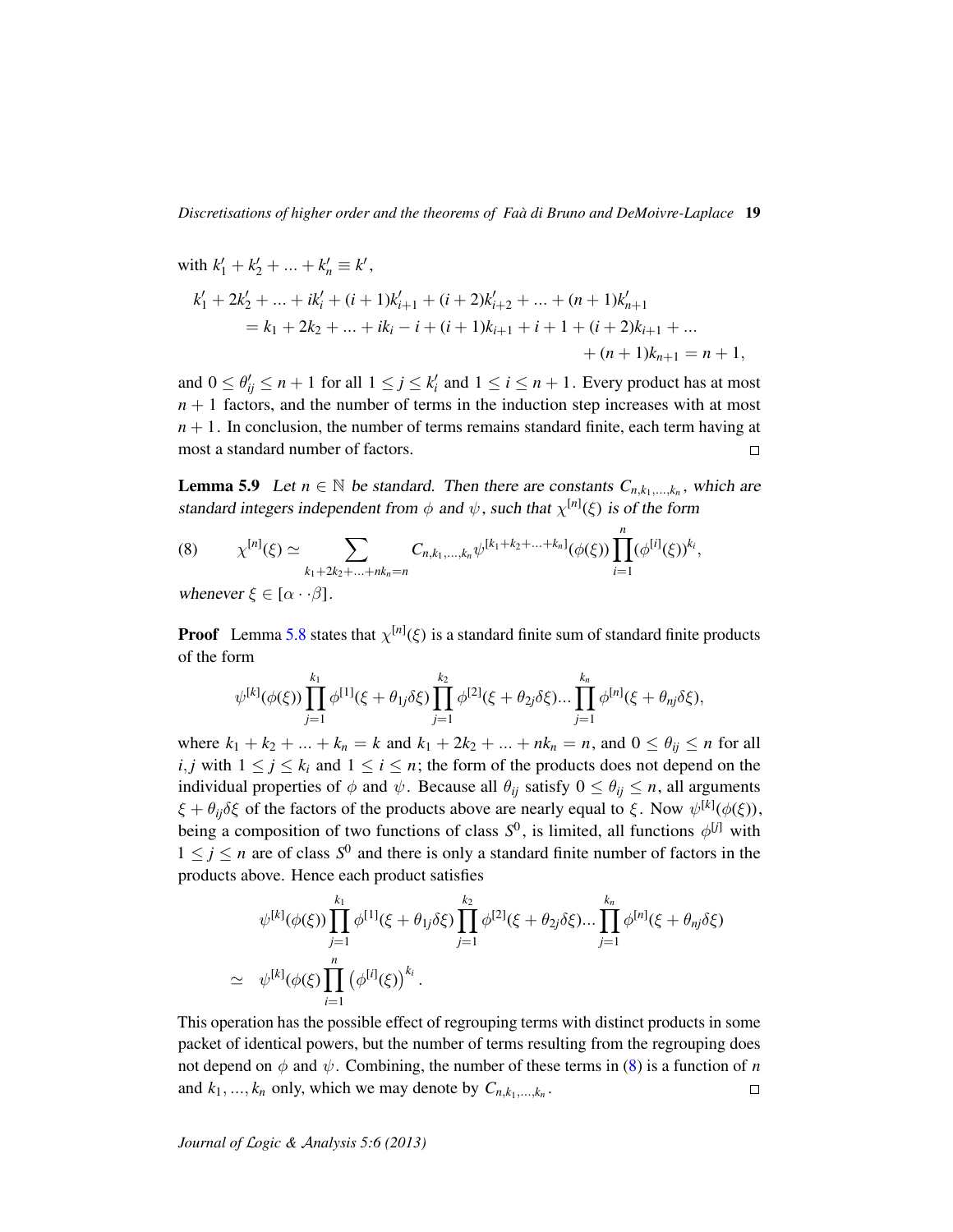$\Box$ 

Observing that the coefficients  $C_{n,k_1,\dots,k_n}$  do not depend on  $\phi$  and  $\psi$ , we choose convenient functions to determine them. As in the proof of the ordinary Faa di Bruno ` Theorem, we define for  $k, n \in \mathbb{N}$  and  $a_1, \dots, a_n \in \mathbb{R}$ 

<span id="page-19-2"></span>(9) 
$$
\begin{cases} p(\xi) = a_1 \xi + ... + a_n \xi^n \\ m(\eta) = \eta^k \\ c(\xi) = (m \circ p)(\xi) = (a_1 \xi + ... + a_n \xi^n)^k. \end{cases}
$$

It follows from the multinomial expansion that for all  $\xi \in \mathbb{X}$ 

<span id="page-19-0"></span>(10) 
$$
c(\xi) = \sum_{k_1 + k_2 + \ldots + k_n = k} \frac{k!}{k_1! k_2! \ldots k_n!} \prod_{i=1}^n a_i^{k_i} \xi^{k_1 + 2k_2 + \ldots + nk_n}.
$$

We start with some lemmas.

<span id="page-19-1"></span>**Lemma 5.10** Let  $k, n \in \mathbb{N}$  be standard with  $k, n \ge 1$ . Then

$$
\frac{\delta^k \xi^n}{\delta \xi^k} \begin{cases} \simeq & 0 \quad \xi = 0, \ k < n \\ = & n! \quad \xi = n \\ = & 0 \quad \xi > n. \end{cases}
$$

**Proof** By external induction in *n*. If  $n = 1$  the results are trivial. Assume the lemma has been proved for  $n - 1$ . Observe that

$$
\frac{\delta \xi^n}{\delta \xi} = n \xi^{n-1} + \delta \xi q(\xi),
$$

where *q* is a polynomial of degree  $n - 2$  with limited coefficients, containing powers of  $δξ$ . Now

$$
\frac{\delta^k \xi^n}{\delta \xi^k} = n \frac{\delta^{k-1} \xi^{n-1}}{\delta \xi^{k-1}} + \delta \xi \frac{\delta^{k-1} q(\xi)}{\delta \xi^{k-1}}.
$$

As long as  $k < n$  the induction hypothesis yields  $\frac{\delta^{k-1} \xi^{n-1}}{\delta \xi^{k-1}} \simeq 0$  in  $\xi = 0$ , and also  $\delta \xi \frac{\delta^{k-1} q(\xi)}{\delta \xi^{k-1}} \simeq 0$  in  $\xi = 0$ , for the coefficients of  $\frac{\delta^{k-1} q(\xi)}{\delta \xi^{k-1}}$  will be at most limited. Hence  $\frac{\delta^k \xi^n}{\delta \xi^k} \simeq 0$  in  $\xi = 0$ . If  $k = n$ , using the induction hypothesis we find that

$$
\frac{\delta^n \xi^n}{\delta \xi^n} = n(n-1)! + \delta \xi \cdot 0 = n!.
$$

Because  $\frac{\delta^n \xi^n}{\delta \xi^n}$  is a constant,  $\frac{\delta^k \xi^n}{\delta \xi^k} = 0$  for  $k > n$ .

<span id="page-19-3"></span>**Lemma 5.11** Let  $n \in \mathbb{N}, n \ge 1$  and  $a_1, ..., a_n \in \mathbb{R}^n$  be standard. Then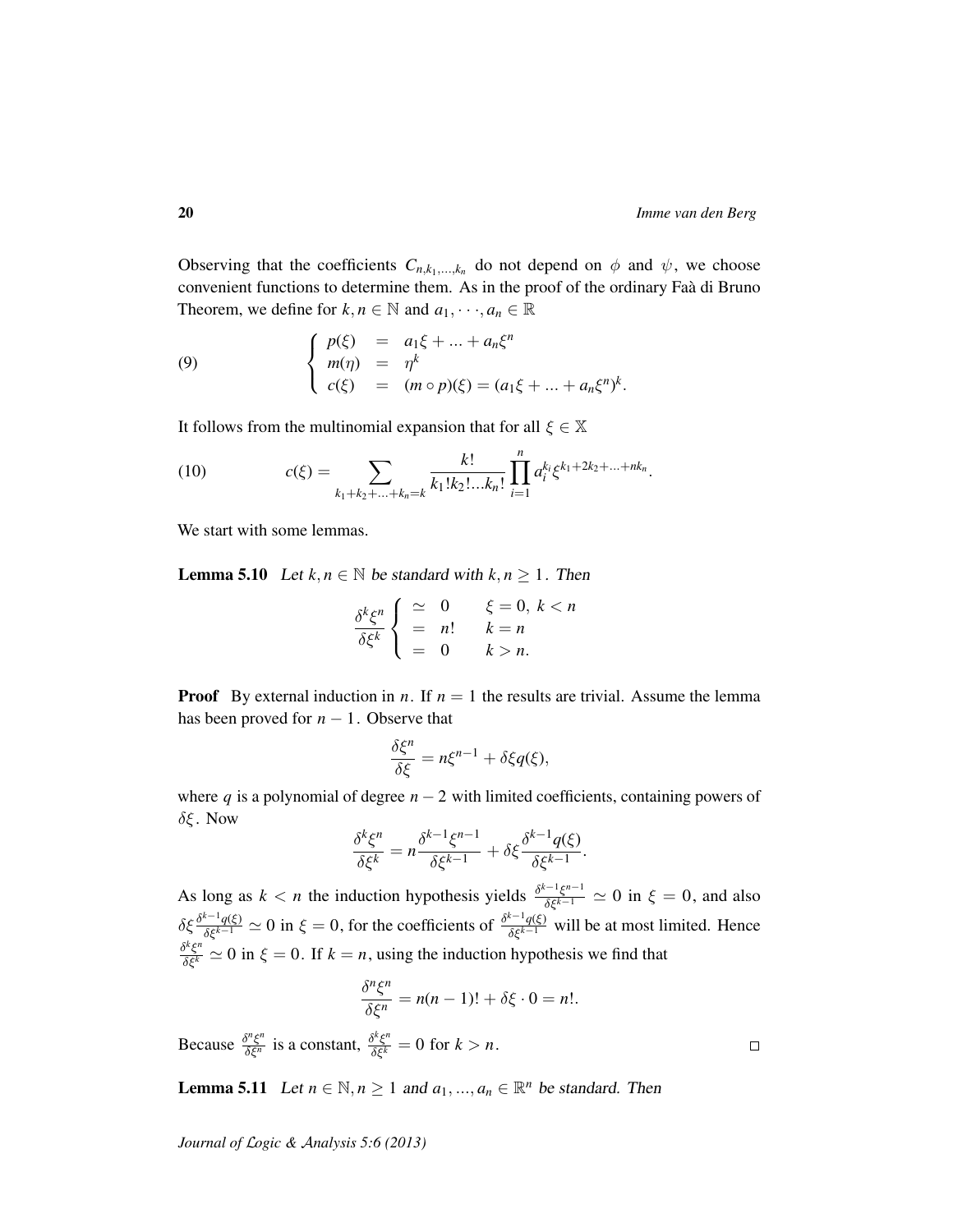*Discretisations of higher order and the theorems of Faa di Bruno and DeMoivre-Laplace `* 21

$$
\frac{\delta^n c}{\delta \xi^n}(0) \simeq \sum_{\substack{k_1+2k_2+\ldots+nk_n=n\\k_1+k_2+\ldots+k_n=k}}\frac{k!}{k_1!k_2!\ldots k_n!}n! \prod_{i=1}^n a_i^{k_i}.
$$

**Proof** By [\(10\)](#page-19-0) and Lemma [5.10](#page-19-1) non-infinitesimal contributions to  $\frac{\delta^n c}{\delta \xi^n}(0)$  may occur only for  $k_1, k_2, ..., k_n$  such that  $k_1 + 2k_2 + ... + nk_n = n$ ; in the latter case the coefficient *k*!  $\frac{k!}{k_1!k_2!...k_n!}$   $\prod_{i=1}^n a_i^{k_i}$  in [\(10\)](#page-19-0) corresponding to  $k \equiv k_1 + k_2 + ... + k_n$  is multiplied by *n*!.

**Proposition 5.12** Let  $n \in \mathbb{N}$  be standard and let for  $k_1, ..., k_n$  with  $k_1 + 2k_2 + ... + nk_n =$ *n* the constants  $C_{n,k_1,\dots,k_n}$  be given by Lemma [5.9.](#page-18-1) Then

$$
C_{n,k_1,\ldots,k_n} = \frac{n!}{k_1!k_2!\ldots k_n!} \prod_{i=1}^n \frac{1}{i!^{k_i}}.
$$

**Proof** Because the  $C(n, k_1, ..., k_n)$  of Lemma [5.9](#page-18-1) do not depend on the choice of the functions, we choose to determine them for the functions  $p : \mathbb{X} \to \mathbb{R}$ ,  $m : \mathbb{Y} \to \mathbb{R}$  and  $c = m \circ p : \mathbb{X} \to \mathbb{R}$  as defined in [\(9\)](#page-19-2). Let  $a_1, ..., a_n \in \mathbb{R}^n$  be standard. Notice that for  $1 \le i \le n$  one has  $p^{[i]}(0) \simeq i!a_i$ . Let  $\eta = p(0) = 0$ . Then, with  $k \equiv k_1 + k_2 + ... + k_n$ , it holds that  $m^{[k]}(\eta) = k!$ . Then it follows from Lemma [5.11](#page-19-3) that

$$
c^{[n]}(0) \simeq \sum_{\substack{k_1+2k_2+\ldots+nk_n=n\\k_1+k_2+\ldots+k_n=k}} C_{n,k_1,\ldots,k_n} m^{[k_1+k_2+\ldots+k_n]}(0) \prod_{i=1}^n (p^{[i]}(0))^{k_i}
$$
  

$$
= \sum_{\substack{k_1+2k_2+\ldots+nk_n=n\\k_1+k_2+\ldots+k_n=k}} C_{n,k_1,\ldots,k_n} k! \prod_{i=1}^n (i!a_i)^{k_i}
$$
  

$$
\simeq \sum_{\substack{k_1+2k_2+\ldots+nk_n=n\\k_1+k_2+\ldots+k_n=k}} \frac{k!}{k_1!k_2!\ldots k_n!} n! \prod_{i=1}^n a_i^{k_i}.
$$

We define two polynomials *u* and *v* in the variables  $a_1, ..., a_n$  by

$$
\begin{cases}\n u(a_1, ..., a_n) = \sum_{\substack{k_1 + 2k_2 + ... + nk_n = n, \\ k_1 + k_2 + ... + k_n = k}} C_{n, k_1, ..., k_n} k! \prod_{i=1}^n i!^{k_i} \prod_{i=1}^n a_i^{k_i} \\
 v(a_1, ..., a_n) = \sum_{\substack{k_1 + 2k_2 + ... + nk_n = n, \\ k_1 + k_2 + ... + k_n = k}} \frac{k!}{k_1! k_2! ... k_n!} n! \prod_{i=1}^n a_i^{k_i}.\n\end{cases}
$$

Then  $u(a_1, ..., a_n) \simeq v(a_1, ..., a_n)$  for all standard  $a_1, ..., a_n \in \mathbb{R}$ . The polynomial *v* is clearly standard, and also the polynomial *u*, because the numbers  $C_{n,k_1,...,k_n}$  are

*Journal of* L*ogic &* A*nalysis 5:6 (2013)*

.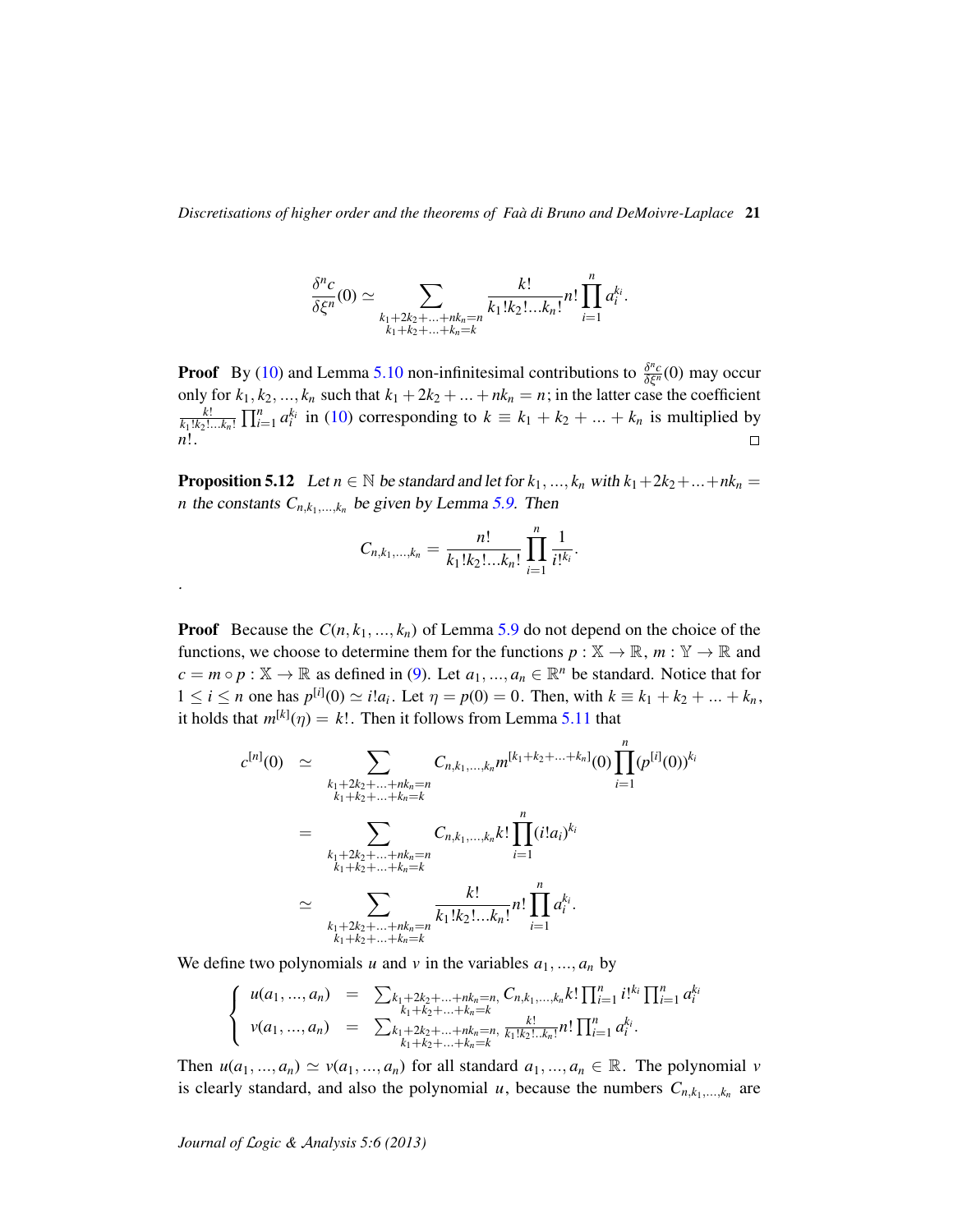standard integers. So  $u(a_1, ..., a_n) = v(a_1, ..., a_n)$  by the Principle of Carnot. Then  $u = v$  by Transfer. This means that their coefficients must be equal. This proves the proposition.  $\Box$ 

<span id="page-21-4"></span>**Corollary 5.13** (Infinitesimal Faa di Bruno Theorem). Let  $n \in \mathbb{N}$  be standard. Let  $\phi: \mathbb{X} \to \mathbb{R}$  and  $\psi: \phi(\mathbb{X}) \to \mathbb{R}$  be functions of class  $S^n$ . Then under the conventions mentioned above, for all  $\xi \in [\alpha \cdot \beta]$ 

$$
\chi^{[n]}(\xi) \simeq \sum_{k_1+2k_2+\ldots+nk_n=n} \frac{n!}{k_1!k_2!\ldots k_n!} \psi^{[k_1+k_2+\ldots+k_n]}(\phi(\xi)) \prod_{i=1}^n \left(\frac{\phi^{[i]}(\xi)}{i!}\right)^{k_i}.
$$

### <span id="page-21-0"></span>5.2 Continuisation on near-continua of class  $S<sup>n</sup>$

We prove the transition from the discrete to the continuous in Theorem [5.1](#page-12-3) first of all for the case that  $n = 1$ .

<span id="page-21-3"></span>**Theorem 5.14** Let  $\phi : [\alpha \cdot \beta] \to \mathbb{R}$  be a function of class  $S^1$  such that  $\phi^{[1]}(\xi) \not\simeq 0$  for all  $\xi \in [\alpha \cdot \cdot \beta]$ . Let  $\psi : [\phi(\alpha) \cdot \cdot \phi(\beta)] \to \mathbb{R}$  be a function of class  $S^1$ . Let  $\chi = \psi \circ \phi$ . Then  $\chi$  is of class  $S^1$  and for all  $\xi \in [\alpha \cdot \cdot \beta]$ 

<span id="page-21-1"></span>(11) 
$$
\chi^{[1]}(\xi) = \psi^{[1]}(\phi(\xi))\phi^{[1]}(\xi).
$$

Moreover, let  $f = \circ \phi$ ,  $g = \circ \psi$  and  $h = \circ \chi$ . Let  $a = \circ \alpha$  and  $b = \circ \beta$ . Then g is of class  $C^1$  on  $[f(a), f(b)]$  with  $g' = \circ (\psi^{[1]})$  and *h* is of class  $C^1$  on  $[a, b]$ , with for all  $x \in [a, b]$ 

(12) 
$$
h'(x) = g'(f(x))f'(x).
$$

**Proof** Formula  $(11)$  is the discrete Chain Rule given in  $(4)$ . By Proposition [5.2](#page-13-1) the function  $\chi : [\alpha \cdot \beta] \to \mathbb{R}$  is of class  $S^1$ . By the Theorem of the differentiable shadow the functions *f* and *h* are of class  $C^1$  on [a, b], with  $f' = \circ(\phi^{[1]})$  non-zero and  $h' = \circ(\chi^{[1]})$ . Observe that  $f^{-1}$  is of class  $C^1$  on  $[f(a), f(b)]$  with  $(f^{-1})'(y) = 1/f'(f^{-1}(y)) \neq 0$ . By the Theorem of the continuous shadow the function *g* is of class  $C^0$  on  $[f(a), f(b)]$  with  $h(x) = g(f(x))$  for all  $x \in [a, b]$ . Then for all  $y \in [f(a), f(b)]$ 

<span id="page-21-2"></span>
$$
g(y) = h(f^{-1}(y)).
$$

By the usual Chain Rule *g* is of class  $C^1$  on  $[f(a), f(b)]$ . Then the Chain Rule may also be applied to the composition  $h = f \circ g$  and yields [\(12\)](#page-21-2) for all  $x \in [a, b]$ .

Let  $y \in [f(a), f(b)]$  be standard and  $\eta \in [\phi(\alpha) \cdot \phi(\beta)]$  be such that  $\eta \simeq y$ . Let  $\xi \in [\alpha \cdot \cdot \beta]$  be such that  $\phi(\xi) = \eta$ . Put  $x = f^{-1}(y)$ . Then, applying the Theorem of the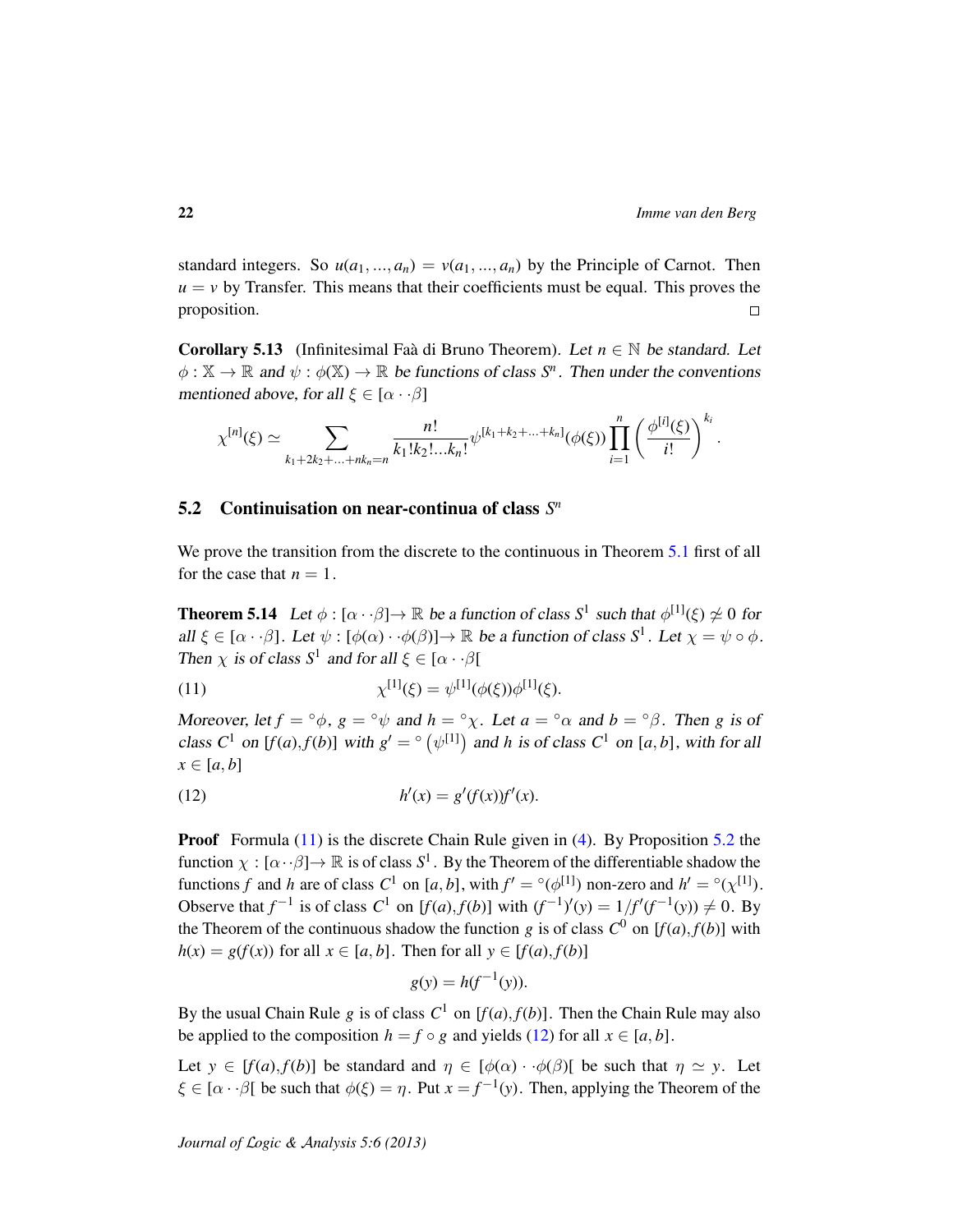differentiable shadow to *h* and *f*, formula [\(11\)](#page-21-1), the fact that  $\psi^{[1]}$  is of class  $S^0$  and the Theorem of the continuous shadow

$$
g'(y) = \frac{h'(x)}{f'(x)} \simeq \frac{\chi^{[1]}(\xi)}{\phi^{[1]}(\xi)} = \psi^{[1]}(\eta) \simeq (^\circ(\psi^{[1]}))(y).
$$

Hence  $g'(y) = \binom{\circ(\psi^{[1]})}{y}$  (*y*) for all  $y \in [f(a), f(b)]$  by the Principle of Carnot and by Transfer, hence  $g' = \circ(\psi^{[1]})$ .  $\Box$ 

Next theorem is formulated for arbitrary standard  $n \in \mathbb{N}$  and presupposes that the conventions at the beginning of Subsection [5.1](#page-13-2) hold.

**Theorem 5.15** Let  $n \in \mathbb{N}$  be standard. Let  $\phi : \mathbb{X} \to \mathbb{R}$  and  $\psi$ :  $\phi(\mathbb{X}) \to \mathbb{R}$  be functions of class  $S^n$ . Let  $\xi \in [\alpha \cdot \cdot \beta]$ . Then *g* is of class  $C^n$ on  $[f(a), f(b)]$ , with  $g^{(n)} = \circ (\psi^{[n]})$ , and *h* is of class  $C^n$  on  $[a, b]$ , with for all  $x \in [a, b]$ 

<span id="page-22-0"></span>
$$
(13) \qquad h^{(n)}(x) = \sum_{k_1+2k_2+\ldots+nk_n=n} \frac{n!}{k_1!k_2!\ldots k_n!} g^{(k_1+k_2+\ldots+k_n)}(f(x)) \prod_{i=1}^n \left(\frac{f^{(i)}(x)}{i!}\right)^{k_i}.
$$

**Proof** By external induction. The case  $n = 1$  is contained in Theorem [5.14.](#page-21-3) Assume the theorem is proved for  $n - 1$ . We follow, mutatis mutandis, the lines of the proof of Theorem [5.14.](#page-21-3) We prove first that  $g$  is of class  $C<sup>n</sup>$ . By Theorem [4.2](#page-11-0) the functions  $f$ and *h* are of class  $C^n$  on  $[a, b]$ , with  $f' = \circ(\phi^{[1]})$  non-zero,  $f^{(m)} = \circ(\phi^{[m]})$  for all *m* with  $2 \le m \le n$  and  $h^{(n)} = \mathcal{O}(\chi^{[n]})$ . Observe that  $f^{-1}$  is of class  $C^n$  on  $[f(a), f(b)]$ with  $(f^{-1})'(y) = 1/f'(f^{-1}(y)) \neq 0$ . By the Theorem of the continuous shadow the function *g* is of class  $C^0$  on  $[f(a), f(b)]$  with  $h(x) = g(f(x))$  for all  $x \in [a, b]$ . Then for all  $y \in [f(a), f(b)]$ 

$$
g(y) = h(f^{-1}(y)).
$$

By the ordinary Theorem of Faa di Bruno  $g$  is of class  $C^n$  on  $[f(a), f(b)]$ . Then the ordinary Theorem of Faà di Bruno holds for the composition  $h = f \circ g$  and yields [\(13\)](#page-22-0).

To prove the remaining part of the theorem, let  $\xi \in [\alpha \cdot \beta]$ . Then

$$
\chi^{[n]}(\xi) \simeq \sum_{k_1+2k_2+\ldots+nk_n=n} \frac{n!}{k_1!k_2!\ldots k_n!} \psi^{[k_1+k_2+\ldots+k_n]}(\phi(\xi)) \prod_{i=1}^n \left(\frac{\phi^{[i]}(\xi)}{i!}\right)^{k_i}
$$

by Proposition [5.13.](#page-21-4) We put

$$
\tau_n(\xi) = \psi^{[n]}(\phi(\xi))(\phi^{[1]}(\xi))^n
$$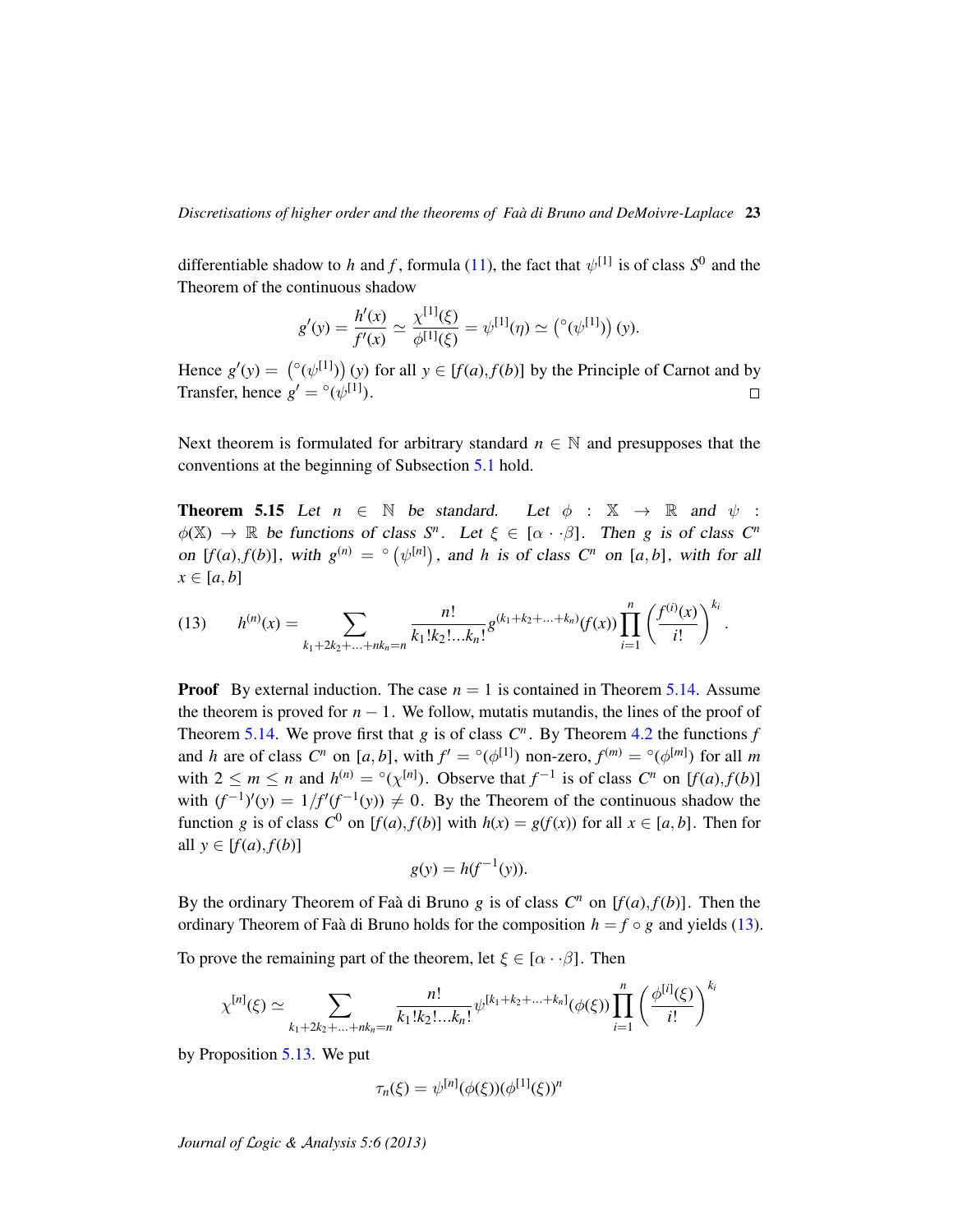and

$$
\sigma_n(\xi) = \sum_{k_1+2k_2+\ldots+nk_n=n, k_1
$$

Then

(14) 
$$
\tau_n(\xi) \simeq \chi^{[n]}(\xi) - \sigma_n(\xi).
$$

Now  $\tau_n(\xi)$ ,  $\chi^{[n]}(\xi)$  and  $\sigma_n(\xi)$  are of class  $S^0$ . In particular they are limited, and  $\phi^{[1]}(\xi)$ is positive appreciable, hence also  $(\phi^{[1]}(\xi))^n$ . So for all  $\xi \in [\alpha \cdot \cdot \beta]$ 

<span id="page-23-0"></span>
$$
\psi^{[n]}(\phi(\xi)) = \frac{\tau_n(\xi)}{(\phi^{[1]}(\xi))^n} \simeq \frac{\chi^{[n]}(\xi) - \sigma_n(\xi)}{(\phi^{[1]}(\xi))^n}.
$$

We put  $t_n = \sigma_{\tau_n}$  and  $s_n = \sigma_{\tau_n}$ . Then  $t_n, s_n : [a, b] \to \mathbb{R}$  are continuous. Notice that  $k_1 + 2k_2 + ... + nk_n = n$ ,  $k_1 < n$  implies that  $k_1 + k_2 + ... + k_n < n$ , so  $\mathcal{O}(\psi^{[k_1+k_2+\ldots+k_n]}) = g^{(k_1+k_2+\ldots+k_n)}$  by the induction hypothesis. Hence  $s_n$  satisfies

$$
s_n(x) = \sum_{k_1+2k_2+\ldots+nk_n=n, k_1
$$

for all  $x \in [a, b]$ . Then it follows from [\(14\)](#page-23-0) and [\(13\)](#page-22-0) that for all  $x \in [a, b]$ 

$$
t_n(x) = h^{(n)}(x) - s_n(x) = g^{(n)}(f(x))(f'(x))^n.
$$

Let  $y \in [f(a), f(b)]$  be standard and  $\eta \in [\phi(\alpha) \cdot \phi(\beta)]$  be such that  $\eta \simeq y$ . Let  $\xi \in [\alpha \cdot \cdot \beta]$  be such that  $\phi(\xi) = \eta$ . Put  $x = f^{-1}(y)$ . Then it follows from the previous calculations, the Theorem of the differentiable shadow, the fact that  $\psi^{[n]}$  is of class  $S^0$ and the Theorem of the continuous shadow that

$$
g^{(n)}(y) = \frac{t_n(x)}{(f'(x))^n} \simeq \frac{t_n(\xi)}{(\phi^{[1]}(\xi))^n} = \psi^{[n]}(\eta) \simeq {}^{\circ}(\psi^{[n]})(y).
$$

Hence  $g^{(n)}(y) = (^\circ(\psi^{[n]}))(y)$  for all  $y \in [f(a), f(b)]$  by the Principle of Carnot and by Transfer, hence  $g^{(n)} = (^\circ(\psi^{[n]})).$  $\Box$ 

The general Theorem [5.1](#page-12-3) follows from two observations made beforehand. Firstly, the condition that  $\phi^{[1]}(\bar{\xi}) \not\simeq 0$  at some limited point  $\bar{\xi} \in \mathbb{X}$  implies the existence of a near-interval  $[\alpha \cdot \beta]$  with  $\alpha, \beta \in \mathbb{X}$  limited and  $\alpha \lessapprox \bar{\xi} \lessapprox \beta$  such that  $\phi^{[1]}(\xi) \not\simeq 0$  for all  $\xi \in [\alpha \cdot \beta]$ . Secondly, the condition of  $\phi^{[1]}(\xi) \gtrapprox 0$  to hold on  $[\alpha \cdot \beta]$  was adopted during the previous discourse by mere convenience, and the proof easily carries over to the case where  $\phi^{[1]}(\xi) \lessapprox 0$  on  $[\alpha \cdot \beta]$ .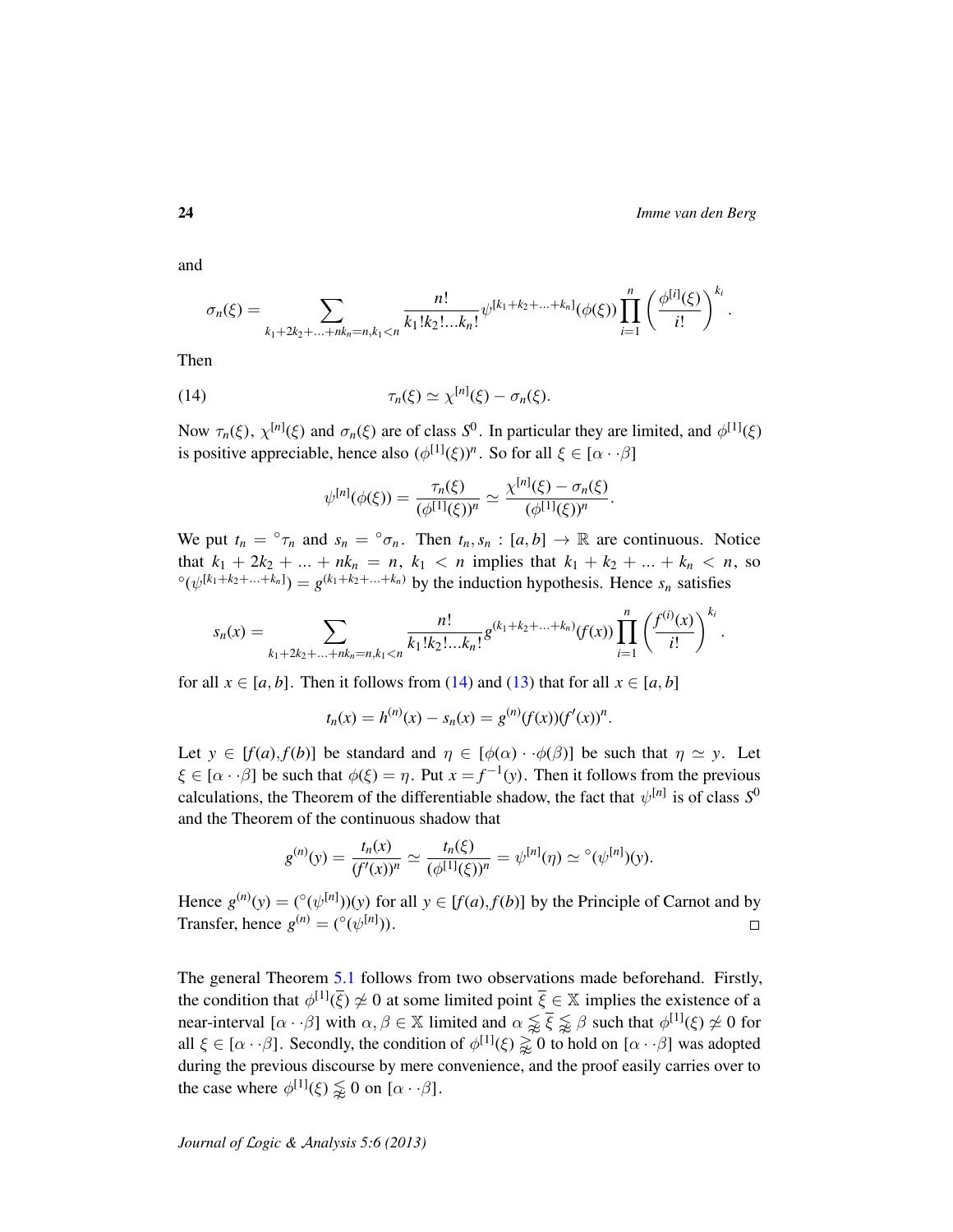### <span id="page-24-0"></span>6 Nearly-continuous properties of discrete functions of two variables

We consider discrete functions defined on Cartesian products of two nearcontinua  $\mathbb{X}, \mathbb{Y} \subset \mathbb{R}$ . We denote the difference of two successive points of the set  $\mathbb X$  by  $\delta x$  and the difference of two successive points of the set  $\mathbb Y$  by  $\delta y$ . The quantities δ*x* and δ*y* may or may not be interrelated and may or may not be constant. We extend the notion of functions of class  $S<sup>n</sup>$  to functions of two variables. Then we consider the transition from the discrete to the continuous for such functions.

**Definition 6.1** Let  $A \subseteq \mathbb{R}^2$  and  $f : A \to \mathbb{R}$ . Let  $(x_1, x_2) \in A$ . The function  $f$  is said to be *S*-continuous at  $(x_1, x_2)$  if for all  $(y_1, y_2) \in A$ 

$$
x_1 \simeq y_1, x_2 \simeq y_2 \Rightarrow f(x_1, x_2) \simeq f(y_1, y_2).
$$

The function *f* is said to be *S*-continuous on *A* if *f* is *S*-continuous at all  $(x_1, x_2) \in A$ .

For convenience we consider from now one functions defined on the whole Cartesian product  $\mathbb{X} \times \mathbb{Y}$ .

**Definition 6.2** Let  $f : \mathbb{X} \times \mathbb{Y} \to \mathbb{R}$ . The function f is said to be of class  $S^{00}$  if f is limited and *S*-continuous at every limited  $(x, y) \in \mathbb{X} \times \mathbb{Y}$ .

Just as standard everywhere continuous real functions of one variable are of class *S* 0 , one may show that standard everywhere continuous real functions of two variables are of class *S* 00 .

**Definition 6.3** Let  $m, n \in \mathbb{N}$  and  $f : \mathbb{X} \times \mathbb{Y} \to \mathbb{R}$ . We note the  $m^{th}$  difference quotient with respect to the first variable by  $f_1^{[m]}$  $n_1^{\text{[m]}}$  and the *n*<sup>th</sup> difference quotient with respect to the second variable by  $f_2^{[n]}$  $\frac{1}{2}$ <sup>n</sup>

We may denote the  $m<sup>th</sup>$  difference quotient with respect to the first variable of the  $n<sup>th</sup>$ difference quotient with respect to the second variable of *f* by  $f_{12}^{[m][n]}$  (equal to the  $n^{th}$ difference quotient with respect to the second variable of the *m th* difference quotient with respect to the first variable, i.e. to  $f_{21}^{[n][m]}$ ). We identify  $f_1^{[0]}$  $f_1^{[0]}, f_2^{[0]}$  $f_2^{\text{[0]}}$  and  $f_{12}^{\text{[0][0]}}$  with f. A function  $f : \mathbb{R}^2 \to \mathbb{R}$  is of class  $C^{mn}$  if all mixed partial derivatives up to order *m* in the first variable and up to order  $n$  in the second variable exist and are continuous in both variables. A function is of class  $C^k$  if the mixed partial derivatives  $\frac{\partial^m \partial^n f}{\partial x^n \partial x^n}$ ∂*x <sup>m</sup>*∂*y n* exist and are continuous in both variables for all  $m, n$  with  $m, n \leq k$ . We define by analogy functions of class  $S^{mn}$  and  $S^k$  for standard  $m, n$  and  $k$ .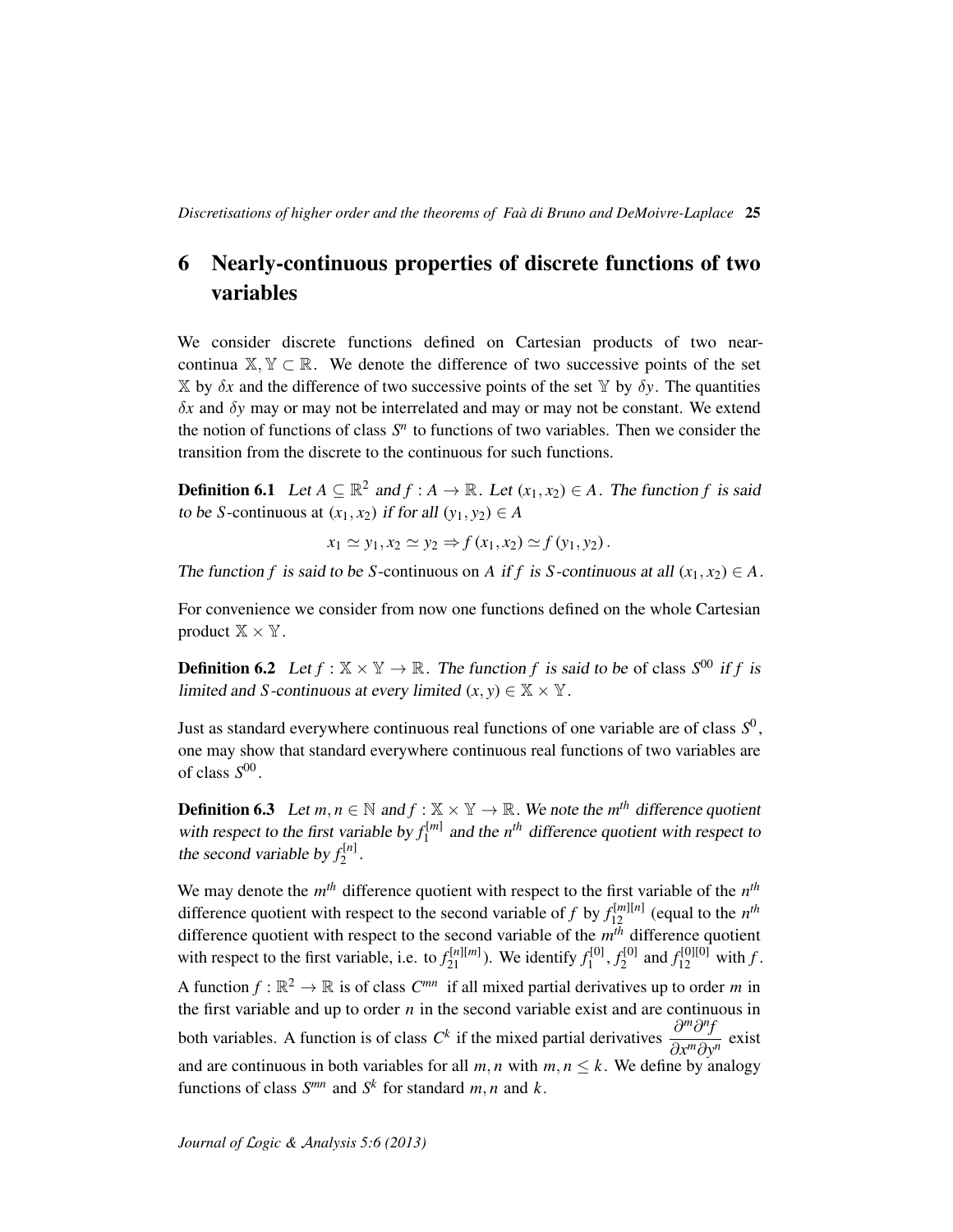<span id="page-25-0"></span>**Definition 6.4** Let  $m, n \in \mathbb{N}$  be standard and  $f : \mathbb{X} \times \mathbb{Y} \to \mathbb{R}$ . We say that f is of class  $S^{mn}$  if  $f_{12}^{[i][j]}$  is of class  $S^{00}$  for all *i*, *j* with  $0 \le i \le m$  and  $0 \le j \le n$ .

**Definition 6.5** Let  $k \in \mathbb{N}$  be standard and  $f : \mathbb{X} \times \mathbb{Y} \to \mathbb{R}$ . The function f is said to be of class  $S^k$  if the difference quotients  $f_{12}^{[m][n]}$  are of class  $S^{00}$  for all  $m, n \in \mathbb{N}$  such that  $m, n \leq k$ .

The next proposition is an immediate consequence of Definition [6.4.](#page-25-0)

<span id="page-25-4"></span>**Proposition 6.6** Let  $k \in \mathbb{N}$  be standard and  $f : \mathbb{X} \times \mathbb{Y} \to \mathbb{R}$  be of class  $S^k$ . Let  $m, n \in \mathbb{N}$  be such that  $m, n \leq k$ . Then  $f_1^{[m]}$  $\int_1^{\lfloor m \rfloor}$  is of class  $S^{0n}$  and  $f_2^{\lfloor n \rfloor}$  $S^{[n]}$  is of class  $S^{m0}$ .

Next theorem relates functions of class  $S^{mn}$  to functions of class  $C^{nm}$ , and, more in general, functions of two-variables of class  $S^k$  to functions of class  $C^k$ .

<span id="page-25-3"></span>**Theorem 6.7** Let  $k \in \mathbb{N}$  be standard and  $\mathbb{X}$  and  $\mathbb{Y}$  be near-continua of class  $S^k$ . Let  $f: \mathbb{X} \times \mathbb{Y} \to \mathbb{R}$  be of class  $S^k$ . Then  $\hat{f}$  is of class  $C^k$  on  $\mathbb{R}^2$  and for all  $m, n \leq k$ 

$$
{}^{\circ} \left( f_{12}^{[m][n]} \right) = \frac{\partial^m \partial^n \left( {}^{\circ}f \right)}{\partial x^m \partial y^n}.
$$

In order to prove this theorem, we start by recalling two results from the literature.

**Theorem 6.8** (Theorem of the continuous shadow, two variables) Let  $f : \mathbb{X} \times \mathbb{Y} \to \mathbb{R}$ be of class  $S^{00}$ . Then there exists a unique standard function  $\partial f : \mathbb{R}^2 \to \mathbb{R}$  such that  $f(x, y) \simeq {}^{\circ}f(x, y)$  for all limited  $(x, y) \in \mathbb{X} \times \mathbb{Y}$ . In fact *f* is continuous on  $\mathbb{R}^2$ .

The theorem is essentially a consequence of a general theorem on metric spaces, which can be found in several textbooks, like [\[8\]](#page-34-7).

<span id="page-25-1"></span>**Proposition 6.9** Let  $X$  be a near-continuum of class  $S^1$  and  $Y$  be a near-continuum of class  $S^0$ . If  $f : \mathbb{X} \times \mathbb{Y} \to \mathbb{R}$  is of class  $S^{10}$ , its shadow  $^\circ f : \mathbb{R}^2 \to \mathbb{R}$  is of class  $C^{10}$ and one has

<span id="page-25-2"></span>(15) 
$$
{}^{\circ} \mathcal{G}_1^{[1]} = \frac{\partial {}^{\circ} \mathcal{f}}{\partial x}.
$$

The proposition has been proved in [\[4\]](#page-34-0) for functions defined on Cartesian products of equidistant near-continua. Due to Theorem [5.14](#page-21-3) there is no difficulty extending the proof to the above case.

We extend Proposition [6.9](#page-25-1) to higher order.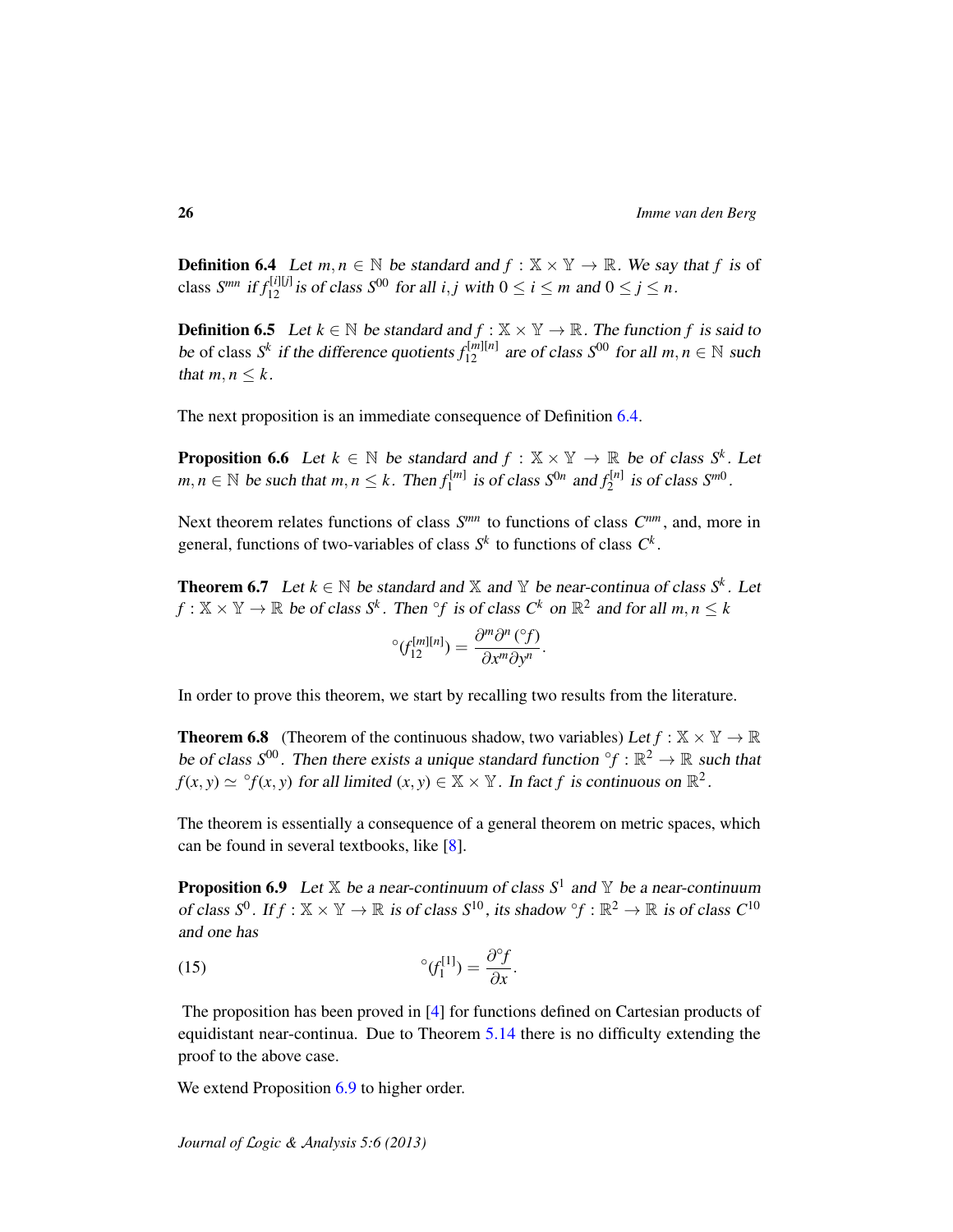*Discretisations of higher order and the theorems of Faa di Bruno and DeMoivre-Laplace `* 27

<span id="page-26-1"></span>**Proposition 6.10** Let  $m \in \mathbb{N}$  be standard. Let  $\mathbb{X}$  be a near-continuum of class  $S^m$ and Y be a near-continuum of class  $S^0$ . If  $f : \mathbb{X} \times \mathbb{Y} \to \mathbb{R}$  is of class  $S^{m0}$ , its shadow  ${}^{\circ}f : \mathbb{R}^2 \to \mathbb{R}$  *is of class C<sup>m0</sup>* and one has for all *i* with  $0 \le i \le m$ 

(16) 
$$
{}^{\circ} (f_1^{[i]}) = \frac{\partial^i ({}^{\circ} f)}{\partial x^i}
$$

**Proof** By external induction in *i*. For  $i = 0$  nothing has to be proved and the case  $i = 1$  is contained in formula [\(15\)](#page-25-2). Assume the equality holds for some standard  $i < m$ . By definition  $f_1^{[i]}$  $f_1^{[i]}$  and  $(f_1^{[i]}$  $f_1^{[i]}\bigg\}^{[1]}_1 = f_1^{[i+1]}$  $S_1^{[i+1]}$  are of class  $S^{00}$ . Then  $f_1^{[i]}$  $S_1^{[i]}$  is of class  $S^{10}$ . Hence by formula  $(15)$  and the induction hypothesis

$$
^{\circ}(f_1^{[i+1]}) = ^{\circ}((f_1^{[i]})_1^{[1]}) = \frac{\partial}{\partial x}^{\circ}(f_1^{[i]}) = \frac{\partial}{\partial x} \left(\frac{\partial^i(^{\circ}f)}{\partial x^i}\right) = \frac{\partial^{i+1}(^{\circ}f)}{\partial x^{i+1}}.
$$

.

Let  $n \in \mathbb{N}$  be standard. By analogy, if X is a near-continuum of class  $S^0$  and Y is a near-continuum of class  $S^n$ , and  $f: \mathbb{X} \times \mathbb{Y} \to \mathbb{R}$  is of class  $S^{0n}$ , its shadow  $\hat{f}: \mathbb{R}^2 \to \mathbb{R}$ is of class  $C^{0n}$  and one has for all *j* with  $0 \le j \le n$ 

(17) 
$$
{}^{\circ}\left(f_2^{[j]}\right) = \frac{\partial^j\left({}^{\circ}f\right)}{\partial y^j}.
$$

**Proof of Theorem [6.7](#page-25-3):** Let  $m, n \in \mathbb{N}$ , with  $m, n \leq k$ . By Proposition [6.6](#page-25-4) the difference quotient  $f_2^{[n]}$  $S^{[n]}$  is of class  $S^{m0}$  and by definition *f* is of class  $S^{0n}$ . Then by Proposition [6.10](#page-26-1) and [\(17\)](#page-26-2)

<span id="page-26-2"></span>
$$
{}^{\circ}(\mathit{f}_{12}^{[m][n]}) = {}^{\circ}((\mathit{f}_{2}^{[n]})_{1}^{[m]}) = \frac{\partial_{1}^{m}}{\partial x^{m}} {}^{\circ}(\mathit{f}_{2}^{[n]}) = \frac{\partial^{m}\partial^{n}({}^{\circ}\mathit{f})}{\partial x^{m}\partial y^{n}}.
$$

### <span id="page-26-0"></span>7 A higher order DeMoivre-Laplace Theorem

As an application we consider a problem of continuisation of higher order in two dimensions. We extend the DeMoivre-Laplace Theorem on the transition of the binomial probability distribution *B*(*N*, *j*) to the Gaussian distribution  $G(t, x) = \frac{\exp(-x^2/(2t))}{\sqrt{2\pi t}}$  to their successive difference quotients respectively partial derivatives.

Firstly we recall a nonstandard version of the common DeMoivre-Laplace Theorem, such as presented in [\[5,](#page-34-11) p.2]. It states that a rescaling  $b(t, x)$  of the of the Pascal Triangle corresponding to the binomial probability distribution  $B(N, j)$  is nearly equal to the Gaussian function  $G(t, x)$ . The rescaling of the variables N and *j* corresponds to a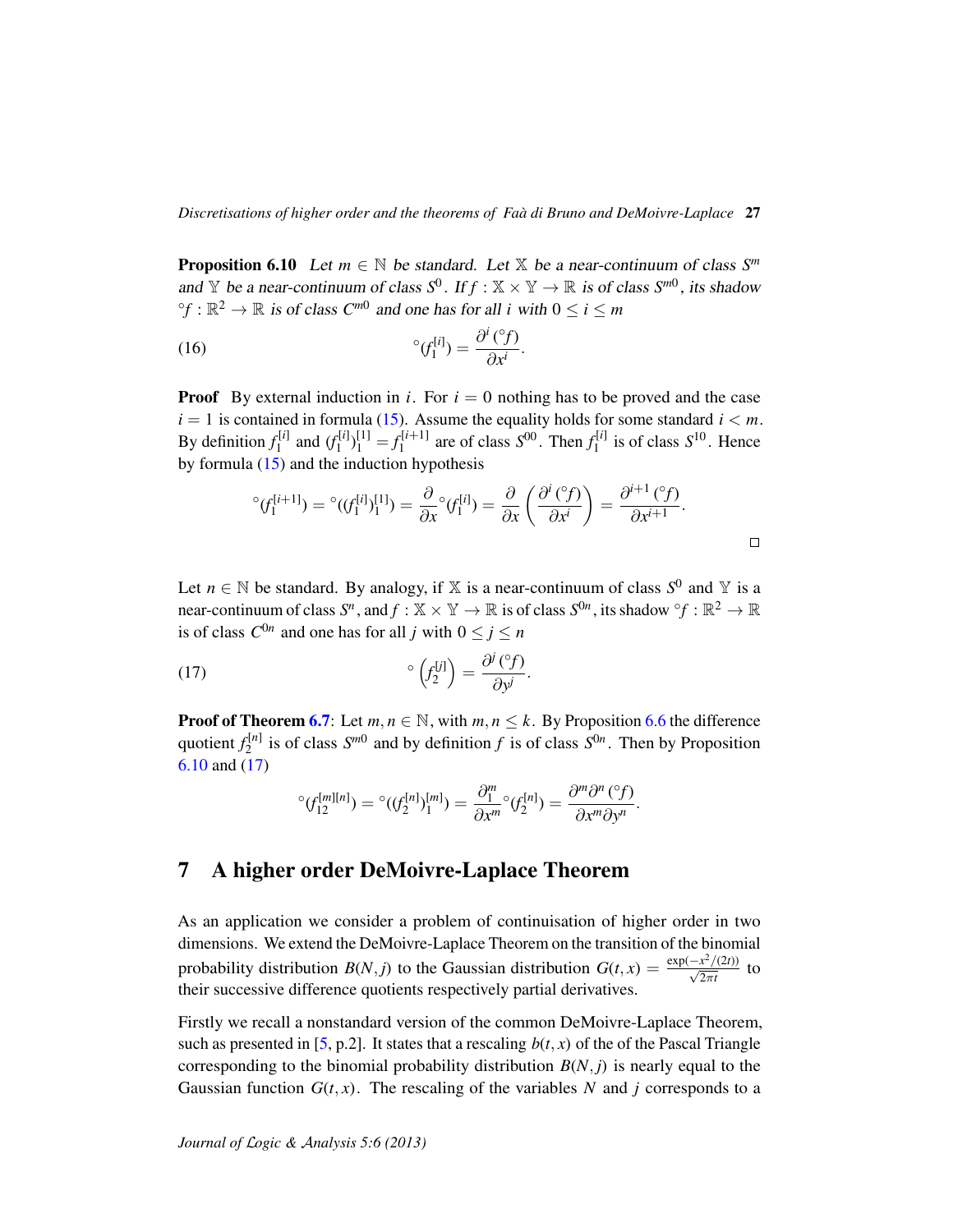change of scale of type centralization-reduction in two dimensions, into the so-called binomial cone. This cone can be seen as the union of two two-dimensional grids, equally spaced in each dimension. Then we will be able to apply the techniques of the previous sections to continuisations on near-continua, and obtain a DeMoivre-Laplace Theorem of higher order: all partial difference quotients of standard order of  $b(t, x)$  are nearly equal to the corresponding partial derivatives of  $G(t, x)$ .

The case of first order in time and second order in space has been proved in [\[4\]](#page-34-0), using a general method of transition from partial difference equations to partial differential equations of first and second order. With respect the general case of transitions at any standard order we present here a streamlined version of material contained in [\[11\]](#page-34-1) and [\[6\]](#page-34-2).

In Subsection [7.1](#page-27-0) we effectuate the rescaling of the set of binomial coefficients, recall the nonstandard version of the DeMoivre-Laplace Theorem of [\[5\]](#page-34-11) and state the higher order DeMoivre-Laplace Theorem. We also discuss the relation of the theorems to some nonstandard approaches to stochastic processes and the heat equation. The higher order DeMoivre-Laplace Theorem will be proved using some partial difference equations for the rescaled binomial coefficients. These will be presented in Subsection [7.2.](#page-30-0) The transition to continuity towards the higher order DeMoivre-Laplace Theorem will be shown in Subsection [7.3.](#page-31-0)

#### <span id="page-27-0"></span>7.1 Rescaling of the binomial coefficients

**Definition 7.1** Let  $\delta t > 0$ . We define the binomial cone  $C_{\delta t}$  by

$$
C_{\delta t} = \left\{ (t, x) \in \mathbb{R}^2 \middle| t \geq 0, |x| \leq t/\sqrt{\delta t}, \exists \nu, j \in \mathbb{N}, t = \nu \delta t, x = (2j - \nu)\sqrt{\delta t} \right\}.
$$

We write

$$
\begin{cases} \mathbb{T} = \{v \delta t \mid v \in \mathbb{N} \} \\ \delta x = 2\sqrt{\delta t}. \end{cases}
$$

If  $\delta t \simeq 0$  the upper and lower boundaries of  $C_{\delta t}$  are nearly vertical "discrete lines" with infinitely large slope  $\pm 1/\sqrt{\delta t}$ . This implies that  $C_{\delta t}$  contains all points  $(t, x)$  such that *t* is appreciable and multiple of  $\delta t$ , and *x* is limited and of the form  $x = (2j - \nu)\sqrt{\delta t}$ for some  $\nu \in \mathbb{N}$  and  $j \in \mathbb{Z}$ .

For convenience we assume that  $\frac{1}{\delta t}$  is an integer.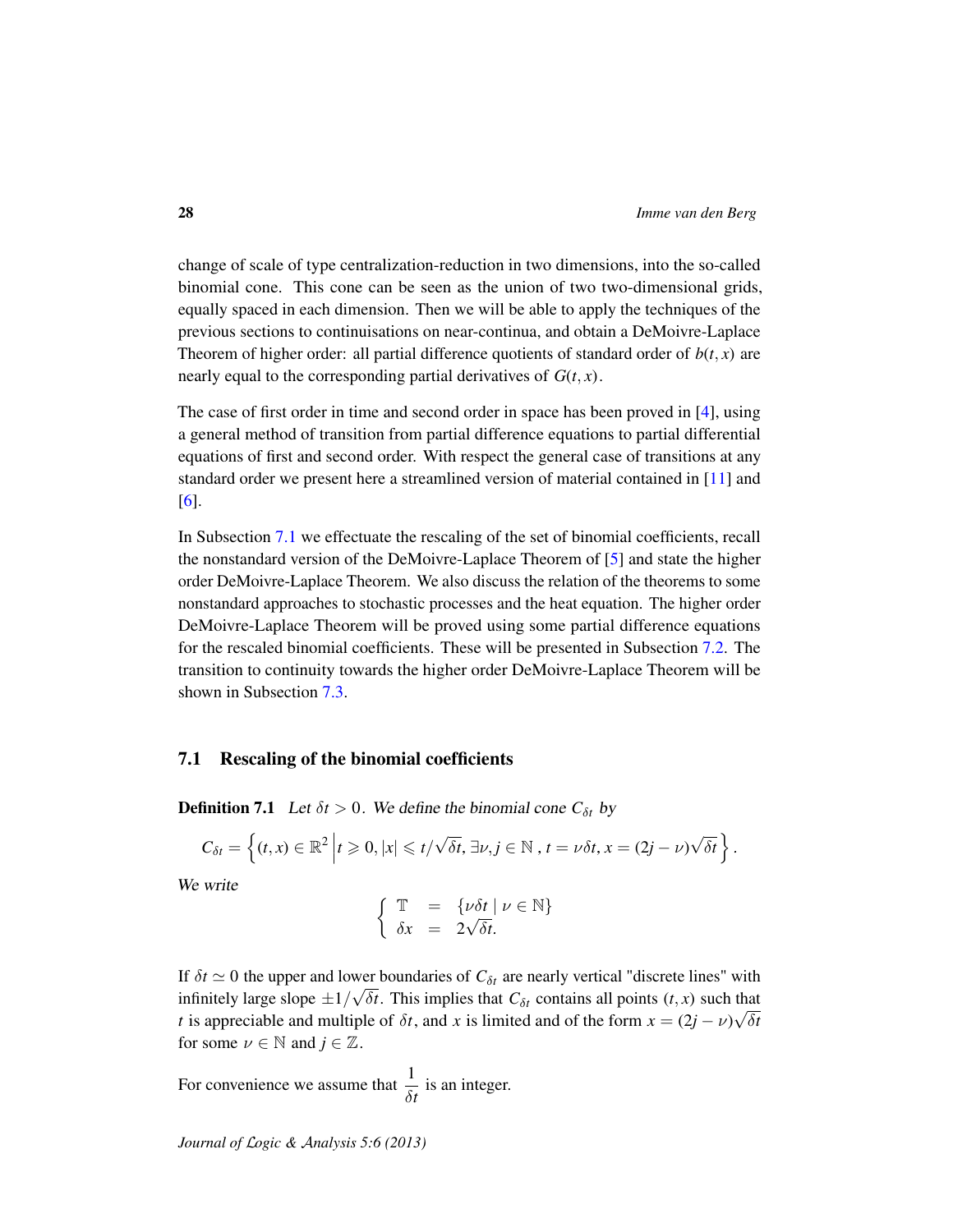<span id="page-28-1"></span>**Definition 7.2** Let  $(t, x) \in C_{\delta t}$ , We write

$$
\nu_t = \frac{t}{\delta t} \nj_{t,x} = \frac{t}{2\delta t} + \frac{x}{\delta x}.
$$

Conversely, if  $\nu \in \mathbb{N}$ , and  $j \in \mathbb{N}$  is such that  $0 \le j \le \nu$ , we write

$$
t_{\nu} = \nu \delta t
$$
  

$$
x_{\nu,j} = (j - \nu/2) \delta x.
$$

**Definition 7.3** Let  $\nu$ ,  $j \in \mathbb{N}$  be such that  $0 \le j \le \nu$ . Then we write

$$
B(\nu,j) = \binom{\nu}{j} \left(\frac{1}{2}\right)^{\nu}.
$$

**Definition 7.4** The binomial function  $b : C_{\delta t} \to \mathbb{R}$  is defined by

$$
b(t,x) = \frac{1}{\delta x} B(\nu_t, j_{t,x}).
$$

With respect to space we normalized and centralized around the mean. In particular if  $x = 1$ , we reduced the distance with respect to the mean by the standard deviation. If  $\nu$  is infinitely large, a set of positive integers is transformed into an infinitely fine sequence of points equally spaced at a distance of  $x = 2/\sqrt{\nu}$ , and symmetric with respect to the origin. With respect to time we reduce the increments to  $\delta t = 1/\nu$ . Observe that the binomial cone  $C_{\delta t}$  is a subset of the union of two Cartesian products with horizontal step  $2\delta t$  and vertical step  $\delta x = 2\sqrt{\delta t}$ . So the notations and results on difference quotients of Section [6](#page-24-0) will be applied to Cartesian products of equidistant near-continua, up to adapting some technical details.

Within this setting it is possible to state a DeMoivre-Laplace Theorem in the form of a near-equality of the rescaled binomial coefficients represented by the function  $b(t, x)$ and the Gaussian function  $G(t, x)$ .

<span id="page-28-0"></span>**Theorem 7.5** (DeMoivre-Laplace theorem, nonstandard) Let  $\delta t \simeq 0$ . Then for all  $(t, x) \in C_{\delta t}$  such that *t* is appreciable and *x* is limited,

(18) 
$$
b(t,x) \simeq \frac{1}{\sqrt{2\pi t}} \exp\left(-\frac{x^2}{2t}\right).
$$

For a proof we refer to  $[5, p. 19]$  $[5, p. 19]$ .

There exists a natural relation between the nonstandard DeMoivre-Laplace Theorem and the discrete nonstandard stochastic processes which where first proposed by Anderson in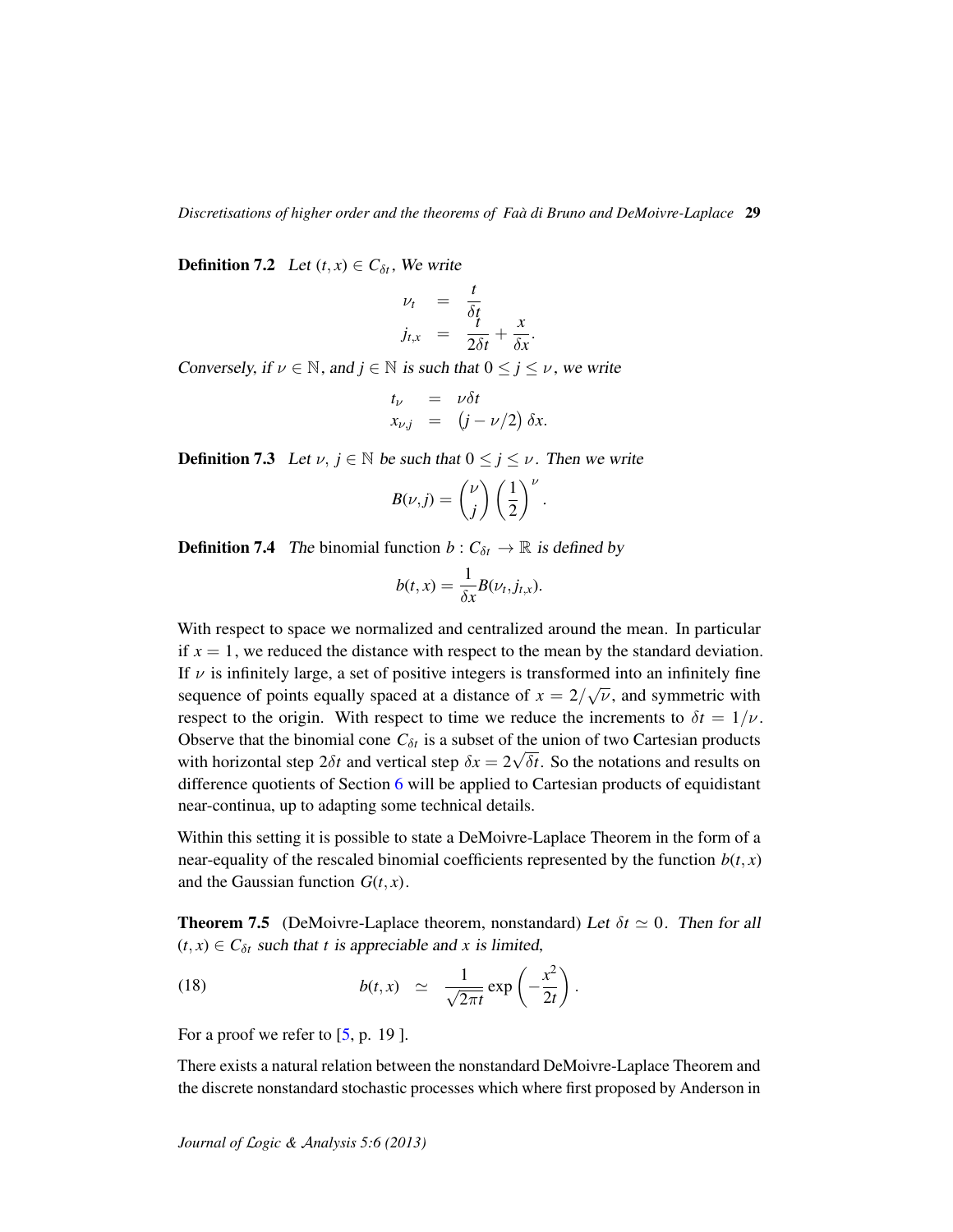[\[2\]](#page-34-12) as an alternative for continuous-time stochastic processes. In this context stochastic processes typically have infinitesimal increments for infinitesimal time-increments  $δt$ . The fundamental process is the *Wiener Walk W<sub>t</sub>*, which satisfies  $W_0 = 0$  and is such that its increments  $\delta W_t = \pm \sqrt{\delta t}$  are independent and equiprobable. The nonstandard DeMoivre-Laplace Theorem expresses the near-equality of the "discrete density function"  $b(t, x)$  related to the Wiener Walk and the usual Gaussian function which is the density function related to Brownian Motion. Indeed, it is not difficult to see that for all  $(t, x) \in C_{\delta t}$ 

$$
\Pr\{W_t = x\} = b(t, x)\delta x.
$$

Anderson's approach lead to general methods of interplay between stochastic processes in discrete time and continuous time based on Loeb-measure, introduced in [\[13\]](#page-34-13). Still in the context of discrete stochastic processes, general conditions in terms of *nearequivalence* have been given for the Standard Normal Distribution to hold approximately. Indeed, in the last chapter in [\[15\]](#page-34-8) and in [\[3\]](#page-34-14) it is shown that a large class of nonstandard discrete stochastic processes are nearly equivalent to the Wiener Walk. One of this conditions is of Lindeberg type. Nonstandard Lindeberg conditions are used also by Weisshaupt [\[17\]](#page-34-15), to show near-equality of solutions - which are expectations for stochastic processes - of a discrete and a continuous heat equation.

The following proposition is a first consequence of Theorem [7.5.](#page-28-0)

<span id="page-29-0"></span>**Proposition 7.6** Let  $(t, x) \in C_{\delta t}$  be such that *t* is fixed and appreciable and *x* is limited. Let  $n \in \mathbb{N}$  be standard and arbitrary. Then

- <span id="page-29-3"></span>(1) Let *t* be fixed and appreciable. Then  $b(t, \cdot)$  is of class  $S^0$ .
- (2) Let *x* be fixed and limited. Then  $b(\cdot, x)$  is of class  $S^0$  on every set  $I =$  ${t \in \mathbb{T} | t_0 \leq t}$  with  $t_0$  appreciable.

We will extend Proposition [7.6](#page-29-0) to higher order.

<span id="page-29-1"></span>**Theorem 7.7** Let  $k \in \mathbb{N}$  be standard. Let  $t_0 \geq 0$  be limited and  $D = \{(t, x) \in$  $C_{\delta t}$  |*t*  $\geq t_0$  }. Then *b* is of class *S*<sup>*k*</sup> on *D*.

From this theorem we derive the near-equality of difference quotients of the binomial function and the Gaussian function at all standard orders.

<span id="page-29-2"></span>**Theorem 7.8** (Higher order DeMoivre-Laplace theorem) Let  $\delta t \simeq 0$ . For every standard *m*,  $n \in \mathbb{N}$  it holds that for all  $(t, x) \in C_{\delta t}$  such that *t* is appreciable and *x* is limited

$$
b_{12}^{[m][n]}(t,x) \simeq \frac{\partial^m \partial^n G(t,x)}{\partial t^m \partial x^n}.
$$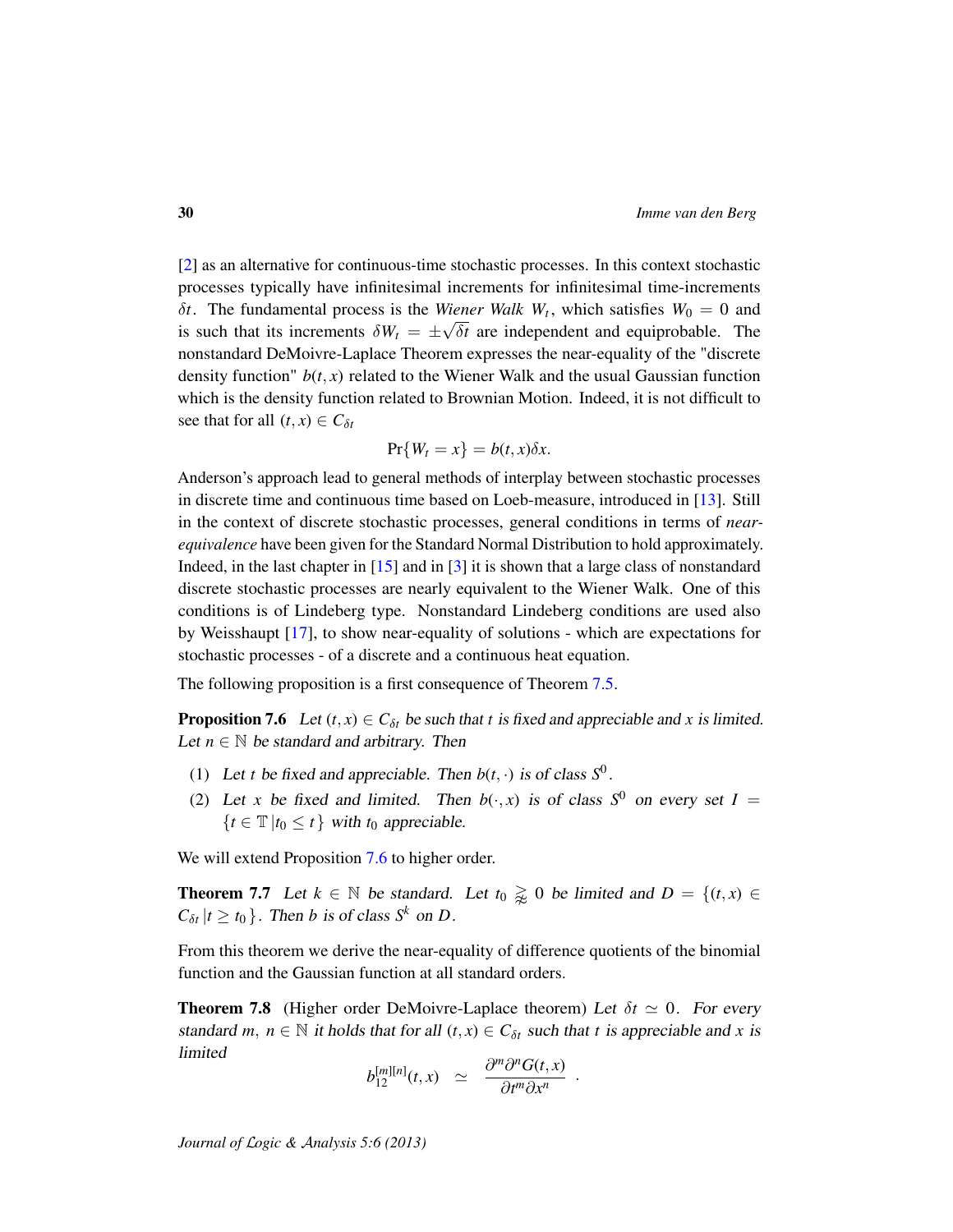The proofs of Theorem [7.7](#page-29-1) and Theorem [7.8](#page-29-2) use some convenient ordinary and partial difference equations for the binomial function, which will be derived from combinatorial properties of the binomial coefficients.

#### <span id="page-30-0"></span>7.2 Difference equations for the binomial function

The first lemma states a first-order difference equation with respect to the space-variable *x*.

**Lemma 7.9** For all  $(t, x) \in C_{\delta t}$  such that  $t > 0$ ,  $x < \frac{t}{\sqrt{\delta t}}$ 

(19) 
$$
b_2^{[1]}(t,x) = -b(t,x)\frac{x + \frac{1}{2}\delta x}{t + \frac{x}{2}\delta x + \frac{1}{2}\delta x^2}.
$$

The lemma is an easy consequence of the combinatorial formula

<span id="page-30-2"></span>
$$
B(\nu, j+1) = B(\nu, j) \cdot \frac{\nu - j}{j+1}.
$$

We derive now a partial difference equation for the binomial function, which is a discrete version of the heat equation.

**Proposition 7.10** For all  $(t, x) \in C_{\delta t}$  $(20)$ [1]  $\frac{1}{1}(t,x) = \frac{1}{2}$  $\frac{1}{2}b_2^{[2]}$  $2^{[2]}(t, x - \delta x).$ 

Proof From the Pascal Triangle one derives

<span id="page-30-1"></span>
$$
B(\nu_t + 1, j_{t,x} + 1) = \frac{1}{2}B(\nu_t, j_{t,x}) + \frac{1}{2}B(\nu_t, j_{t,x} + 1).
$$

Then by Definition [7.2](#page-28-1)

$$
b(t+\delta t,x) = \frac{1}{2}b(t,x+\sqrt{\delta t}) + \frac{1}{2}b(t,x-\sqrt{\delta t}).
$$

Repeating this step, one obtains

$$
b(t + 2\delta t, x) = \frac{1}{4}b(t, x + \delta x) + \frac{1}{2}b(t, x) + \frac{1}{4}b(t, x - \delta x).
$$

Hence

$$
b(t+2\delta t,x)-b(t,x) = \frac{1}{4}b(t,x+\delta x)-\frac{1}{2}b(t,x)+\frac{1}{4}b(t,x-\delta x).
$$

This implies [\(20\)](#page-30-1).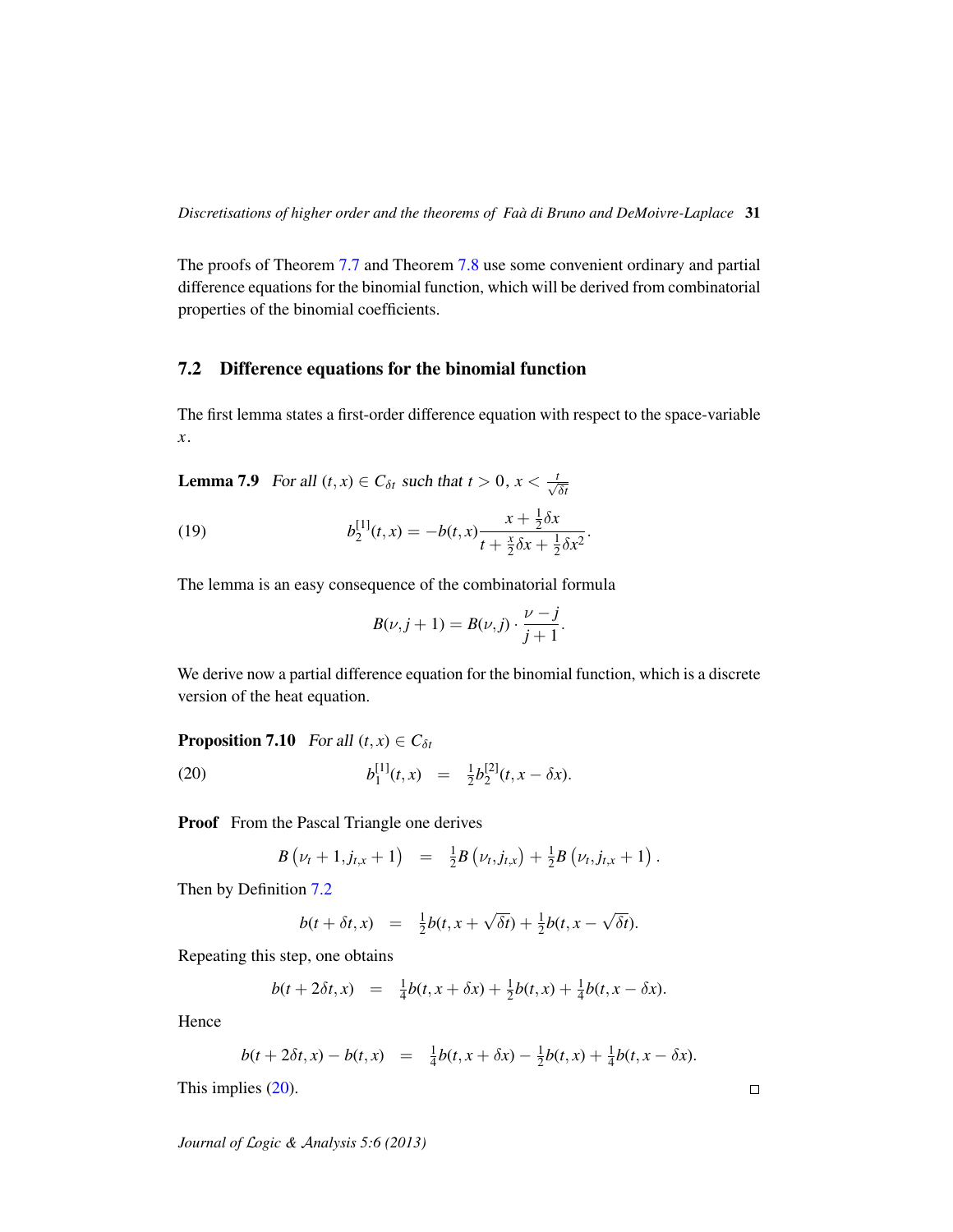The discrete heat equation [\(20\)](#page-30-1) extends to higher order.

<span id="page-31-2"></span>**Theorem 7.11** For all  $(t, x) \in C_{\delta t}$  and all  $m \in \mathbb{N}$  one has, as long as  $-\frac{t}{\sqrt{\delta t}} \leq$  $x - m\delta x, x + m\delta x \leq \frac{t}{\sqrt{\delta t}}$ 

<span id="page-31-1"></span>(21) 
$$
b_1^{[m]}(t,x) = \frac{1}{2^m} b_2^{[2m]}(t,x-m\delta x).
$$

Proof By induction in *m*. Assume [\(21\)](#page-31-1) holds. Then

$$
b_1^{[m+1]}(t,x) = (b_1^{[m]})_1^{[1]}(t,x) = \frac{b_1^{[m]}(t+2\delta t,x) - b_1^{[m]}(t,x)}{2\delta t}
$$
  
\n
$$
= \frac{\frac{1}{2^m}b_2^{[2m]}(t+2\delta t,x-m\delta x) - \frac{1}{2^m}b_2^{[2m]}(t,x-m\delta x)}{2\delta t}
$$
  
\n
$$
= \frac{1}{2^m}(b_2^{[2m]})_1^{[1]}(t,x-m\delta x) = \frac{1}{2^m}\frac{1}{2}(b_2^{[2m]})_2^{[2]}(t,x-(m+1)\delta x)
$$
  
\n
$$
= \frac{1}{2^{m+1}}b_2^{[2(m+1)]}(t,x-(m+1)\delta x).
$$

<span id="page-31-0"></span>7.3 Proof of the higher order DeMoivre-Laplace theorem

Theorem [7.11](#page-31-2) reduces difference quotients of the binomial function with respect to time to difference quotients with respect to space (of even order). So regularity properties of difference quotients with respect to time may be derived from corresponding properties of difference quotients with respect to space.

The first-order difference equation with respect to space established in Section [7.2](#page-30-0) enables to prove that the binomial function is of class  $S<sup>n</sup>$  in the space-variable for all standard *n*. Then the higher order difference quotients of the binomial function with respect to space are nearly equal to the corresponding higher order differential quotients of the Gaussian function, given explicitly in [\[1\]](#page-33-0). The higher-order heat difference equation of Theorem [7.11](#page-31-2) will enable to conclude the proof.

<span id="page-31-3"></span>**Lemma 7.12** Let  $(t, x) \in C_{\delta t}$  be such that *t* is fixed and appreciable and *x* is limited. Let  $n \in \mathbb{N}$  be standard and arbitrary. Then

(1) The function  $b_2^{[n]}$  $2^{[n]}(t,\cdot)$  is of class  $S^0$ .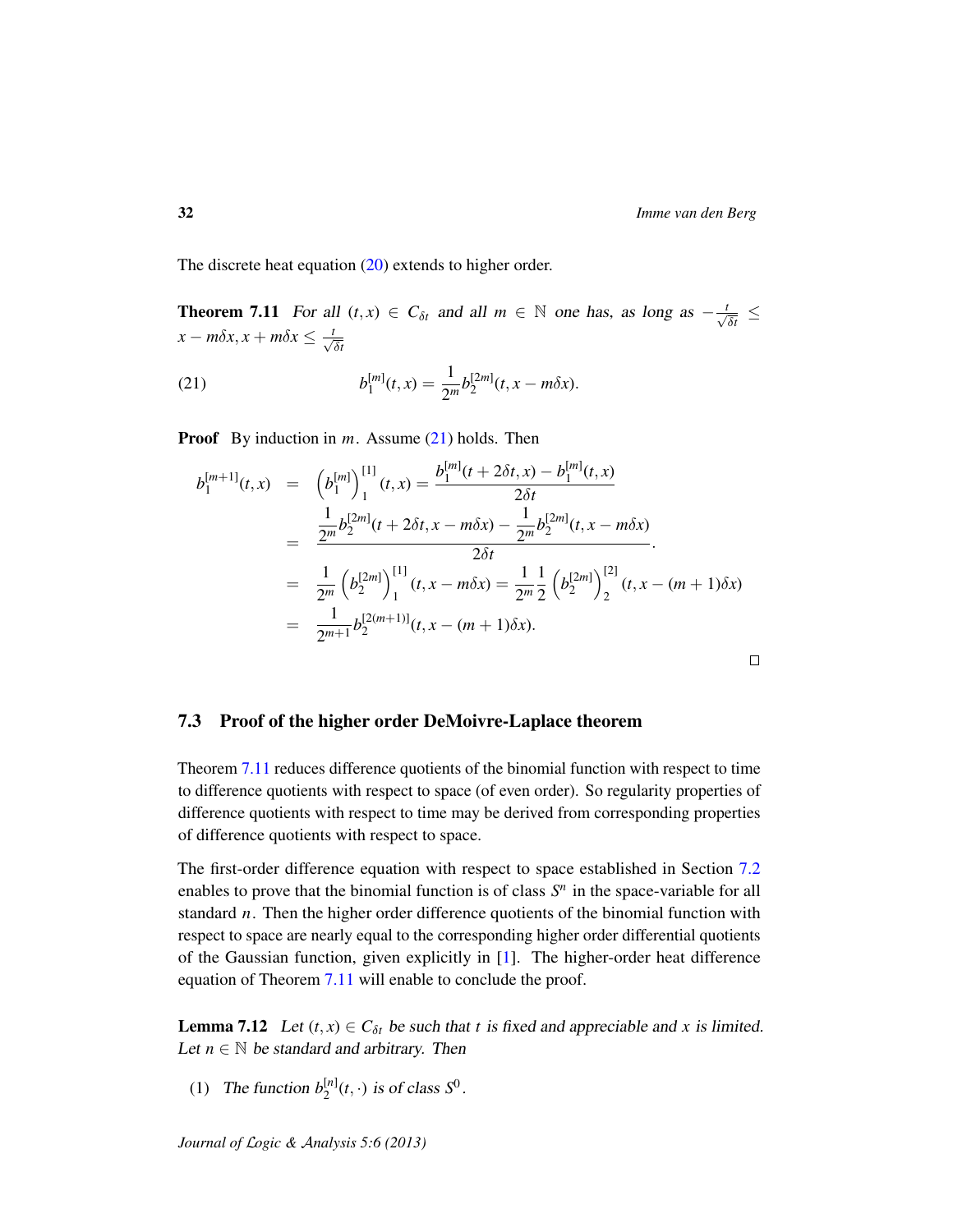*Discretisations of higher order and the theorems of Faa di Bruno and DeMoivre-Laplace `* 33

(2)

<span id="page-32-0"></span>
$$
(22) \ b_2^{[n]}(t,x) \simeq \frac{\partial^n G(t,x)}{\partial x^n}
$$
  
=  $(-1)^n \frac{n!}{\sqrt{2\pi t^{n+1}}} e^{-\frac{x^2}{2t}} \sum_{k=0}^{[n/2]} (-1)^k \frac{1}{k! 2^k (n-2k)!} \left(\frac{x}{\sqrt{t}}\right)^{n-2k}$ 

.

.

(3) The function *b* is of class  $S^{0n}$  on every set  $D = \{(t, x) \in C_{\delta t} | t \ge t_0\}$  with  $t_0 \gtrapprox 0$ .

**Proof** We use the difference equation with respect to  $x$  given by  $(19)$ , rewritten to

(23) 
$$
b_2^{[1]}(t,x) = b(t,x) \left( -\frac{x + \frac{1}{2} \delta x}{t + \frac{x}{2} \delta x + \frac{1}{2} \delta x^2} \right).
$$

We put

$$
c(t,x) = -\frac{x + \frac{1}{2}\delta x}{t + \frac{x}{2}\delta x + \frac{1}{2}\delta x^2}.
$$

Notice that, as long as *t* is appreciable, the function  $c(t, \cdot)$ , being a rational function of polynomials with limited coefficients without limited poles, is of class *S k* for all standard *k*.

- (1) By external induction. The function  $b(t, \cdot)$  is of class  $S^0$  by Proposition [7.6](#page-29-0)[.1.](#page-29-3) Let  $n \in \mathbb{N}$  be standard and assume  $b(t, \cdot)$  is of class  $S<sup>n</sup>$ . Because  $c(t, \cdot)$  is also of class  $S^n$ , the product  $b(t, \cdot)c(t, \cdot)$  is of class  $S^n$  by Proposition [3.9.](#page-8-2) So  $b_2^{[1]}$  $2^{\lfloor 1 \rfloor} (t, \cdot)$ is of class  $S<sup>n</sup>$ . Again by Proposition [7.6](#page-29-0)[.1,](#page-29-3) and by the Lemma of the discrete integral  $b(t, \cdot)$  is of class  $S^{n+1}$ .
- (2) It follows from Theorem [6.7](#page-25-3) that the near-equality  $\frac{\delta_2^n b}{\delta x^n}$  $\frac{\delta_{2}^{n}b}{\delta x^{n}}(t,x) \simeq \frac{\partial^{n}G(t,x)}{\partial x^{n}}$  $\frac{G(t,x)}{\partial x^n}$  is valid for all limited *x* such that  $(t, x) \in C_{\delta t}$ . It is known [\[1\]](#page-33-0) that

$$
\frac{\partial^n G(t,x)}{\partial x^n} = (-1)^n \frac{n!}{\sqrt{2\pi t^{n+1}}} e^{-\frac{x^2}{2t}} \sum_{k=0}^{\lfloor n/2 \rfloor} (-1)^k \frac{1}{k! 2^k (n-2k)!} \left(\frac{x}{\sqrt{t}}\right)^{n-2k}
$$

(One may show this by applying the formula of Faà di Bruno to  $exp(-x^2/(2t))$ , with  $k_2 = k$  and  $k_1 = n - 2k$ , noting that  $k_3 = ⋯ = k_n = 0$ . This implies [\(22\)](#page-32-0).

(3) Let  $t_0 \geq 0$  and  $D = \{(t, x) \in C_{\delta t} | t \geq t_0\}$ . By Proposition [7.6](#page-29-0) the function *b* is of class  $S^{00}$  on *D*. Secondly  $b_2^{[n]}$  $\frac{\partial^n G(t,x)}{\partial x^n}$  $\frac{G(t,x)}{\partial x^n}$  and  $\frac{\partial^n G(t,x)}{\partial x^n}$  $\frac{G(t,x)}{\partial x^n}$  is of class  $S^{00}$  on *D*. So  $b_2^{[n]}$  $\frac{[n]}{2}$  is also of class  $S^{00}$  on *D*. Hence *b* is of class  $S^{0n}$  on *D*.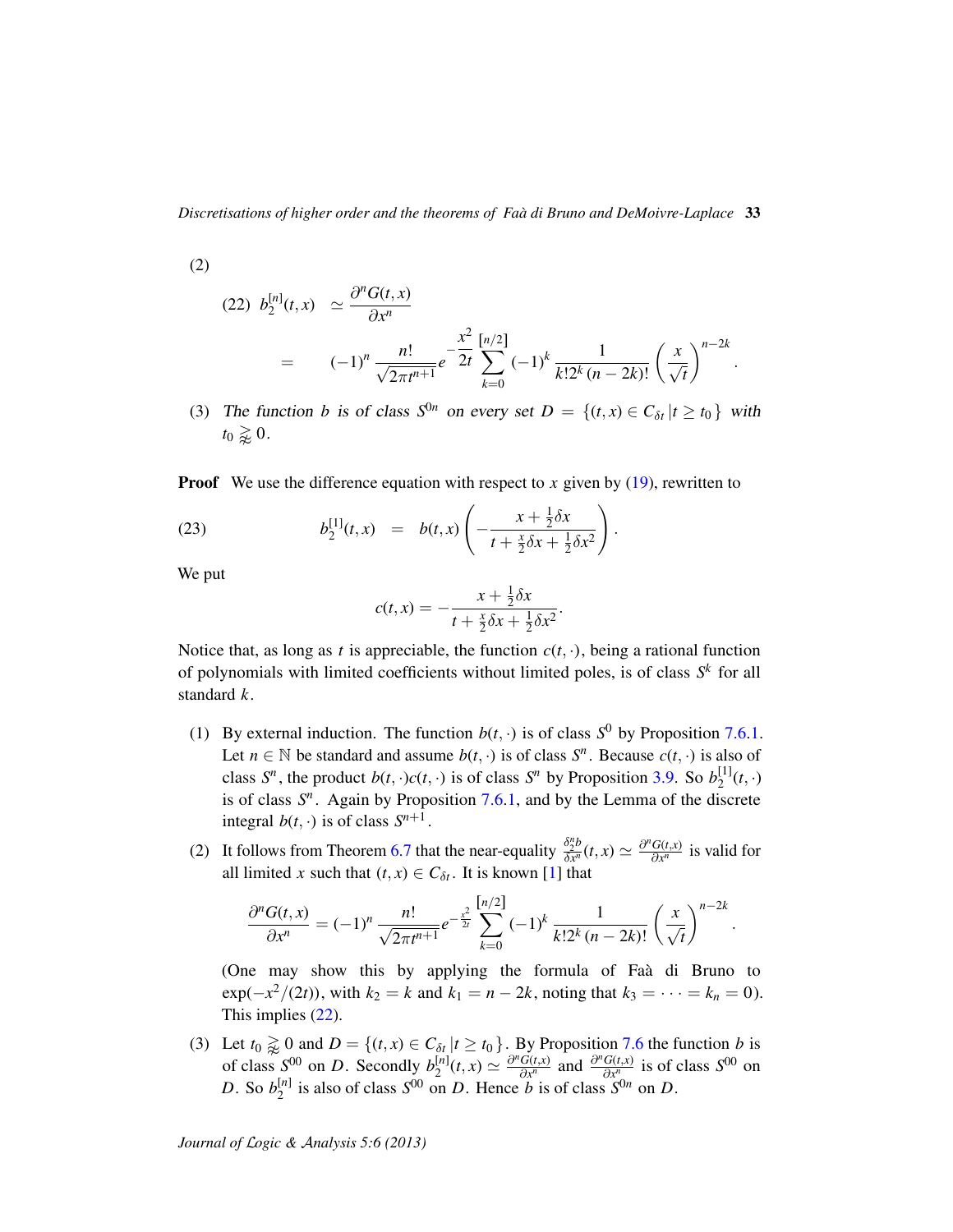$\Box$ 

**Proof of Theorem [7.7.](#page-29-1)** Let  $m, n \in \mathbb{N}$  be such that  $m, n \leq k$ . Let  $t_0 \geq 0$  be limited and  $(t, x) \in C_{\delta t}$  be such that  $t \geq t_0$ . Note that, whenever defined,

$$
b_{12}^{[m][n]}(t,x) = \frac{1}{2^m} b_2^{[n+2m]}(t,x-2m\delta x).
$$

By Lemma [7.12](#page-31-3) the function  $b_2^{[n+2m]}$  $\binom{n+2m}{2}$  is of class  $S^{00}$  on *D*, hence  $b_{12}^{[m][n]}$  is also of class  $S^{00}$  on *D*. We conclude that *b* is of class  $S^k$  on *D*.

**Proof of the higher order DeMoivre-Laplace Theorem.** Let  $m, n \in \mathbb{N}$  be standard and  $(t, x) \in C_{\delta t}$  be such that *t* is appreciable and *x* is limited. Let  $t_0$  be standard with  $0 < t_0 < t$ . By Theorem [7.7](#page-29-1) the binomial function *b* is of class  $S^{mn}$  on  $D \equiv \{(t, x) \in C_{\delta t} | t \ge t_0\}$ . Now  $\circ (b_{|D}) = G_{|[t_0,\infty) \times \mathbb{R}}$  by Theorem [7.5.](#page-28-0) Then by Theorem [6.7](#page-25-3) for every limited  $(t, x) \in D$ 

$$
b_{12}^{[m][n]}(t,x) \simeq \frac{\partial^m \partial^n G(t,x)}{\partial t^m \partial x^n}.
$$

The properties of regularity of higher order presented in this article may suggest to study some problems related to partial differential equations by means of the corresponding partial difference equations with infinitesimal steps. Partial difference equations can sometimes be seen as more natural, when partial differential equations are continuous "idealisations" of discrete physical problems. Also, partial difference equations may be studied within infinitesimal discretisations of real space, instead of within functional spaces which often are needed for the study of partial differential equations. As for the particular example of the present section, the binomial function is a solution of a discrete heat equation with on the boundary a "discrete Dirac function" (a nonstandard function  $\Delta(x)$  which satisfies  $\Delta(0) = 1/\delta x$  and is zero for multiples of  $\delta x$ ). The higher order DeMoivre-Laplace Theorem could then be used to study continuous properties of solutions of the discrete heat equation or continuisations of them, given boundary conditions of various types and even in the case of free boundaries. The nonstandard Faa` di Bruno Theorem can be of some value for more general parabolic partial difference equations, which may very well involve non-equidistant grids.

Acknowledgement The author thanks the referees for valuable suggestions for improvement.

### References

<span id="page-33-0"></span>[1] M. Abramowitz and I.A. Stegun, *Handbook of Mathematical Functions*, Dover, New-York, 1965.